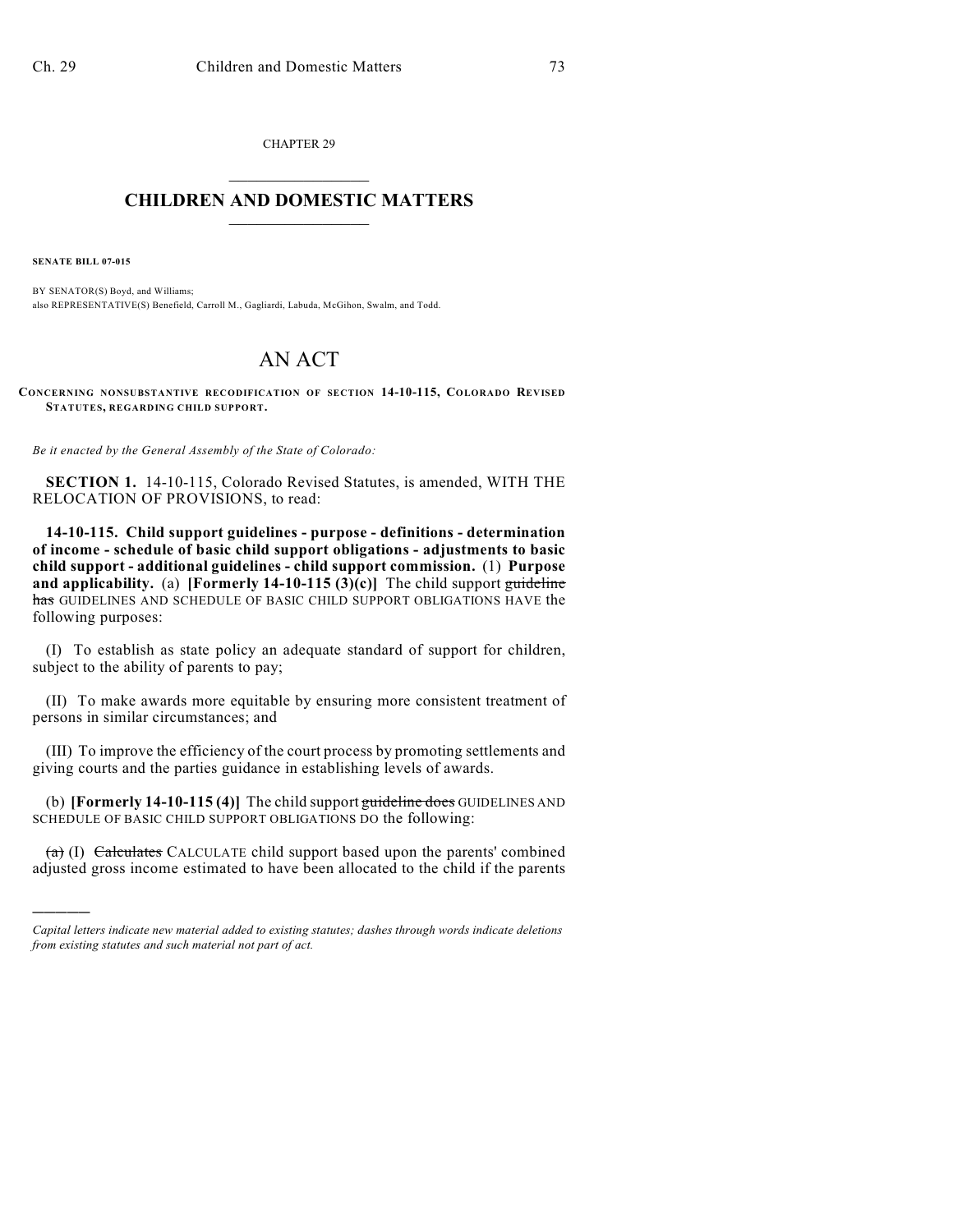and children were living in an intact household;

 $(b)$  (II) Adjusts ADJUST the child support based upon the needs of the children for extraordinary medical expenses and work-related child care costs; AND

 $\overrightarrow{c}$  (III) Allocates ALLOCATE the amount of child support to be paid by each parent based upon physical care arrangements.

(c) **[Formerly 14-10-115 (17)]** This section shall apply to all child support obligations, established or modified, as a part of any proceeding, including, but not limited to, articles 5, 6, and 10 of this title and articles 4 and 6 of title 19, C.R.S., regardless of when filed.

(2) **Duty of support - factors to consider.** (a) **[Formerly 14-10-115 (1)]** In a proceeding for dissolution of marriage, legal separation, maintenance, or child support, the court may order either or both parents owing a duty of support to a child of the marriage to pay an amount reasonable or necessary for the child's support and may order an amount determined to be reasonable under the circumstances for a time period that occurred after the date of the parties' physical separation or the filing of the petition or service upon the respondent, whichever date is latest, and prior to the entry of the support order, without regard to marital misconduct. after considering all relevant factors including:

(b) IN DETERMINING THE AMOUNT OF SUPPORT UNDER THIS SUBSECTION (2), THE COURT SHALL CONSIDER ALL RELEVANT FACTORS, INCLUDING:

 $(a)$  (I) The financial resources of the child;

 $\left(\mathbf{b}\right)$  (II) The financial resources of the custodial parent;

 $\left(\frac{\mathbf{c}}{\mathbf{c}}\right)$  (III) The standard of living the child would have enjoyed had the marriage not been dissolved;

 $\left(\frac{d}{d}\right)$  (IV) The physical and emotional condition of the child and his OR HER educational needs; and

 $(e)$  (V) The financial resources and needs of the noncustodial parent.

(3) **Definitions.** AS USED IN THIS SECTION, UNLESS THE CONTEXT OTHERWISE REQUIRES:

(a) **[Formerly a part of 14-10-115 (10)(a)(II)(A)]** "ADJUSTED GROSS INCOME" MEANS GROSS INCOME, AS SPECIFIED IN SUBSECTION (5) OF THIS SECTION, LESS PREEXISTING CHILD SUPPORT OBLIGATIONS AND LESS ALIMONY OR MAINTENANCE ACTUALLY PAID BY A PARENT.

(b) **[Formerly a part of 14-10-115 (10)(a)(II)(A)]** "COMBINED GROSS INCOME" MEANS THE COMBINED MONTHLY ADJUSTED GROSS INCOMES OF BOTH PARENTS.

(c) **[Formerly a part of the introductory portion to 14-10-115 (7)(a)]** "INCOME" MEANS THE ACTUAL GROSS INCOME OF A PARENT, IF EMPLOYED TO FULL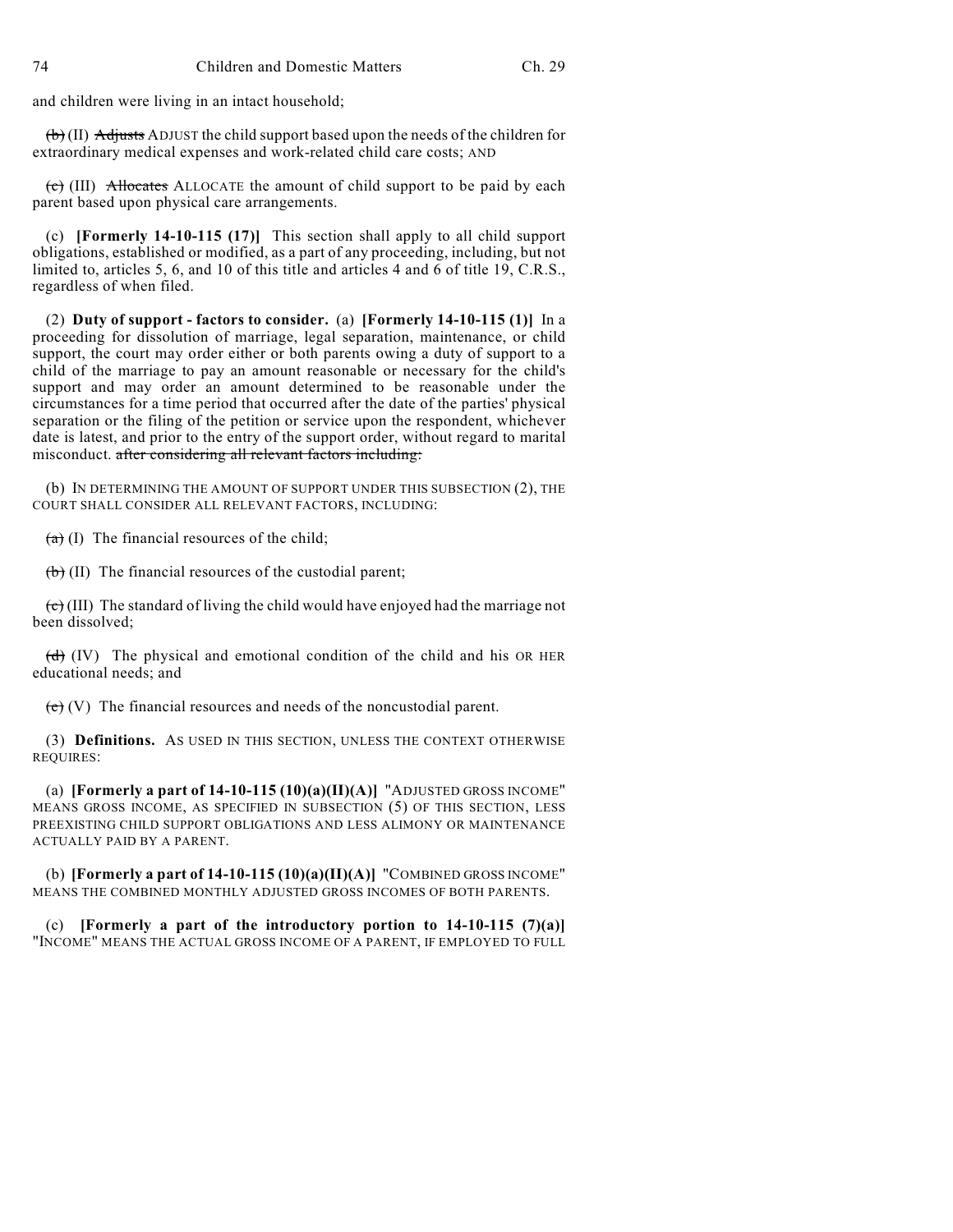CAPACITY, OR POTENTIAL INCOME, IF UNEMPLOYED OR UNDEREMPLOYED. GROSS INCOME OF EACH PARENT SHALL BE DETERMINED ACCORDING TO SUBSECTION (5) OF THIS SECTION.

(d) **[Formerly a part of 14-10-115 (10)(a)(II)(A)]** "NUMBER OF CHILDREN DUE SUPPORT", AS USED IN THE SCHEDULE OF BASIC CHILD SUPPORT OBLIGATIONS SPECIFIED IN SUBSECTION (7) OF THIS SECTION, MEANS CHILDREN FOR WHOM THE PARENTS SHARE JOINT LEGAL RESPONSIBILITY AND FOR WHOM SUPPORT IS BEING SOUGHT.

(e) **[Formerly a part of 14-10-115 (7)(d)]** "OTHER CHILDREN" MEANS CHILDREN WHO ARE NOT THE SUBJECT OF THE CHILD SUPPORT DETERMINATION AT ISSUE.

(f) **[Formerly a part of 14-10-115 (1.5)(b)(I)]** "POSTSECONDARY EDUCATION" INCLUDES COLLEGE AND VOCATIONAL EDUCATION PROGRAMS.

(g) **[Formerly 14-10-115 (1.5)(e)]** For the purposes of this section, "Postsecondary education support" means support for the following expenses associated with attending a college, university, or vocational education program: Tuition, books, and fees.

(h) **[Formerly 14-10-115 (8)]** For the purposes of this section, "Shared physical care", FOR THE PURPOSES OF THE CHILD SUPPORT GUIDELINES AND SCHEDULE OF BASIC CHILD SUPPORT OBLIGATIONS SPECIFIED IN THIS SECTION, AND AS FURTHER SPECIFIED IN PARAGRAPH (b) OF SUBSECTION (8) OF THIS SECTION, means that each parent keeps the children overnight for more than ninety-two overnights each year and that both parents contribute to the expenses of the children in addition to the payment of child support.

(i) **[Formerly 14-10-115 (9)]** For the purposes of this section, "Split physical care", FOR THE PURPOSES OF THE CHILD SUPPORT GUIDELINES AND SCHEDULE OF BASIC CHILD SUPPORT OBLIGATIONS SPECIFIED IN THIS SECTION, AND AS FURTHER SPECIFIED IN PARAGRAPH (c) OF SUBSECTION (8) OF THIS SECTION, means that each parent has physical care of at least one of the children by means of that child or children residing with that parent the majority of the time.

(4) **Forms - identifying information.** (a) **[Formerly 14-10-115 (5)]** The child support guideline GUIDELINES shall be used with standardized child support guideline forms to be issued by the judicial department. The judicial department is responsible for promulgating and updating the Colorado child support guideline forms, schedules, WORKSHEETS, and instructions.

(b) **[Formerly 14-10-115 (3.5)]** All child support orders entered pursuant to this article shall provide the social security numbers and dates of birth of the parties and of the children who are the subject of the order and the parties' residential and mailing addresses.

(5) **Determination of income.** (a) **[Formerly the introductory portion to 14-10-115 (7)(a)]** For the purposes of the guideline CHILD SUPPORT GUIDELINES AND SCHEDULE OF BASIC CHILD SUPPORT OBLIGATIONS specified in subsections (3) to (14) of this section, "income" means actual gross income of a parent, if employed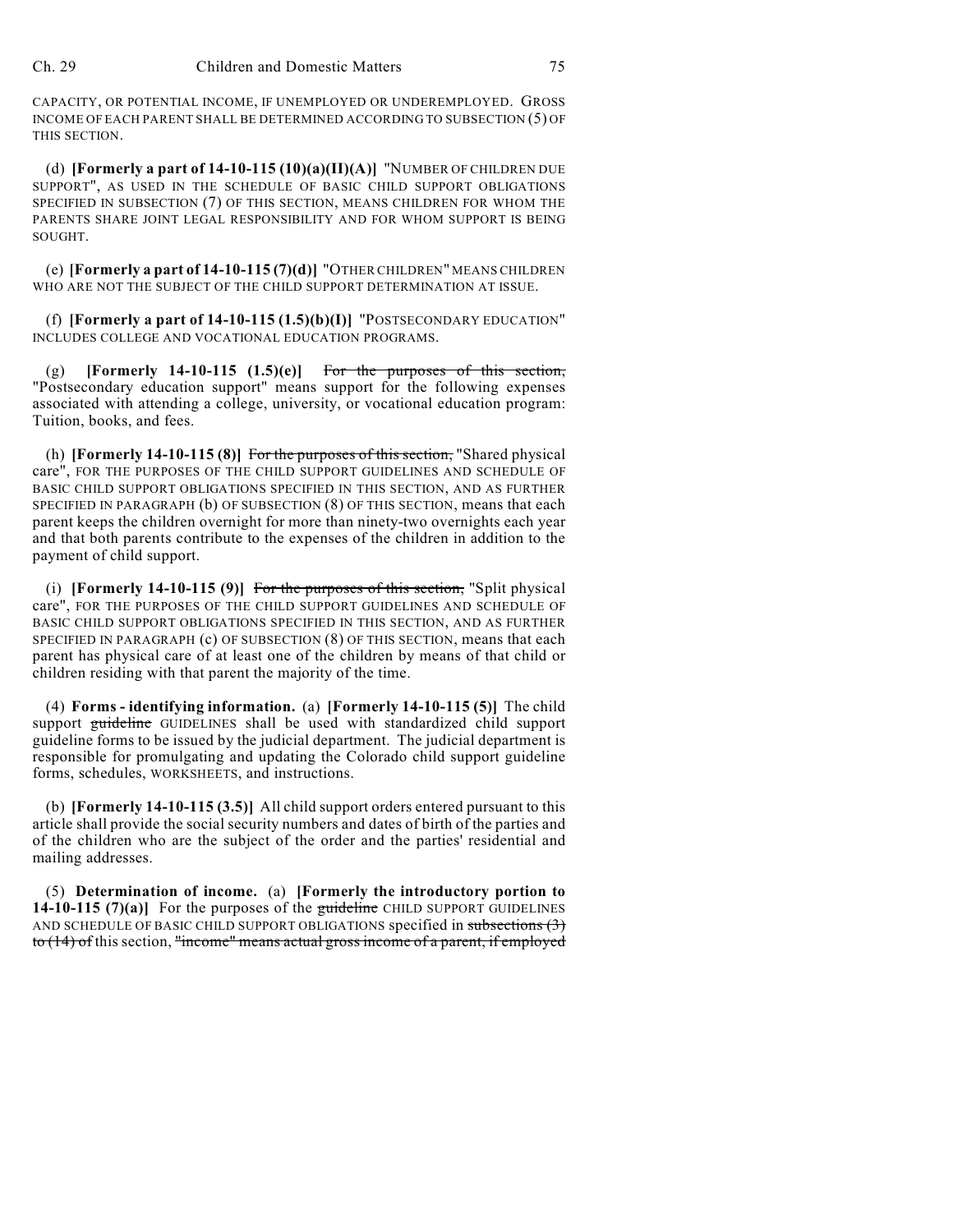to full capacity, or potential income, if unemployed or underemployed THE gross income of each parent shall be determined according to the following guidelines:

(I) **[Formerly 14-10-115 (7)(a)(I)(A)]** "Gross income" includes income from any source, EXCEPT AS OTHERWISE PROVIDED IN SUBPARAGRAPH (II) OF THIS PARAGRAPH (a), and includes, but is not limited to:

(A) Income from salaries;

(B) Wages, including tips declared by the individual for purposes of reporting to the federal internal revenue service or tips imputed to bring the employee's gross earnings to the minimum wage for the number of hours worked, whichever is greater;

- (C) Commissions;
- (D) Payments received as an independent contractor for labor or services;
- (E) Bonuses;
- (F) Dividends;
- (G) Severance pay;

(H) Pensions and retirement benefits, including but not limited to those paid pursuant to article 64 of title 22, C.R.S., articles 51, 54, 54.5, AND 54.6 and 54.7 of title 24, C.R.S., and article 30 of title 31, C.R.S.;

- (I) Royalties;
- (J) Rents;
- (K) Interest;
- (L) Trust income;
- (M) Annuities;
- (N) Capital gains;

(O) Any moneys drawn by a self-employed individual for personal use;

(P) Social security benefits, including social security benefits actually received by a parent as a result of the disability of that parent or as the result of the death of the minor child's stepparent, but not including social security benefits received by a minor child or on behalf of a minor child as a result of the death or disability of a stepparent of the child;

- (Q) Workers' compensation benefits;
- (R) Unemployment insurance benefits;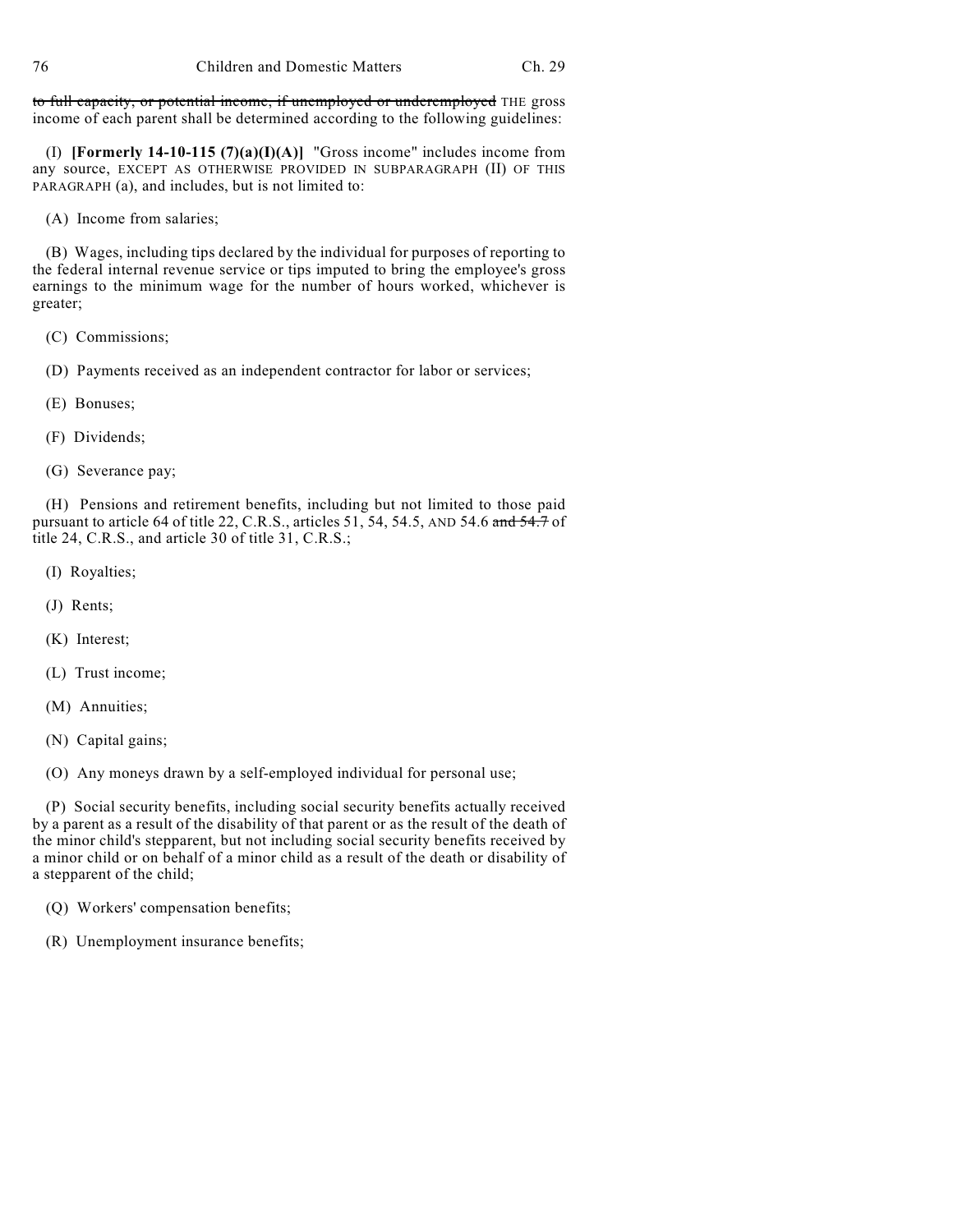(S) Disability insurance benefits;

(T) Funds held in or payable from any health, accident, disability, or casualty insurance to the extent that such insurance replaces wages or provides income in lieu of wages;

(U) Monetary gifts;

(V) Monetary prizes, excluding lottery winnings not required by the rules of the Colorado lottery commission to be paid only at the lottery office;

(W) Taxable distributions from general partnerships, limited partnerships, closely held corporations, or limited liability companies; and alimony or maintenance received. "Gross income" does not include child support payments received.

(X) **[Formerly 14-10-115 (7)(a)(III)]** Expense reimbursements or in-kind payments received by a parent in the course of employment, self-employment, or operation of a business shall be counted as income if they are significant and reduce personal living expenses;

(Y) **[Formerly a part of 14-10-115 (7)(a)(I)(A)]** ALIMONY OR MAINTENANCE RECEIVED; AND

(Z) **[Formerly 14-10-115 (7)(a)(I)(C)]** "Gross income" includes Overtime pay, only if the overtime is required by the employer as a condition of employment. "Gross income" does not include income from additional jobs that result in the employment of the obligor more than forty hours per week or more than what would otherwise be considered to be full-time employment.

(II) "GROSS INCOME" DOES NOT INCLUDE:

(A) CHILD SUPPORT PAYMENTS RECEIVED;

(B) **[Formerly 14-10-115 (7)(a)(I)(B)]** "Gross income" does not include Benefits received from means-tested public assistance programs, including but not limited to assistance provided under the Colorado works program, as described in part 7 of article 2 of title 26, C.R.S., supplemental security income, food stamps, and general assistance;

(C) **[Formerly a part of 14-10-115 (7)(a)(I)(C)]** INCOME FROM ADDITIONAL JOBS THAT RESULT IN THE EMPLOYMENT OF THE OBLIGOR MORE THAN FORTY HOURS PER WEEK OR MORE THAN WHAT WOULD OTHERWISE BE CONSIDERED TO BE FULL-TIME EMPLOYMENT; AND

(D) **[Formerly a part of 14-10-115 (16.5)]** SOCIAL SECURITY BENEFITS RECEIVED BY THE MINOR CHILDREN, OR ON BEHALF OF THE MINOR CHILDREN, AS A RESULT OF THE DEATH OR DISABILITY OF A STEPPARENT ARE NOT TO BE INCLUDED AS INCOME FOR THE MINOR CHILDREN FOR THE DETERMINATION OF CHILD SUPPORT.

(III) **[Formerly 14-10-115 (7)(a)(II)]** (A) For income from self-employment, rent, royalties, proprietorship of a business, or joint ownership of a partnership or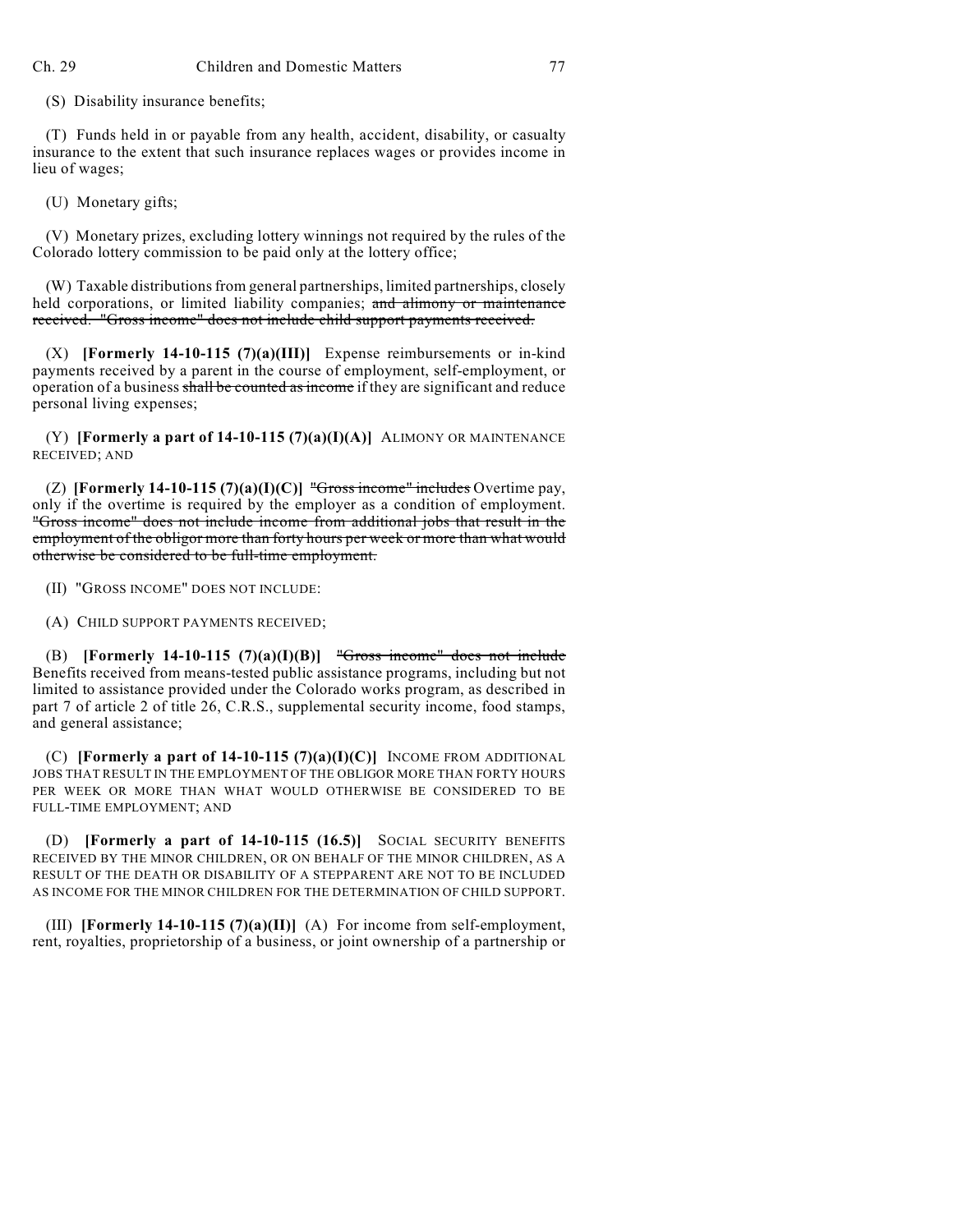78 Children and Domestic Matters Ch. 29

closely held corporation, "gross income" means EQUALS gross receipts minus ordinary and necessary expenses, AS DEFINED IN SUB-SUBPARAGRAPH (B) OF THIS SUBPARAGRAPH (III), required to produce such income.

(B) "Ordinary and necessary expenses" does not include amounts allowable by the internal revenue service for the accelerated component of depreciation expenses or investment tax credits or any other business expenses determined by the court to be inappropriate for determining gross income for purposes of calculating child support.

(b) (I) **[Formerly 14-10-115 (7)(b)(I)]** If a parent is voluntarily unemployed or underemployed, child support shall be calculated based on a determination of potential income; except that a determination of potential income shall not be made for a parent who is physically or mentally incapacitated or is caring for a child under the age of thirty months for whom the parents owe a joint legal responsibility.

(II) **[Formerly 14-10-115 (7)(b)(I.5)]** If a noncustodial parent who owes past-due child support is unemployed and not incapacitated and has an obligation of support to a child receiving assistance pursuant to part 7 of article 2 of title 26, C.R.S., the court or delegate child support enforcement unit may order such THE parent to pay such support in accordance with a plan approved by the court or to participate in work activities. Work activities may include one or more of the following:

(A) Private or public sector employment;

- (B) Job search activities;
- (C) Community service;
- (D) Vocational training; or

(E) Any other employment-related activities available to that particular individual.

(III) **[Formerly 14-10-115 (7)(b)(III)]** For the purposes of this section, a parent shall not be deemed "underemployed" if:

(A) The employment is temporary and is reasonably intended to result in higher income within the foreseeable future; or

(B) The employment is a good faith career choice which THAT is not intended to deprive a child of support and does not unreasonably reduce the support available to a child; or

(C) The parent is enrolled in an educational program which THAT is reasonably intended to result in a degree or certification within a reasonable period of time and which THAT will result in a higher income, so long as the educational program is a good faith career choice which THAT is not intended to deprive the child of support and which THAT does not unreasonably reduce the support available to a child.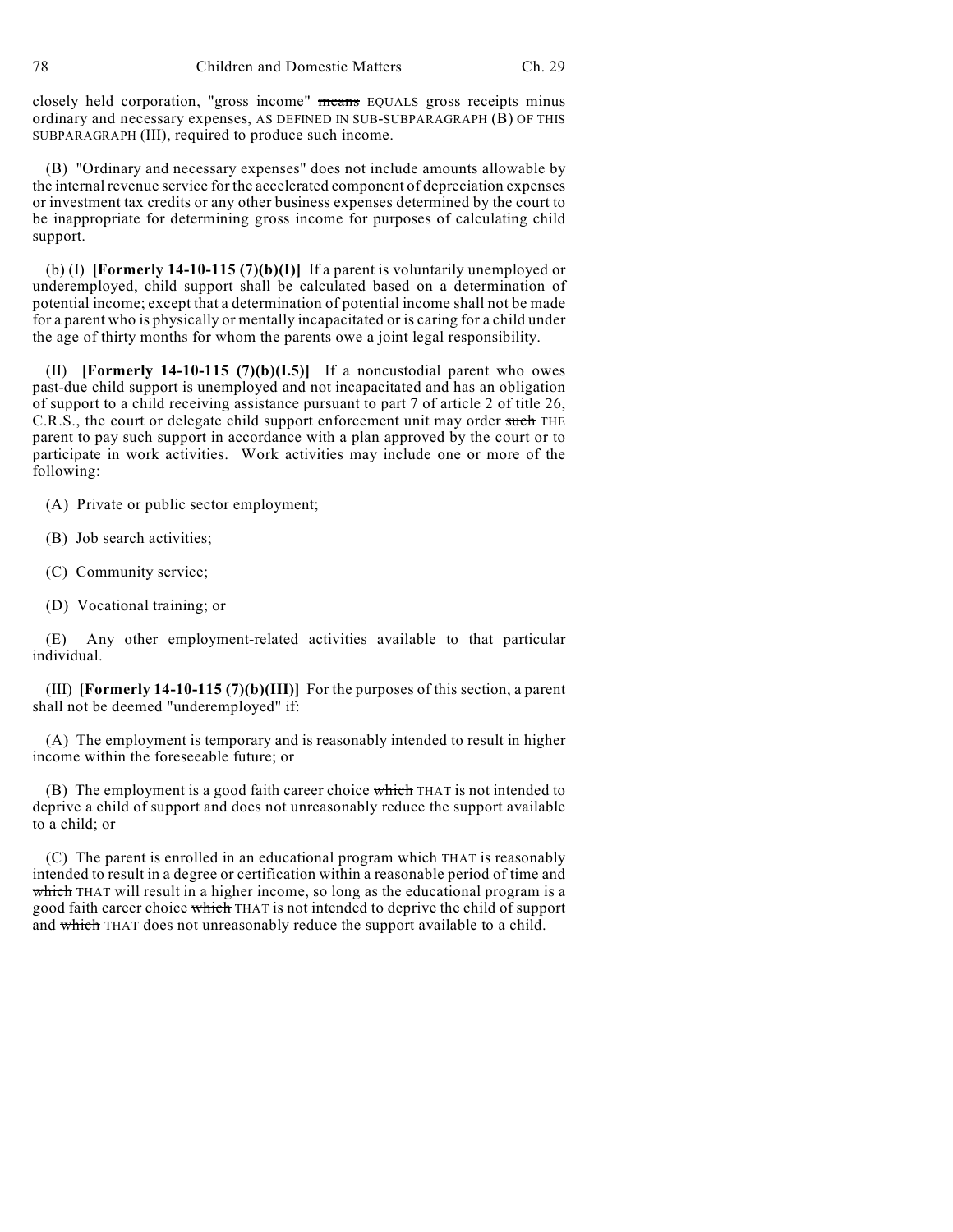(c) **[Formerly 14-10-115 (7)(c)]** Income statements of the parents shall be verified with documentation of both current and past earnings. Suitable documentation of current earnings includes pay stubs, employer statements, or receipts and expenses ifself-employed. Documentation of current earnings shall be supplemented with copies of the most recent tax return to provide verification of earnings over a longer period. A copy of wage statements or other wage information obtained from the computer data base maintained by the department of labor and employment shall be admissible into evidence for purposes of determining income under this subsection  $(7)$  (5).

(6) **Adjustments to gross income.** (a) **[Formerly 14-10-115 (7)(d)]** The amount of child support actually paid by a parent with an order for support of other children shall be deducted from that parent's gross income. For the purposes of this section, "other children" means children who are not the subject of this particular child support determination.

(b) (I) **[Formerly 14-10-115 (7) (d.5)]** At the time of the initial establishment of a child support order, or in any proceeding to modify a support order, if a parent is also legally responsible for the support of other children born prior to the children who are the subject of the child support order and for whom the parents do not share joint legal responsibility, an adjustment shall be made revising such THE parent's income prior to calculating the basic child support obligation for the children who are the subject of the support order if the children are living in the home of the parent seeking the adjustment or if the children are living out of the home, and the parent seeking the adjustment provides documented proof of money payments of support of those children. The amount shall not exceed the guidelines SCHEDULE OF BASIC CHILD SUPPORT OBLIGATIONS listed in this section. An amount equal to the amount listed under the schedule of basic child support obligations in paragraph (b) of subsection  $(10)$  (7) of this section which THAT would represent a support obligation based only upon the responsible parent's gross income, without any other adjustments, for the number of such other children for whom such THE parent is also responsible shall be subtracted from the amount of such THE parent's gross income prior to calculating the basic child support obligation based on both parents' gross income as provided in subsection  $(10)(7)$  of this section.

(II) The adjustment pursuant to this paragraph  $(d, 5)$  THIS PARAGRAPH (b), based on the responsibility to support other children, shall not be made to the extent that the adjustment contributes to the calculation of a support order lower than a previously existing support order for the children who are the subject of the modification hearing at which an adjustment is sought.

(7) **Schedule of basic child support obligations.** (a) (I) **[Formerly 14-10-115 (10) (a)]** The basic child support obligation shall be determined using the schedule of basic child support obligations contained in paragraph (b) of this subsection  $(10)$ (7). The basic child support obligation shall be divided between the parents in proportion to their adjusted gross incomes.

 $(II)$  (A) The category entitled "combined gross income" in the schedule means the combined monthly adjusted gross incomes of both parents. For the purposes of subsections (3) to (14) of this section, "adjusted gross income" means gross income less preexisting child support obligations and less alimony or maintenance actually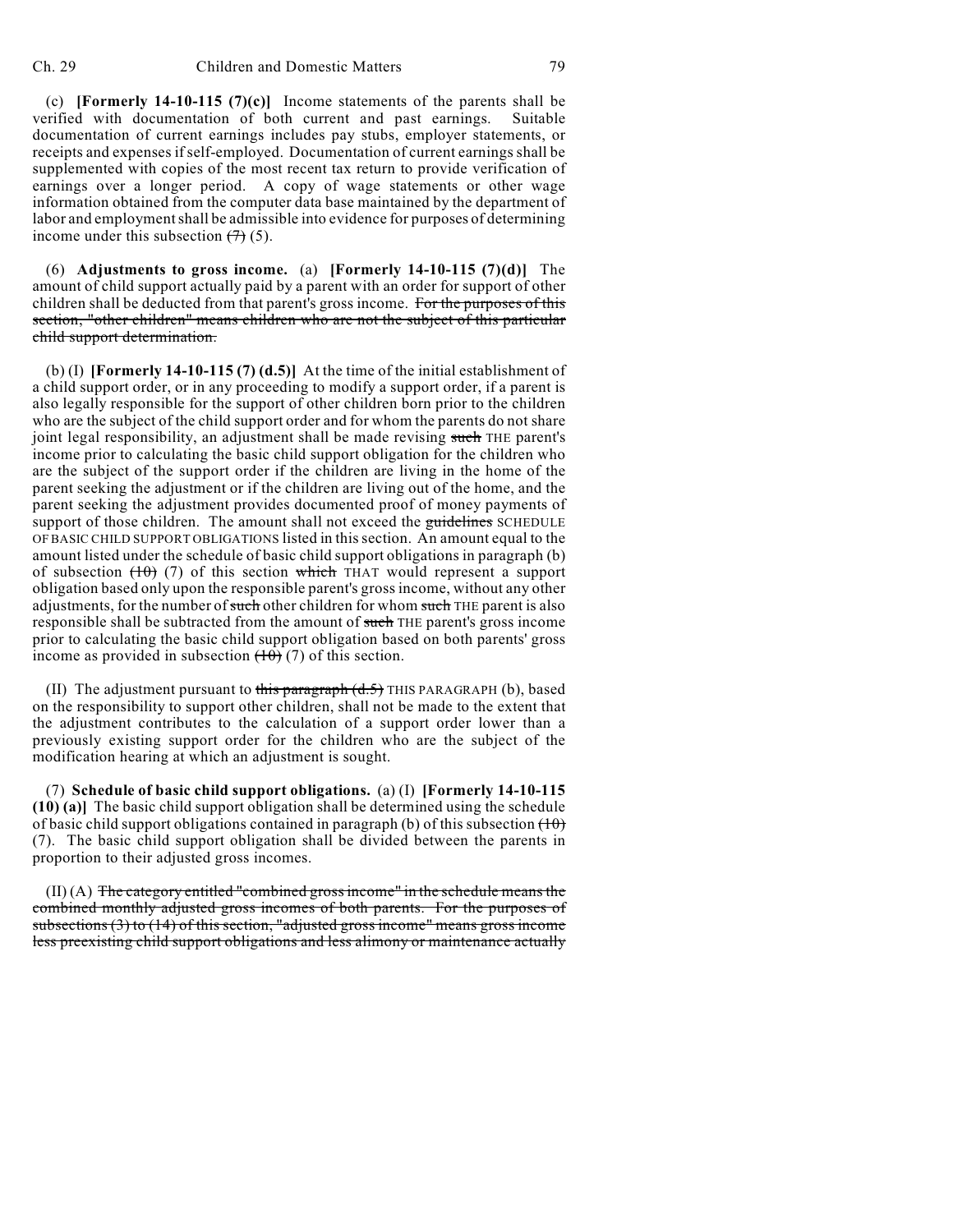paid by a parent. For combined gross income amounts falling THAT FALLS between amounts shown in the schedule OF BASIC CHILD SUPPORT OBLIGATIONS, basic child support amounts shall be interpolated. The category entitled "number of children due support" in the schedule OF BASIC CHILD SUPPORT OBLIGATIONS means children for whom the parents share joint legal responsibility and for whom support is being sought SHALL HAVE THE MEANING DEFINED IN SUBSECTION (3) OF THIS SECTION.

(B) Except as otherwise provided in sub-subparagraph (D) of this subparagraph (II), in circumstances in which the parents' combined monthly adjusted gross income is less than eight hundred fifty dollars, a child support payment of fifty dollars per month shall be required of the obligor. The minimum order of fifty dollars shall not apply when each parent keeps the children more than ninety-two overnights each year as defined in subsection (8) PARAGRAPH (h) OF SUBSECTION (3) of this section. In no case, however, shall the amount of child support ordered to be paid exceed the amount of child support that would otherwise be ordered to be paid if the parents did not share physical custody.

(C) Except as otherwise provided in sub-subparagraph (D) of this subparagraph (II), in circumstances in which the parents' combined monthly adjusted gross income is eight hundred fifty dollars or more, but in which the parent with the least number of overnights per year with the child has a monthly adjusted gross income of less than one thousand eight hundred fifty dollars, the court or delegate child support enforcement unit, pursuant to section 26-13.5-105 (4), C.R.S., shall perform a low-income adjustment calculation of child support as follows: The court or delegate child support enforcement unit shall determine each parent's monthly adjusted gross income, as that term is defined in  $sub-subparagraph(A)$  of this subparagraph (II) SUBSECTION (3) OF THIS SECTION. Based upon the parents' combined monthly adjusted gross incomes, the court or delegate child support enforcement unit shall determine the monthly basic child support obligation, using the schedule of basic child support obligations set forth in paragraph (b) of this subsection  $(10)$  (7) and shall determine each parent's presumptive proportionate share of said obligation. The court or delegate child support enforcement unit shall then adjust the income of the parent with the fewest number of overnights per year with the child by subtracting nine hundred dollars from that parent's monthly adjusted gross income. The court shall multiply the resulting amount by a factor of forty percent. The product of the multiplication shall be added to the following basic minimum child support amount as additional minimum support, unless the product of the multiplication amount is zero or a negative figure, in which case the court shall add zero to the following basic minimum child support amount: Seventy-five dollars for one child; one hundred fifty dollars for two children; two hundred twenty-five dollars for three children; two hundred seventy-five dollars for four children; three hundred twenty-five dollars for five children; and three hundred fifty dollars for six or more children. The court or delegate child support enforcement unit shall compare the product of this addition to the parent's presumptive proportionate share of the monthly basic support obligation determined previously from the schedule of basic child support obligations. The lesser of the two amounts shall be the basic monthly support obligation to be paid by the low-income parent, as adjusted by the low-income parent's proportionate share of the work-related and education-related child care costs, health insurance, extraordinary medical expenses, and other extraordinary adjustments as described in subsections  $(11)$  to  $(13.5)$  (9) TO (11) of this section. The low-income adjustment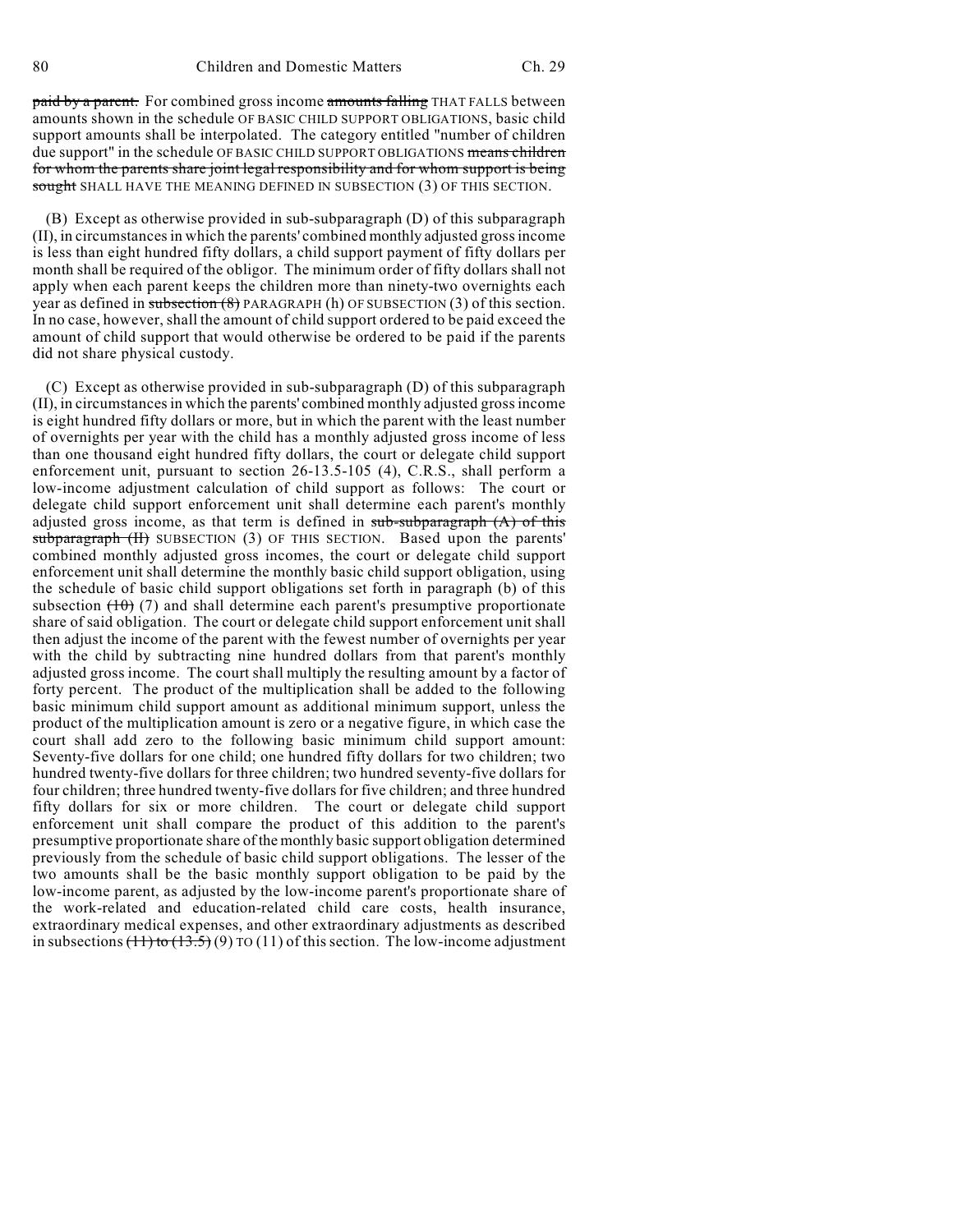shall not apply when each parent keeps the children more than ninety-two overnights each year as defined in subsection (8) of this section. In no case, however, shall the amount of child support ordered to be paid exceed the amount of child support that would otherwise be ordered to be paid if the parents did not share physical custody.

(D) In any circumstance in which the obligor's monthly adjusted gross income is less than eight hundred fifty dollars, regardless of the monthly adjusted gross income of the obligee, the obligor shall be ordered to pay fifty dollars per month in child support. The minimum order of fifty dollars shall not apply when each parent keeps the children more than ninety-two overnights each year as defined in subsection (8) of this section. In no case, however, shall the amount of child support ordered to be paid exceed the amount of child support that would otherwise be ordered to be paid if the parents did not share physical custody.

(E) The judge may use discretion to determine child support in circumstances where combined adjusted gross income exceeds the uppermost levels of the guideline SCHEDULE OF BASIC CHILD SUPPORT OBLIGATIONS; except that the presumptive basic child support obligation shall not be less than it would be based on the highest level of adjusted gross income set forth in the guideline SCHEDULE OF BASIC CHILD SUPPORT OBLIGATIONS.

(b) **[Formerly 14-10-115 (10) (b)] Schedule of basic child support obligations:**

| <b>COMBINED</b><br><b>GROSS</b><br><b>INCOME</b> | <b>ONE</b><br><b>CHILD</b> | <b>TWO</b> | <b>THREE</b><br><b>CHILDREN CHILDREN CHILDREN</b> | <b>FOUR</b> | <b>FIVE</b><br><b>CHILDREN</b> | <b>SIX OR</b><br><b>MORE</b><br><b>CHILDREN</b> |
|--------------------------------------------------|----------------------------|------------|---------------------------------------------------|-------------|--------------------------------|-------------------------------------------------|
| 100                                              |                            |            | ORDER OF \$50 PER MONTH                           |             |                                |                                                 |
| 200                                              |                            |            |                                                   |             |                                |                                                 |
| 300                                              |                            |            |                                                   |             |                                |                                                 |
| 400                                              |                            |            |                                                   |             |                                |                                                 |
| 500                                              |                            |            |                                                   |             |                                |                                                 |
| 600                                              |                            |            |                                                   |             |                                |                                                 |
| 700                                              |                            |            |                                                   |             |                                |                                                 |
| 800                                              |                            |            |                                                   |             |                                |                                                 |
| 850                                              | 184                        | 269        | 319                                               | 352         | 382                            | 409                                             |
| 900                                              | 193                        | 282        | 334                                               | 369         | 400                            | 428                                             |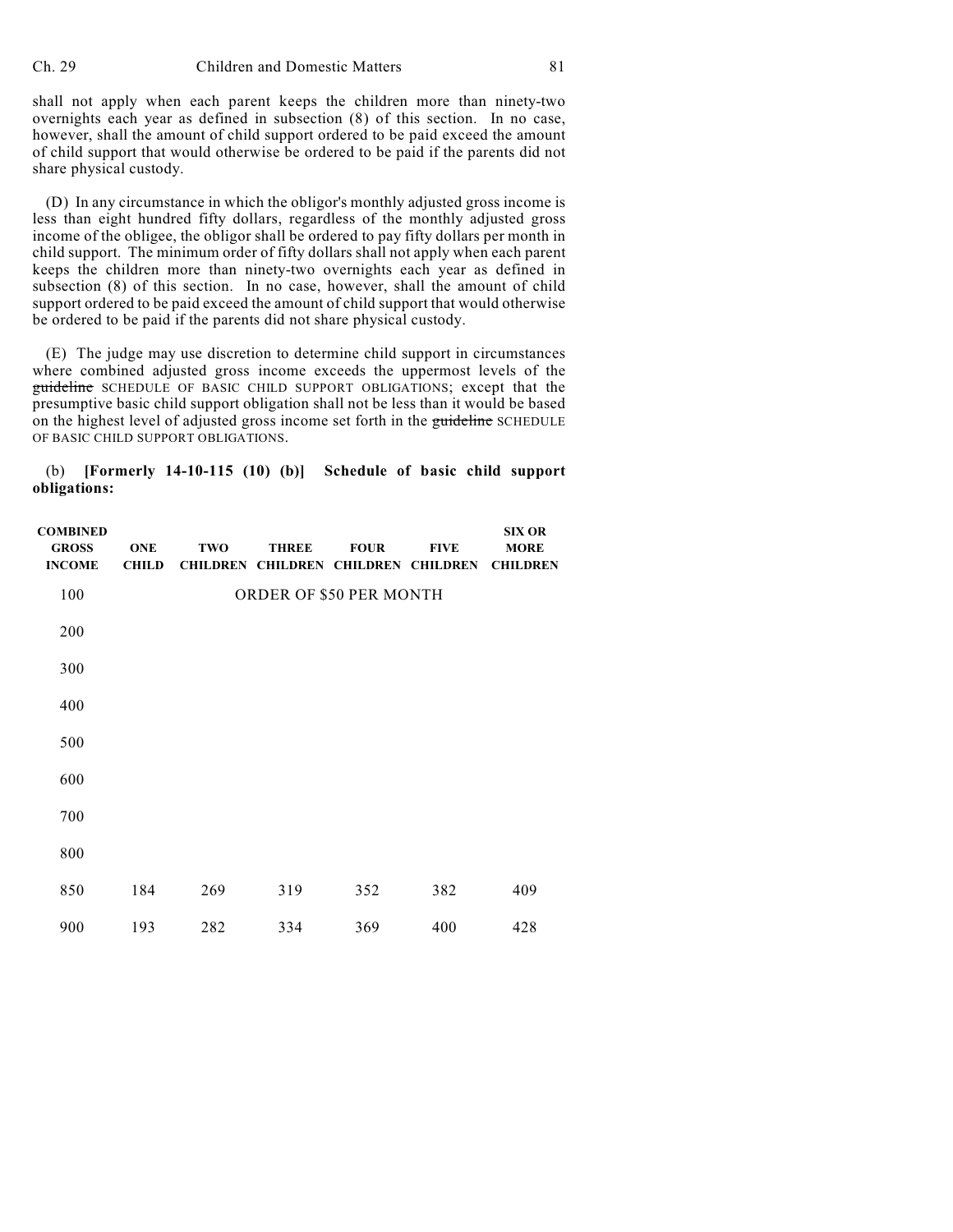| 82 | Children and Domestic Matters |     |     |     |     | Ch. 29 |     |
|----|-------------------------------|-----|-----|-----|-----|--------|-----|
|    | 950                           | 202 | 294 | 349 | 386 | 418    | 447 |
|    | 1000                          | 211 | 307 | 364 | 402 | 436    | 467 |
|    | 1050                          | 220 | 320 | 379 | 419 | 455    | 486 |
|    | 1100                          | 228 | 333 | 395 | 436 | 473    | 506 |
|    | 1150                          | 237 | 346 | 410 | 453 | 491    | 525 |
|    | 1200                          | 246 | 359 | 425 | 470 | 509    | 545 |
|    | 1250                          | 255 | 372 | 440 | 487 | 528    | 565 |
|    | 1300                          | 264 | 385 | 456 | 504 | 546    | 584 |
|    | 1350                          | 273 | 397 | 471 | 520 | 564    | 603 |
|    | 1400                          | 281 | 410 | 486 | 537 | 582    | 622 |
|    | 1450                          | 290 | 422 | 500 | 553 | 599    | 641 |
|    | 1500                          | 298 | 435 | 515 | 569 | 617    | 660 |
|    | 1550                          | 307 | 447 | 530 | 586 | 635    | 679 |
|    | 1600                          | 315 | 460 | 545 | 602 | 652    | 698 |
|    | 1650                          | 324 | 472 | 559 | 618 | 670    | 717 |
|    | 1700                          | 333 | 485 | 574 | 634 | 688    | 736 |
|    | 1750                          | 341 | 497 | 589 | 651 | 705    | 755 |
|    | 1800                          | 350 | 510 | 604 | 667 | 723    | 774 |
|    | 1850                          | 358 | 522 | 619 | 683 | 741    | 793 |
|    | 1900                          | 367 | 535 | 633 | 700 | 759    | 812 |
|    | 1950                          | 375 | 547 | 648 | 716 | 776    | 830 |
|    | 2000                          | 383 | 558 | 661 | 730 | 792    | 847 |
|    | 2050                          | 391 | 570 | 674 | 745 | 807    | 864 |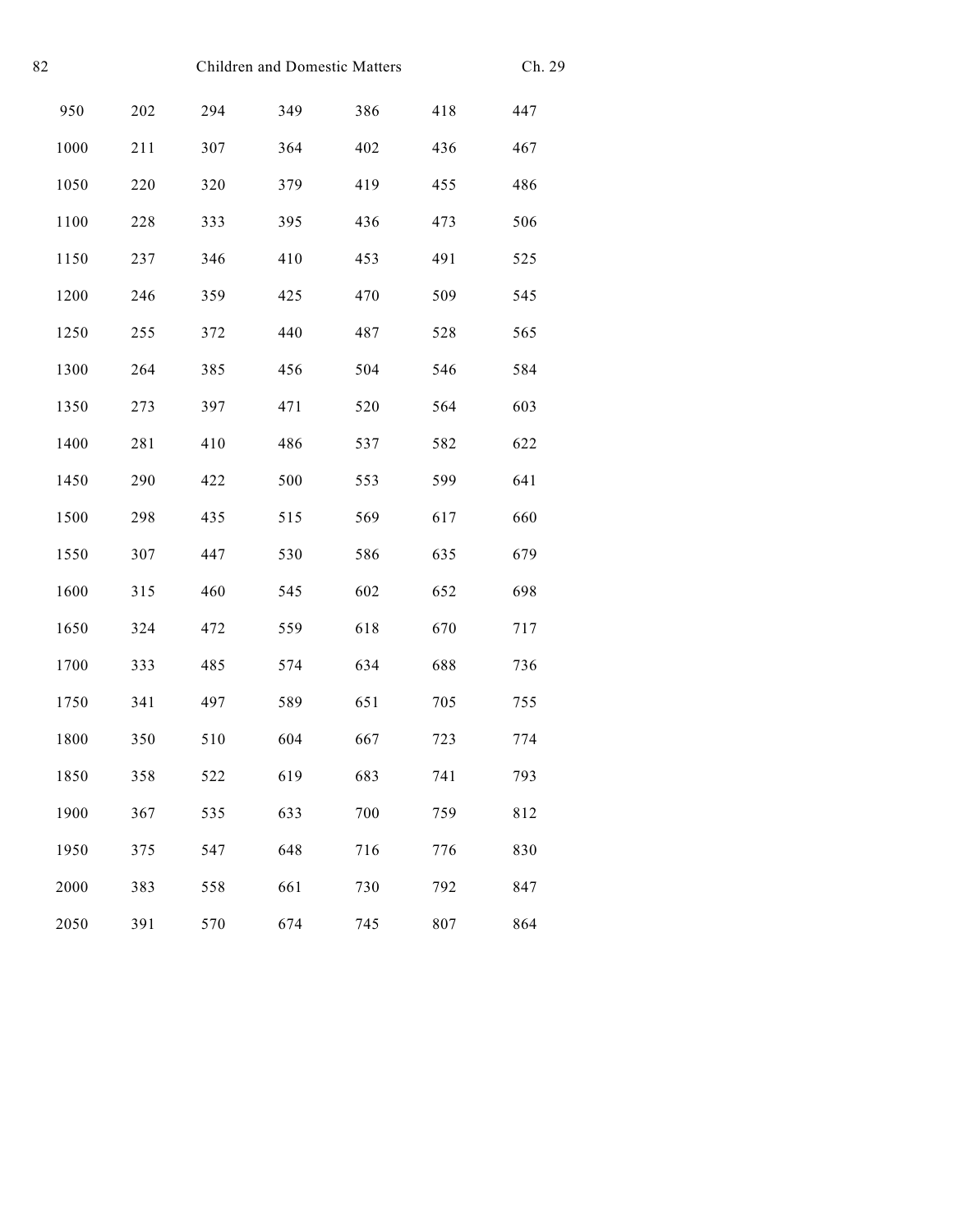| Ch. 29 | <b>Children and Domestic Matters</b> |     |     |      | 83   |      |
|--------|--------------------------------------|-----|-----|------|------|------|
| 2100   | 399                                  | 581 | 687 | 759  | 823  | 881  |
| 2150   | 407                                  | 592 | 700 | 774  | 839  | 898  |
| 2200   | 415                                  | 604 | 714 | 789  | 855  | 915  |
| 2250   | 423                                  | 615 | 727 | 803  | 871  | 931  |
| 2300   | 431                                  | 626 | 740 | 818  | 886  | 948  |
| 2350   | 439                                  | 638 | 753 | 832  | 902  | 965  |
| 2400   | 447                                  | 649 | 766 | 847  | 918  | 982  |
| 2450   | 455                                  | 660 | 779 | 861  | 934  | 999  |
| 2500   | 462                                  | 672 | 793 | 876  | 949  | 1016 |
| 2550   | 470                                  | 683 | 806 | 890  | 965  | 1033 |
| 2600   | 479                                  | 694 | 819 | 905  | 981  | 1050 |
| 2650   | 487                                  | 706 | 833 | 920  | 997  | 1067 |
| 2700   | 495                                  | 718 | 846 | 935  | 1013 | 1084 |
| 2750   | 503                                  | 729 | 859 | 950  | 1029 | 1101 |
| 2800   | 511                                  | 741 | 873 | 964  | 1045 | 1119 |
| 2850   | 519                                  | 752 | 886 | 979  | 1061 | 1136 |
| 2900   | 527                                  | 763 | 898 | 993  | 1076 | 1151 |
| 2950   | 533                                  | 772 | 910 | 1005 | 1089 | 1166 |
| 3000   | 540                                  | 782 | 921 | 1017 | 1103 | 1180 |
| 3050   | 547                                  | 792 | 932 | 1030 | 1116 | 1194 |
| 3100   | 554                                  | 801 | 943 | 1042 | 1130 | 1209 |
| 3150   | 560                                  | 811 | 954 | 1054 | 1143 | 1223 |
| 3200   | 567                                  | 821 | 965 | 1067 | 1156 | 1237 |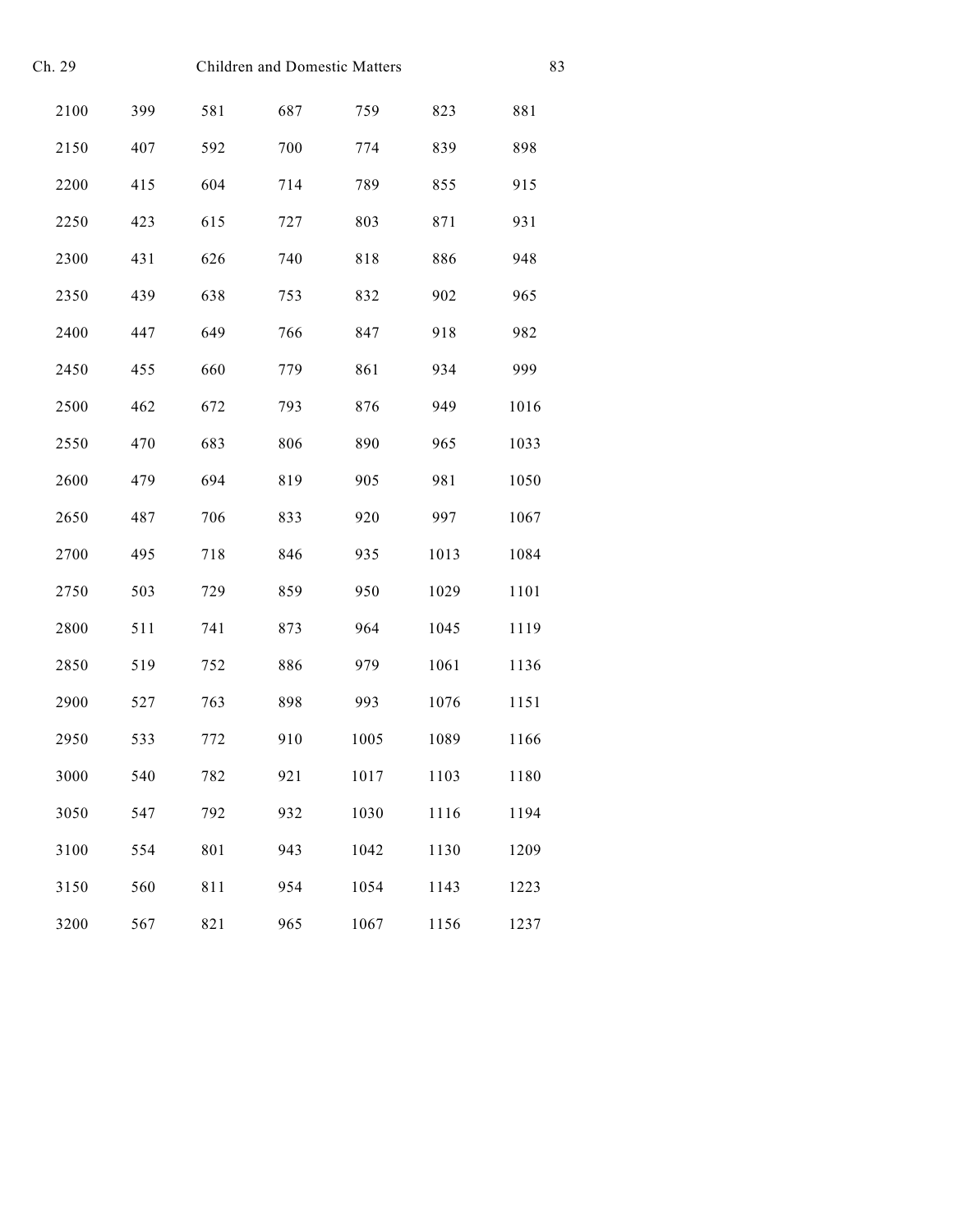| 84 | Children and Domestic Matters |     |      |      |      | Ch. 29 |      |
|----|-------------------------------|-----|------|------|------|--------|------|
|    | 3250                          | 574 | 831  | 977  | 1080 | 1171   | 1253 |
|    | 3300                          | 581 | 841  | 989  | 1093 | 1185   | 1268 |
|    | 3350                          | 589 | 851  | 1002 | 1107 | 1200   | 1284 |
|    | 3400                          | 596 | 862  | 1014 | 1120 | 1214   | 1299 |
|    | 3450                          | 603 | 872  | 1026 | 1133 | 1229   | 1315 |
|    | 3500                          | 610 | 882  | 1038 | 1147 | 1243   | 1330 |
|    | 3550                          | 617 | 892  | 1050 | 1160 | 1258   | 1346 |
|    | 3600                          | 624 | 903  | 1062 | 1173 | 1272   | 1361 |
|    | 3650                          | 631 | 913  | 1074 | 1187 | 1287   | 1377 |
|    | 3700                          | 638 | 923  | 1086 | 1200 | 1301   | 1392 |
|    | 3750                          | 645 | 934  | 1098 | 1214 | 1315   | 1408 |
|    | 3800                          | 652 | 944  | 1110 | 1227 | 1330   | 1423 |
|    | 3850                          | 660 | 954  | 1122 | 1240 | 1344   | 1439 |
|    | 3900                          | 667 | 964  | 1135 | 1254 | 1359   | 1454 |
|    | 3950                          | 673 | 973  | 1145 | 1266 | 1372   | 1468 |
|    | 4000                          | 677 | 980  | 1153 | 1274 | 1381   | 1478 |
|    | 4050                          | 682 | 987  | 1161 | 1283 | 1391   | 1488 |
|    | 4100                          | 686 | 993  | 1169 | 1292 | 1400   | 1498 |
|    | 4150                          | 691 | 1000 | 1177 | 1301 | 1410   | 1509 |
|    | 4200                          | 695 | 1006 | 1185 | 1310 | 1420   | 1519 |
|    | 4250                          | 700 | 1013 | 1193 | 1318 | 1429   | 1529 |
|    | 4300                          | 704 | 1020 | 1201 | 1327 | 1439   | 1539 |
|    | 4350                          | 708 | 1026 | 1209 | 1336 | 1448   | 1550 |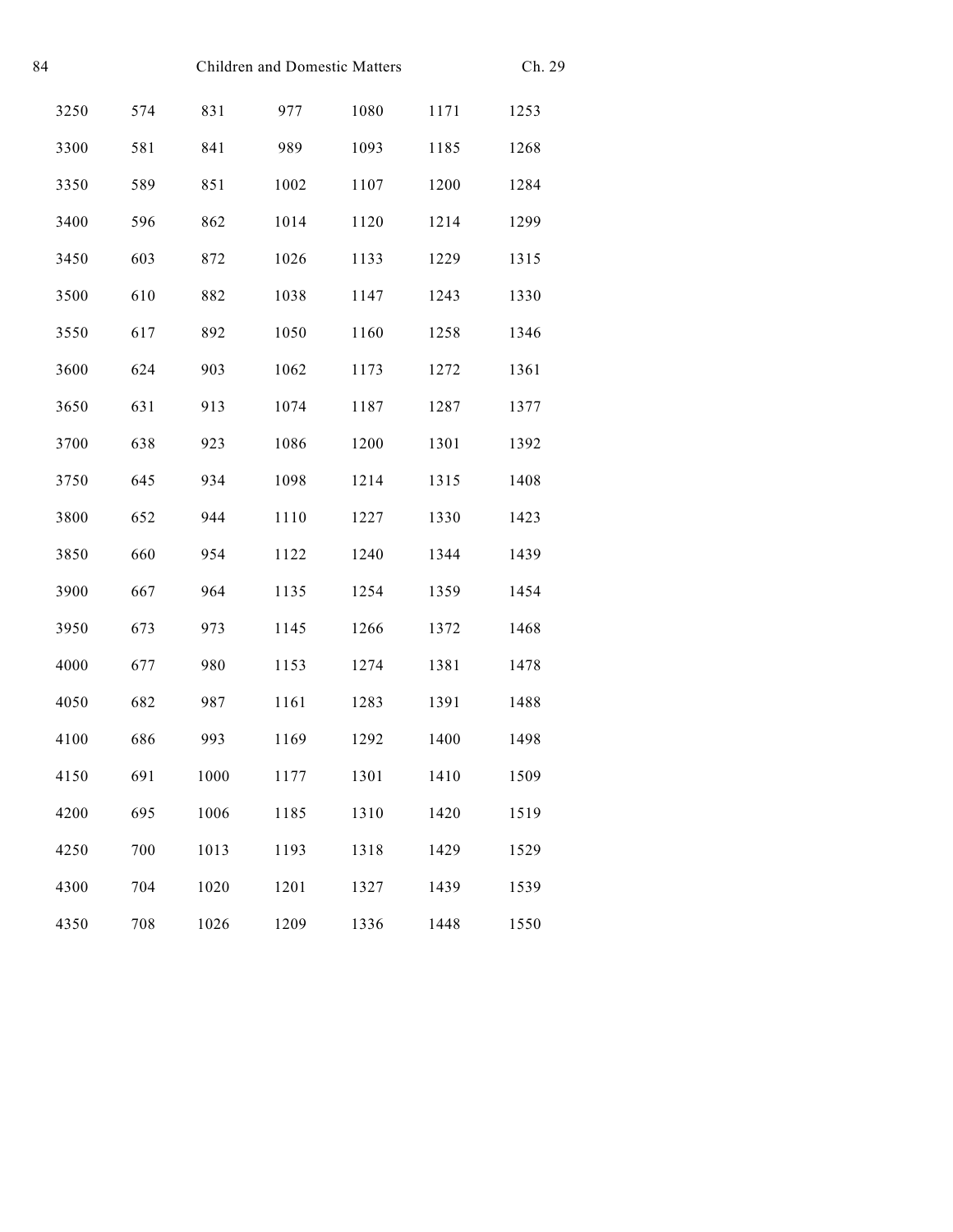| Ch. 29 |     | Children and Domestic Matters |      | 85   |      |      |
|--------|-----|-------------------------------|------|------|------|------|
| 4400   | 713 | 1033                          | 1217 | 1345 | 1458 | 1560 |
| 4450   | 717 | 1039                          | 1225 | 1354 | 1467 | 1570 |
| 4500   | 722 | 1046                          | 1233 | 1362 | 1477 | 1580 |
| 4550   | 726 | 1053                          | 1241 | 1371 | 1486 | 1590 |
| 4600   | 731 | 1059                          | 1249 | 1380 | 1496 | 1601 |
| 4650   | 735 | 1066                          | 1257 | 1389 | 1505 | 1611 |
| 4700   | 739 | 1071                          | 1262 | 1395 | 1512 | 1618 |
| 4750   | 742 | 1075                          | 1267 | 1400 | 1517 | 1623 |
| 4800   | 745 | 1079                          | 1271 | 1405 | 1523 | 1629 |
| 4850   | 748 | 1083                          | 1276 | 1410 | 1528 | 1635 |
| 4900   | 751 | 1088                          | 1280 | 1415 | 1533 | 1641 |
| 4950   | 755 | 1092                          | 1285 | 1420 | 1539 | 1647 |
| 5000   | 758 | 1096                          | 1289 | 1425 | 1544 | 1652 |
| 5050   | 761 | 1100                          | 1294 | 1430 | 1550 | 1658 |
| 5100   | 764 | 1105                          | 1298 | 1435 | 1555 | 1664 |
| 5150   | 768 | 1109                          | 1303 | 1440 | 1560 | 1670 |
| 5200   | 771 | 1113                          | 1307 | 1445 | 1566 | 1676 |
| 5250   | 774 | 1117                          | 1312 | 1450 | 1571 | 1681 |
| 5300   | 777 | 1122                          | 1316 | 1455 | 1577 | 1687 |
| 5350   | 781 | 1126                          | 1321 | 1460 | 1582 | 1693 |
| 5400   | 784 | 1130                          | 1326 | 1465 | 1588 | 1699 |
| 5450   | 787 | 1135                          | 1331 | 1470 | 1594 | 1705 |
| 5500   | 790 | 1139                          | 1336 | 1476 | 1600 | 1712 |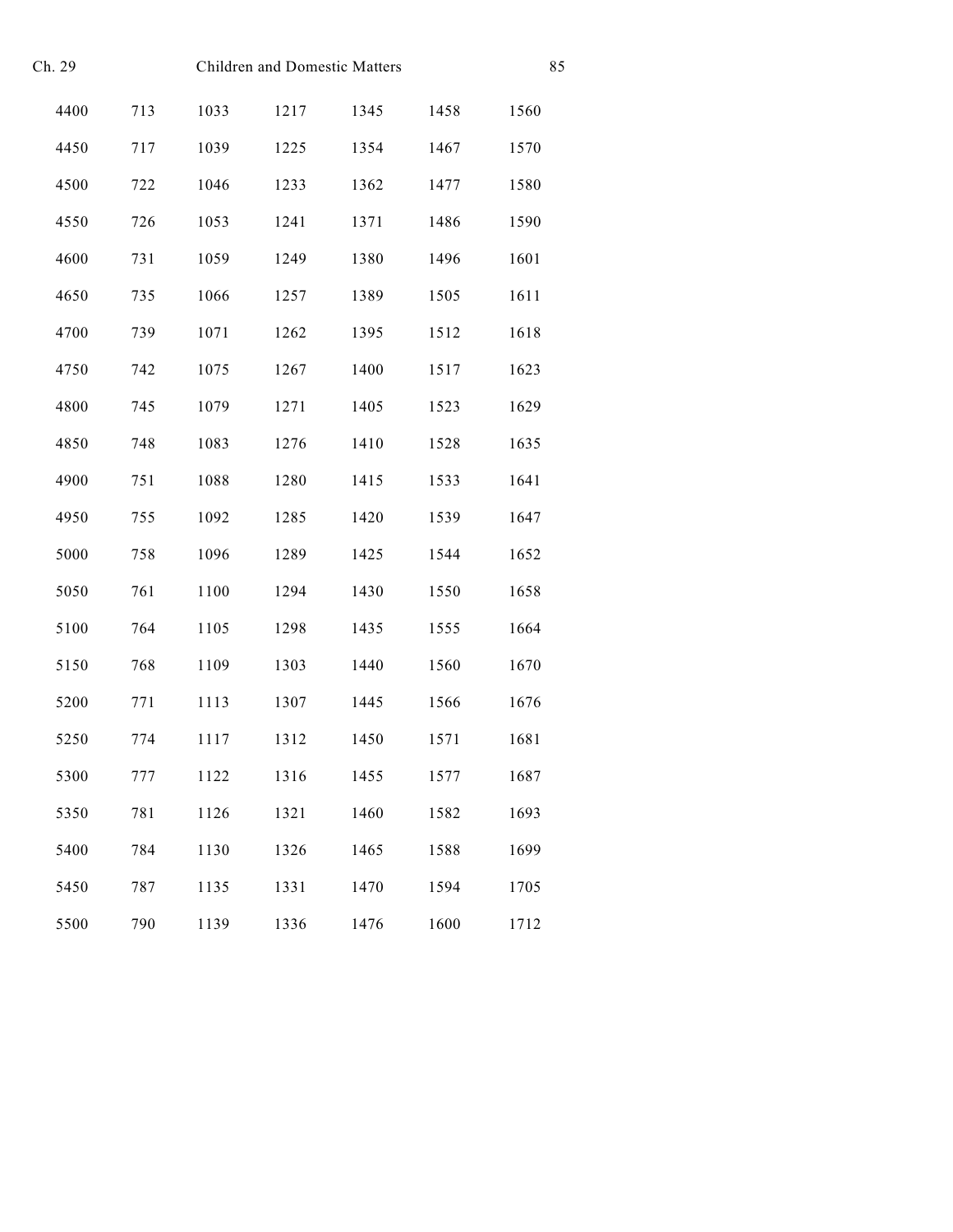| 86 | Children and Domestic Matters |     |      |      |      |      | Ch. 29 |
|----|-------------------------------|-----|------|------|------|------|--------|
|    | 5550                          | 792 | 1143 | 1341 | 1482 | 1606 | 1718   |
|    | 5600                          | 795 | 1147 | 1346 | 1487 | 1612 | 1725   |
|    | 5650                          | 798 | 1152 | 1351 | 1493 | 1618 | 1731   |
|    | 5700                          | 801 | 1156 | 1356 | 1498 | 1624 | 1738   |
|    | 5750                          | 804 | 1160 | 1361 | 1504 | 1630 | 1744   |
|    | 5800                          | 807 | 1164 | 1365 | 1509 | 1636 | 1750   |
|    | 5850                          | 809 | 1168 | 1370 | 1514 | 1641 | 1756   |
|    | 5900                          | 812 | 1172 | 1375 | 1520 | 1647 | 1762   |
|    | 5950                          | 815 | 1176 | 1380 | 1525 | 1653 | 1769   |
|    | 6000                          | 818 | 1180 | 1385 | 1530 | 1659 | 1775   |
|    | 6050                          | 820 | 1184 | 1390 | 1536 | 1664 | 1781   |
|    | 6100                          | 823 | 1188 | 1394 | 1541 | 1670 | 1787   |
|    | 6150                          | 826 | 1193 | 1400 | 1547 | 1677 | 1794   |
|    | 6200                          | 831 | 1199 | 1407 | 1555 | 1686 | 1804   |
|    | 6250                          | 836 | 1206 | 1415 | 1563 | 1695 | 1813   |
|    | 6300                          | 840 | 1212 | 1422 | 1572 | 1704 | 1823   |
|    | 6350                          | 845 | 1219 | 1430 | 1580 | 1713 | 1833   |
|    | 6400                          | 849 | 1225 | 1437 | 1588 | 1722 | 1842   |
|    | 6450                          | 854 | 1232 | 1445 | 1597 | 1731 | 1852   |
|    | 6500                          | 858 | 1238 | 1452 | 1605 | 1740 | 1861   |
|    | 6550                          | 863 | 1245 | 1460 | 1613 | 1749 | 1871   |
|    | 6600                          | 868 | 1251 | 1467 | 1621 | 1758 | 1881   |
|    | 6650                          | 872 | 1258 | 1475 | 1630 | 1767 | 1890   |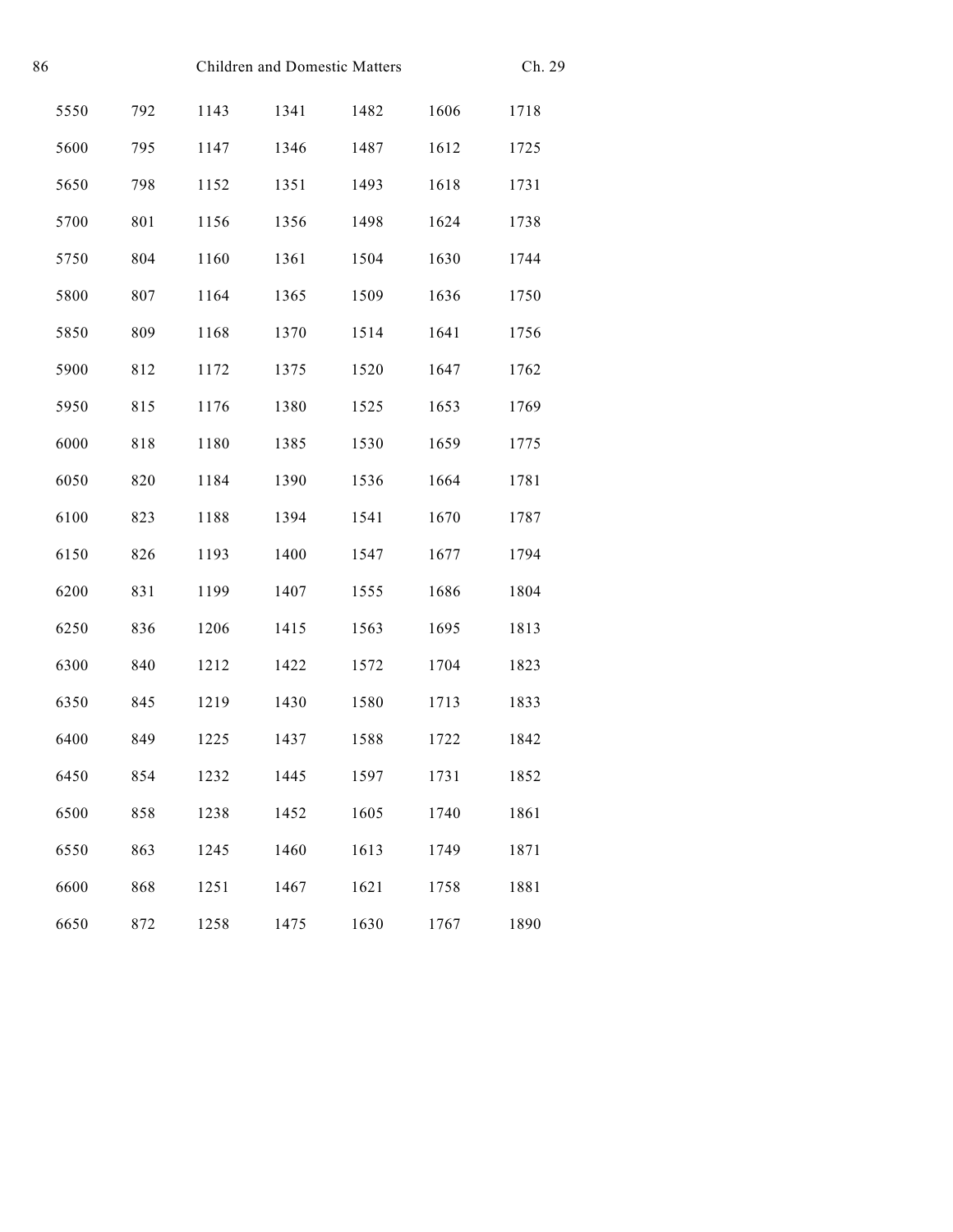| Ch. 29 |     | Children and Domestic Matters |      | 87   |      |      |
|--------|-----|-------------------------------|------|------|------|------|
| 6700   | 877 | 1264                          | 1482 | 1638 | 1775 | 1900 |
| 6750   | 882 | 1271                          | 1491 | 1647 | 1785 | 1910 |
| 6800   | 887 | 1278                          | 1499 | 1656 | 1795 | 1921 |
| 6850   | 892 | 1285                          | 1507 | 1665 | 1805 | 1932 |
| 6900   | 897 | 1293                          | 1515 | 1675 | 1815 | 1942 |
| 6950   | 902 | 1300                          | 1524 | 1684 | 1825 | 1953 |
| 7000   | 907 | 1307                          | 1532 | 1693 | 1835 | 1963 |
| 7050   | 912 | 1314                          | 1540 | 1702 | 1845 | 1974 |
| 7100   | 917 | 1321                          | 1549 | 1711 | 1855 | 1985 |
| 7150   | 922 | 1328                          | 1557 | 1720 | 1865 | 1995 |
| 7200   | 927 | 1336                          | 1565 | 1729 | 1875 | 2006 |
| 7250   | 932 | 1343                          | 1573 | 1738 | 1884 | 2016 |
| 7300   | 937 | 1349                          | 1581 | 1747 | 1893 | 2026 |
| 7350   | 942 | 1356                          | 1588 | 1755 | 1902 | 2036 |
| 7400   | 946 | 1362                          | 1596 | 1763 | 1912 | 2045 |
| 7450   | 951 | 1369                          | 1603 | 1772 | 1921 | 2055 |
| 7500   | 955 | 1375                          | 1611 | 1780 | 1930 | 2065 |
| 7550   | 960 | 1382                          | 1619 | 1789 | 1939 | 2075 |
| 7600   | 965 | 1389                          | 1626 | 1797 | 1948 | 2084 |
| 7650   | 969 | 1395                          | 1634 | 1805 | 1957 | 2094 |
| 7700   | 974 | 1402                          | 1641 | 1814 | 1966 | 2104 |
| 7750   | 979 | 1408                          | 1649 | 1822 | 1975 | 2113 |
| 7800   | 983 | 1415                          | 1657 | 1830 | 1984 | 2123 |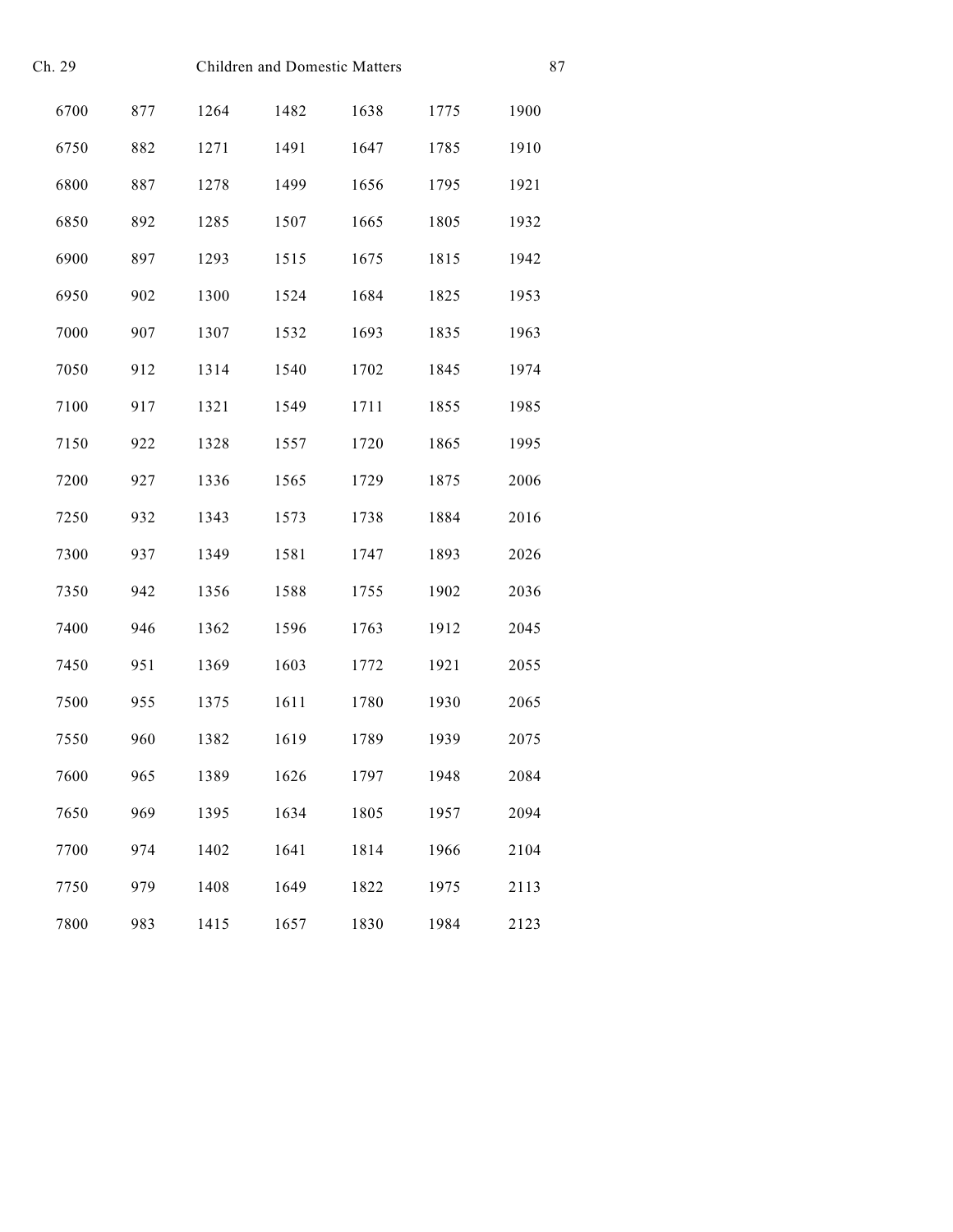| 88 | Children and Domestic Matters |      |      |      |      | Ch. 29 |      |
|----|-------------------------------|------|------|------|------|--------|------|
|    | 7850                          | 988  | 1422 | 1664 | 1839 | 1993   | 2133 |
|    | 7900                          | 993  | 1428 | 1672 | 1847 | 2002   | 2143 |
|    | 7950                          | 997  | 1435 | 1679 | 1856 | 2011   | 2152 |
|    | 8000                          | 1002 | 1441 | 1687 | 1864 | 2021   | 2162 |
|    | 8050                          | 1006 | 1448 | 1694 | 1872 | 2030   | 2172 |
|    | 8100                          | 1011 | 1454 | 1702 | 1881 | 2039   | 2181 |
|    | 8150                          | 1016 | 1461 | 1710 | 1889 | 2048   | 2191 |
|    | 8200                          | 1020 | 1468 | 1717 | 1898 | 2057   | 2201 |
|    | 8250                          | 1025 | 1474 | 1725 | 1906 | 2066   | 2211 |
|    | 8300                          | 1030 | 1481 | 1732 | 1914 | 2075   | 2220 |
|    | 8350                          | 1034 | 1487 | 1740 | 1923 | 2084   | 2230 |
|    | 8400                          | 1039 | 1494 | 1748 | 1931 | 2093   | 2240 |
|    | 8450                          | 1043 | 1501 | 1755 | 1939 | 2102   | 2250 |
|    | 8500                          | 1048 | 1507 | 1763 | 1948 | 2111   | 2259 |
|    | 8550                          | 1053 | 1514 | 1770 | 1956 | 2121   | 2269 |
|    | 8600                          | 1057 | 1520 | 1778 | 1965 | 2130   | 2279 |
|    | 8650                          | 1062 | 1527 | 1785 | 1973 | 2139   | 2288 |
|    | 8700                          | 1066 | 1533 | 1793 | 1981 | 2148   | 2298 |
|    | 8750                          | 1070 | 1539 | 1800 | 1989 | 2157   | 2308 |
|    | 8800                          | 1075 | 1546 | 1808 | 1998 | 2166   | 2317 |
|    | 8850                          | 1079 | 1552 | 1815 | 2006 | 2175   | 2327 |
|    | 8900                          | 1083 | 1558 | 1823 | 2014 | 2184   | 2336 |
|    | 8950                          | 1088 | 1565 | 1830 | 2023 | 2193   | 2346 |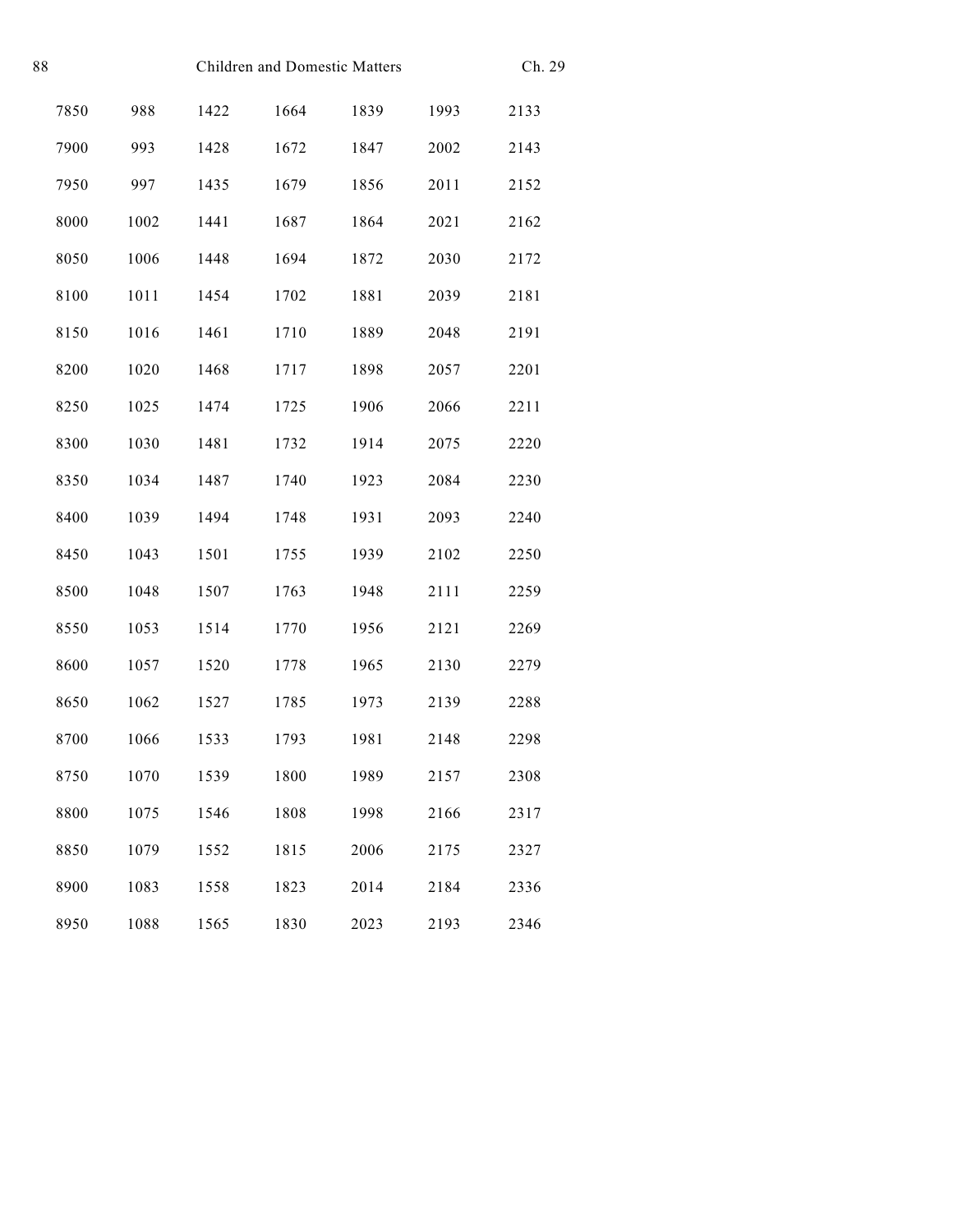| Ch. 29<br>Children and Domestic Matters |      |      |      |      |      | 89   |
|-----------------------------------------|------|------|------|------|------|------|
| 9000                                    | 1092 | 1571 | 1838 | 2031 | 2202 | 2356 |
| 9050                                    | 1096 | 1577 | 1845 | 2039 | 2211 | 2365 |
| 9100                                    | 1101 | 1583 | 1853 | 2048 | 2220 | 2375 |
| 9150                                    | 1105 | 1590 | 1860 | 2056 | 2228 | 2384 |
| 9200                                    | 1110 | 1596 | 1868 | 2064 | 2237 | 2394 |
| 9250                                    | 1114 | 1602 | 1875 | 2072 | 2246 | 2404 |
| 9300                                    | 1118 | 1609 | 1883 | 2081 | 2255 | 2413 |
| 9350                                    | 1123 | 1615 | 1890 | 2089 | 2264 | 2423 |
| 9400                                    | 1127 | 1621 | 1898 | 2097 | 2273 | 2433 |
| 9450                                    | 1131 | 1628 | 1905 | 2106 | 2282 | 2442 |
| 9500                                    | 1136 | 1634 | 1913 | 2114 | 2291 | 2452 |
| 9550                                    | 1140 | 1640 | 1920 | 2122 | 2300 | 2461 |
| 9600                                    | 1144 | 1647 | 1928 | 2130 | 2309 | 2471 |
| 9650                                    | 1149 | 1653 | 1935 | 2139 | 2318 | 2481 |
| 9700                                    | 1153 | 1659 | 1943 | 2147 | 2327 | 2490 |
| 9750                                    | 1157 | 1666 | 1950 | 2155 | 2336 | 2500 |
| 9800                                    | 1162 | 1672 | 1958 | 2164 | 2345 | 2510 |
| 9850                                    | 1166 | 1678 | 1965 | 2172 | 2354 | 2519 |
| 9900                                    | 1170 | 1685 | 1973 | 2180 | 2363 | 2529 |
| 9950                                    | 1175 | 1691 | 1981 | 2188 | 2372 | 2538 |
| 10000                                   | 1179 | 1697 | 1988 | 2197 | 2381 | 2548 |
| 10050                                   | 1183 | 1703 | 1995 | 2204 | 2389 | 2557 |
| 10100                                   | 1187 | 1709 | 2002 | 2212 | 2398 | 2565 |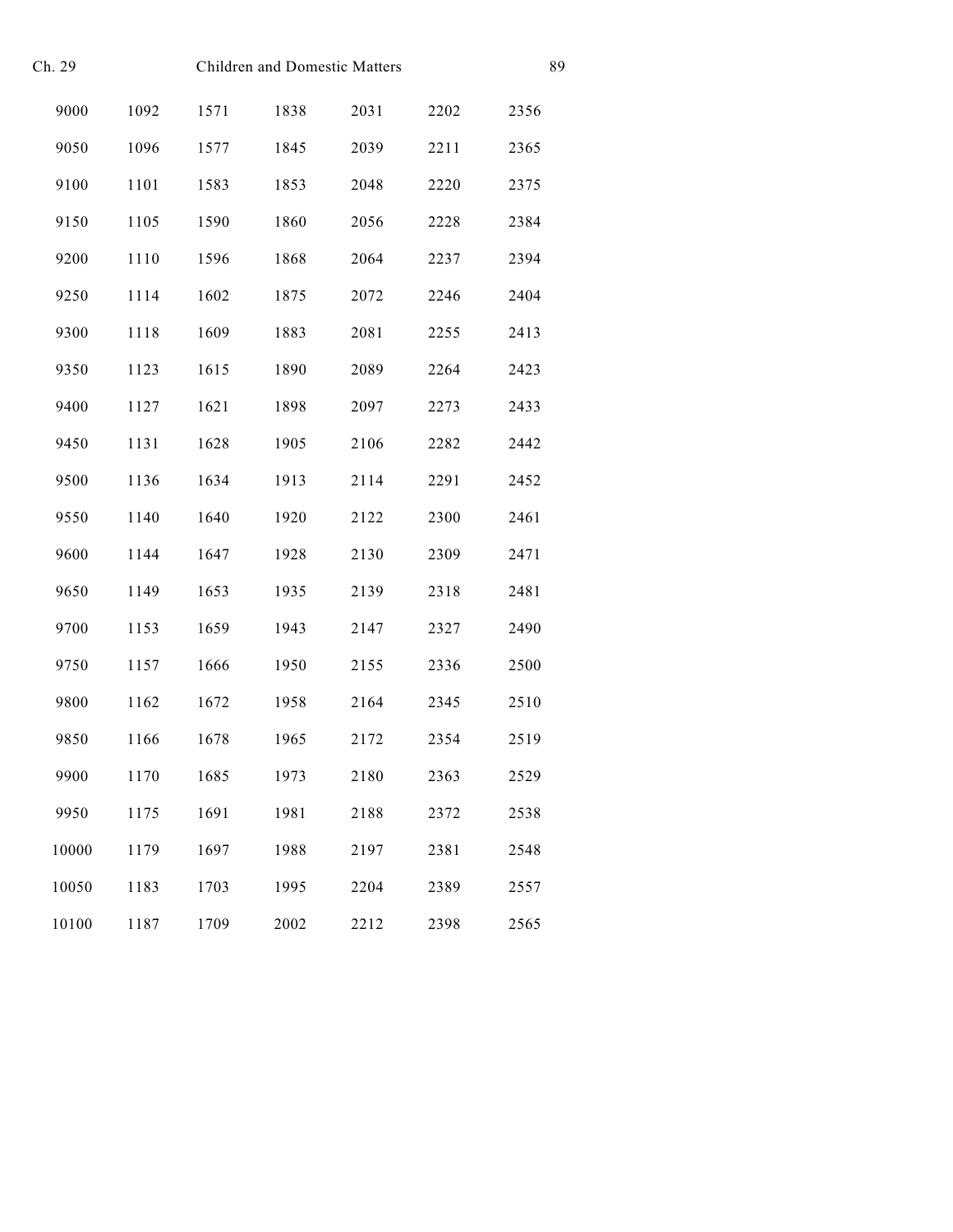| 90<br><b>Children and Domestic Matters</b> |       |      |      |      |      | Ch. 29 |      |
|--------------------------------------------|-------|------|------|------|------|--------|------|
|                                            | 10150 | 1191 | 1715 | 2008 | 2219 | 2406   | 2574 |
|                                            | 10200 | 1195 | 1720 | 2015 | 2227 | 2414   | 2583 |
|                                            | 10250 | 1199 | 1726 | 2022 | 2234 | 2422   | 2592 |
|                                            | 10300 | 1203 | 1732 | 2029 | 2242 | 2430   | 2601 |
|                                            | 10350 | 1207 | 1738 | 2036 | 2250 | 2439   | 2609 |
|                                            | 10400 | 1211 | 1744 | 2043 | 2257 | 2447   | 2618 |
|                                            | 10450 | 1215 | 1749 | 2050 | 2265 | 2455   | 2627 |
|                                            | 10500 | 1219 | 1755 | 2056 | 2272 | 2463   | 2636 |
|                                            | 10550 | 1223 | 1761 | 2063 | 2280 | 2471   | 2644 |
|                                            | 10600 | 1227 | 1767 | 2070 | 2288 | 2480   | 2653 |
|                                            | 10650 | 1231 | 1773 | 2077 | 2295 | 2488   | 2662 |
|                                            | 10700 | 1235 | 1778 | 2084 | 2303 | 2496   | 2671 |
|                                            | 10750 | 1239 | 1784 | 2091 | 2310 | 2504   | 2680 |
|                                            | 10800 | 1243 | 1790 | 2098 | 2318 | 2513   | 2688 |
|                                            | 10850 | 1247 | 1796 | 2104 | 2325 | 2521   | 2697 |
|                                            | 10900 | 1251 | 1802 | 2111 | 2333 | 2529   | 2706 |
|                                            | 10950 | 1255 | 1808 | 2118 | 2341 | 2537   | 2715 |
|                                            | 11000 | 1259 | 1813 | 2125 | 2348 | 2545   | 2724 |
|                                            | 11050 | 1263 | 1819 | 2132 | 2356 | 2554   | 2732 |
|                                            | 11100 | 1267 | 1825 | 2139 | 2363 | 2562   | 2741 |
|                                            | 11150 | 1271 | 1831 | 2146 | 2371 | 2570   | 2750 |
|                                            | 11200 | 1275 | 1837 | 2152 | 2378 | 2578   | 2759 |
|                                            | 11250 | 1279 | 1842 | 2159 | 2386 | 2586   | 2768 |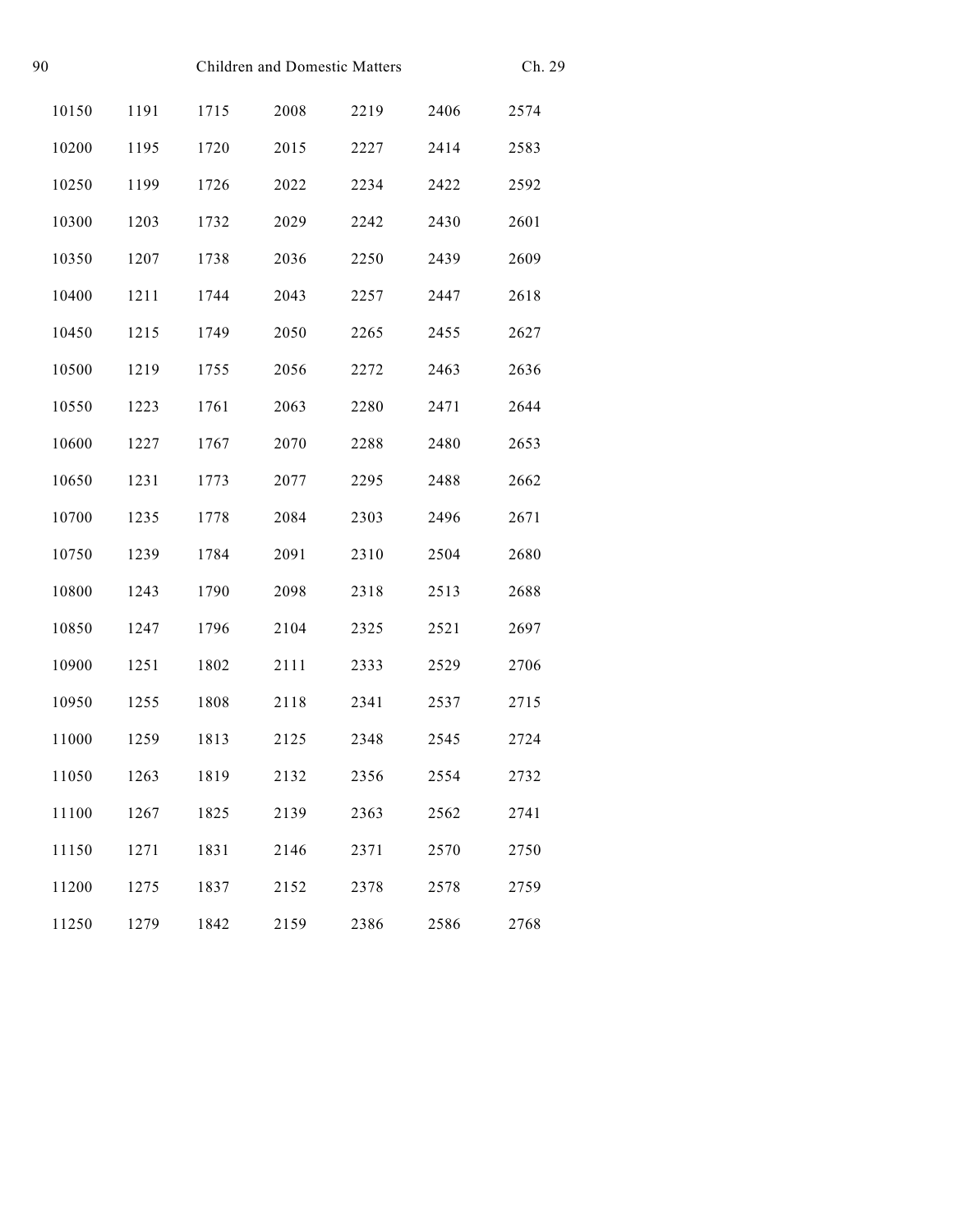| Ch. 29 |      |      | <b>Children and Domestic Matters</b> |      |      |      |  |  |
|--------|------|------|--------------------------------------|------|------|------|--|--|
| 11300  | 1283 | 1848 | 2166                                 | 2394 | 2595 | 2776 |  |  |
| 11350  | 1287 | 1854 | 2173                                 | 2401 | 2603 | 2785 |  |  |
| 11400  | 1291 | 1860 | 2180                                 | 2409 | 2611 | 2794 |  |  |
| 11450  | 1295 | 1866 | 2187                                 | 2417 | 2619 | 2803 |  |  |
| 11500  | 1299 | 1871 | 2194                                 | 2424 | 2628 | 2812 |  |  |
| 11550  | 1303 | 1877 | 2201                                 | 2432 | 2636 | 2821 |  |  |
| 11600  | 1307 | 1883 | 2208                                 | 2440 | 2644 | 2830 |  |  |
| 11650  | 1311 | 1889 | 2215                                 | 2447 | 2653 | 2838 |  |  |
| 11700  | 1315 | 1895 | 2222                                 | 2455 | 2661 | 2847 |  |  |
| 11750  | 1319 | 1900 | 2229                                 | 2463 | 2669 | 2856 |  |  |
| 11800  | 1322 | 1906 | 2235                                 | 2470 | 2678 | 2865 |  |  |
| 11850  | 1326 | 1912 | 2242                                 | 2478 | 2686 | 2874 |  |  |
| 11900  | 1330 | 1918 | 2249                                 | 2486 | 2694 | 2883 |  |  |
| 11950  | 1334 | 1923 | 2256                                 | 2493 | 2703 | 2892 |  |  |
| 12000  | 1338 | 1929 | 2263                                 | 2501 | 2711 | 2901 |  |  |
| 12050  | 1342 | 1935 | 2270                                 | 2508 | 2719 | 2909 |  |  |
| 12100  | 1346 | 1940 | 2276                                 | 2515 | 2726 | 2917 |  |  |
| 12150  | 1349 | 1945 | 2283                                 | 2522 | 2734 | 2925 |  |  |
| 12200  | 1353 | 1951 | 2289                                 | 2529 | 2742 | 2934 |  |  |
| 12250  | 1357 | 1956 | 2295                                 | 2536 | 2749 | 2942 |  |  |
| 12300  | 1360 | 1961 | 2302                                 | 2543 | 2757 | 2950 |  |  |
| 12350  | 1364 | 1967 | 2308                                 | 2551 | 2765 | 2958 |  |  |
| 12400  | 1367 | 1972 | 2315                                 | 2558 | 2772 | 2966 |  |  |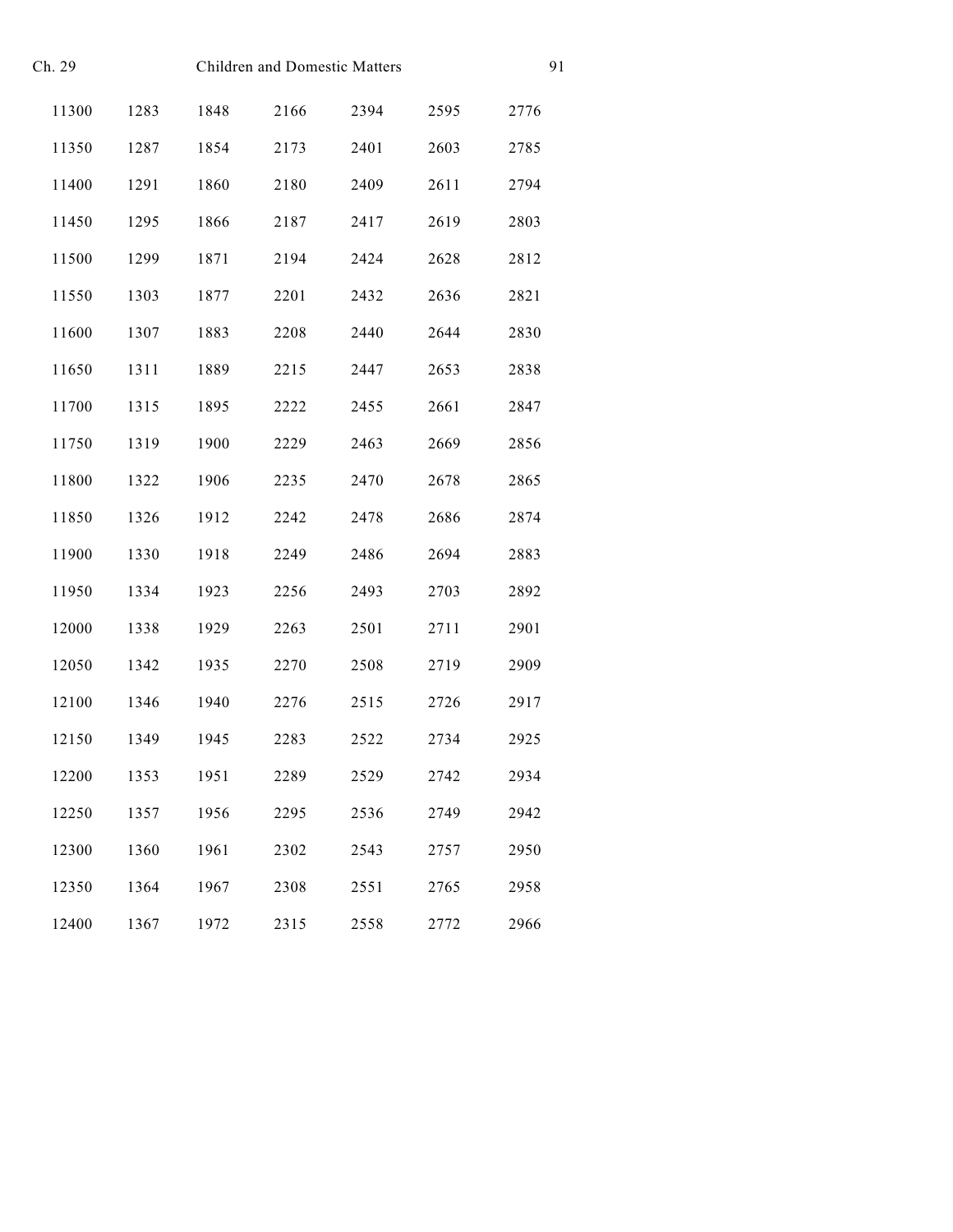| 92<br><b>Children and Domestic Matters</b> |       |      |      |      |      | Ch. 29 |      |
|--------------------------------------------|-------|------|------|------|------|--------|------|
|                                            | 12450 | 1371 | 1977 | 2321 | 2565 | 2780   | 2975 |
|                                            | 12500 | 1375 | 1983 | 2327 | 2572 | 2788   | 2983 |
|                                            | 12550 | 1378 | 1988 | 2334 | 2579 | 2795   | 2991 |
|                                            | 12600 | 1382 | 1993 | 2340 | 2586 | 2803   | 2999 |
|                                            | 12650 | 1386 | 1998 | 2347 | 2593 | 2811   | 3007 |
|                                            | 12700 | 1389 | 2004 | 2353 | 2600 | 2818   | 3016 |
|                                            | 12750 | 1393 | 2009 | 2359 | 2607 | 2826   | 3024 |
|                                            | 12800 | 1397 | 2014 | 2366 | 2614 | 2834   | 3032 |
|                                            | 12850 | 1400 | 2020 | 2373 | 2622 | 2842   | 3041 |
|                                            | 12900 | 1405 | 2026 | 2380 | 2630 | 2851   | 3050 |
|                                            | 12950 | 1409 | 2032 | 2387 | 2638 | 2859   | 3059 |
|                                            | 13000 | 1413 | 2038 | 2394 | 2646 | 2868   | 3069 |
|                                            | 13050 | 1417 | 2044 | 2402 | 2654 | 2877   | 3078 |
|                                            | 13100 | 1421 | 2050 | 2409 | 2662 | 2885   | 3087 |
|                                            | 13150 | 1425 | 2056 | 2416 | 2670 | 2894   | 3096 |
|                                            | 13200 | 1429 | 2062 | 2423 | 2678 | 2902   | 3106 |
|                                            | 13250 | 1433 | 2068 | 2430 | 2685 | 2911   | 3115 |
|                                            | 13300 | 1437 | 2074 | 2437 | 2693 | 2920   | 3124 |
|                                            | 13350 | 1441 | 2080 | 2445 | 2701 | 2928   | 3133 |
|                                            | 13400 | 1445 | 2086 | 2452 | 2709 | 2937   | 3142 |
|                                            | 13450 | 1449 | 2092 | 2459 | 2717 | 2945   | 3152 |
|                                            | 13500 | 1453 | 2098 | 2466 | 2725 | 2954   | 3161 |
|                                            | 13550 | 1457 | 2104 | 2473 | 2733 | 2963   | 3170 |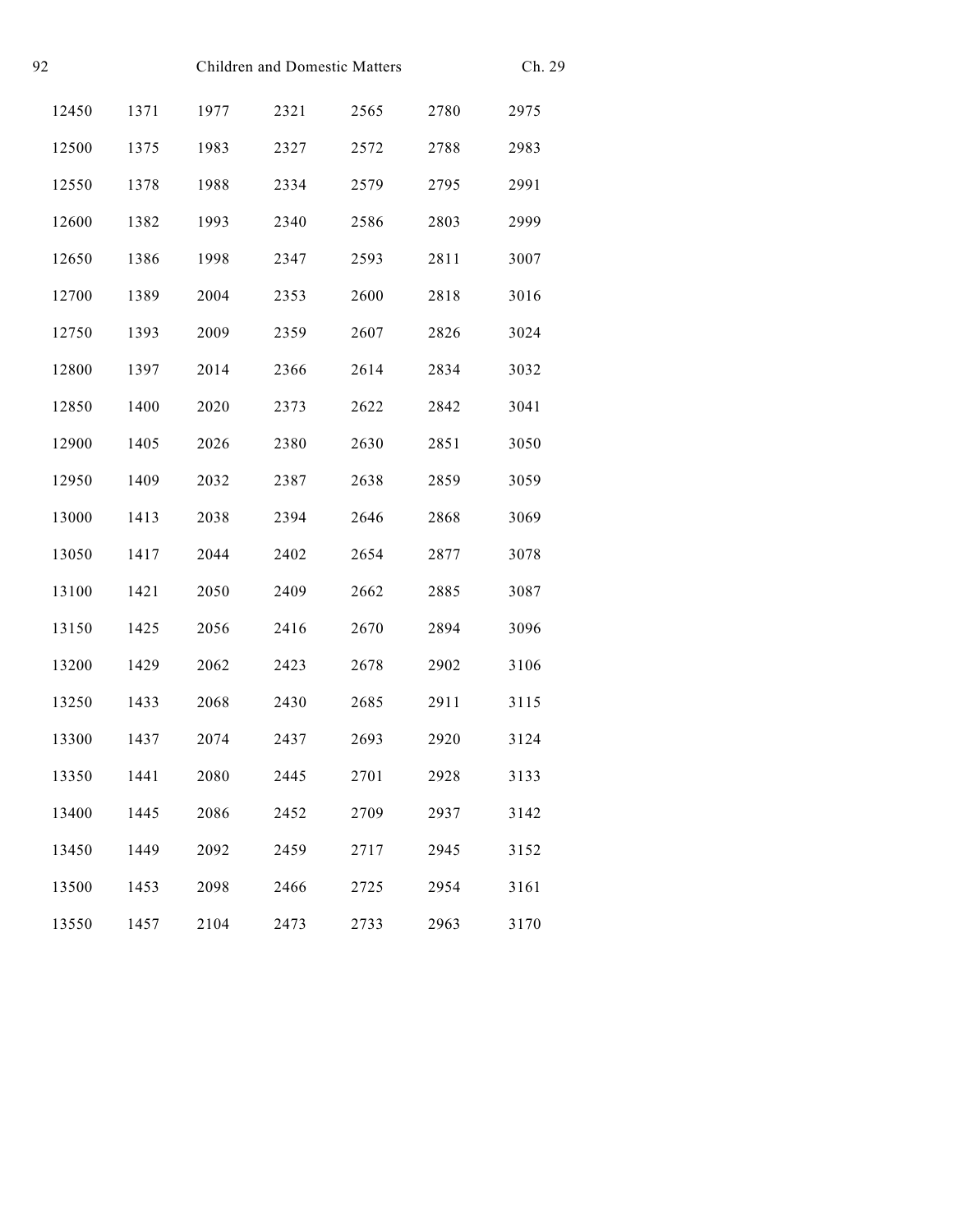| Ch. 29 |       |      |      |      | Children and Domestic Matters |      |      |  |
|--------|-------|------|------|------|-------------------------------|------|------|--|
|        | 13600 | 1461 | 2110 | 2481 | 2741                          | 2971 | 3179 |  |
|        | 13650 | 1465 | 2116 | 2488 | 2749                          | 2980 | 3189 |  |
|        | 13700 | 1469 | 2122 | 2495 | 2757                          | 2989 | 3198 |  |
|        | 13750 | 1473 | 2128 | 2502 | 2765                          | 2997 | 3207 |  |
|        | 13800 | 1477 | 2134 | 2509 | 2773                          | 3006 | 3216 |  |
|        | 13850 | 1481 | 2140 | 2517 | 2781                          | 3014 | 3225 |  |
|        | 13900 | 1485 | 2146 | 2524 | 2789                          | 3023 | 3235 |  |
|        | 13950 | 1489 | 2152 | 2531 | 2797                          | 3032 | 3244 |  |
|        | 14000 | 1493 | 2158 | 2538 | 2805                          | 3040 | 3253 |  |
|        | 14050 | 1497 | 2164 | 2545 | 2813                          | 3049 | 3262 |  |
|        | 14100 | 1501 | 2170 | 2553 | 2821                          | 3058 | 3272 |  |
|        | 14150 | 1505 | 2176 | 2560 | 2829                          | 3066 | 3281 |  |
|        | 14200 | 1509 | 2181 | 2567 | 2836                          | 3075 | 3290 |  |
|        | 14250 | 1514 | 2187 | 2574 | 2844                          | 3083 | 3299 |  |
|        | 14300 | 1518 | 2193 | 2581 | 2852                          | 3092 | 3308 |  |
|        | 14350 | 1522 | 2199 | 2589 | 2860                          | 3101 | 3318 |  |
|        | 14400 | 1526 | 2205 | 2596 | 2868                          | 3109 | 3327 |  |
|        | 14450 | 1530 | 2211 | 2603 | 2876                          | 3118 | 3336 |  |
|        | 14500 | 1534 | 2217 | 2610 | 2884                          | 3126 | 3345 |  |
|        | 14550 | 1538 | 2223 | 2617 | 2892                          | 3135 | 3354 |  |
|        | 14600 | 1542 | 2229 | 2624 | 2900                          | 3144 | 3364 |  |
|        | 14650 | 1546 | 2235 | 2632 | 2908                          | 3152 | 3373 |  |
|        | 14700 | 1550 | 2241 | 2639 | 2916                          | 3161 | 3382 |  |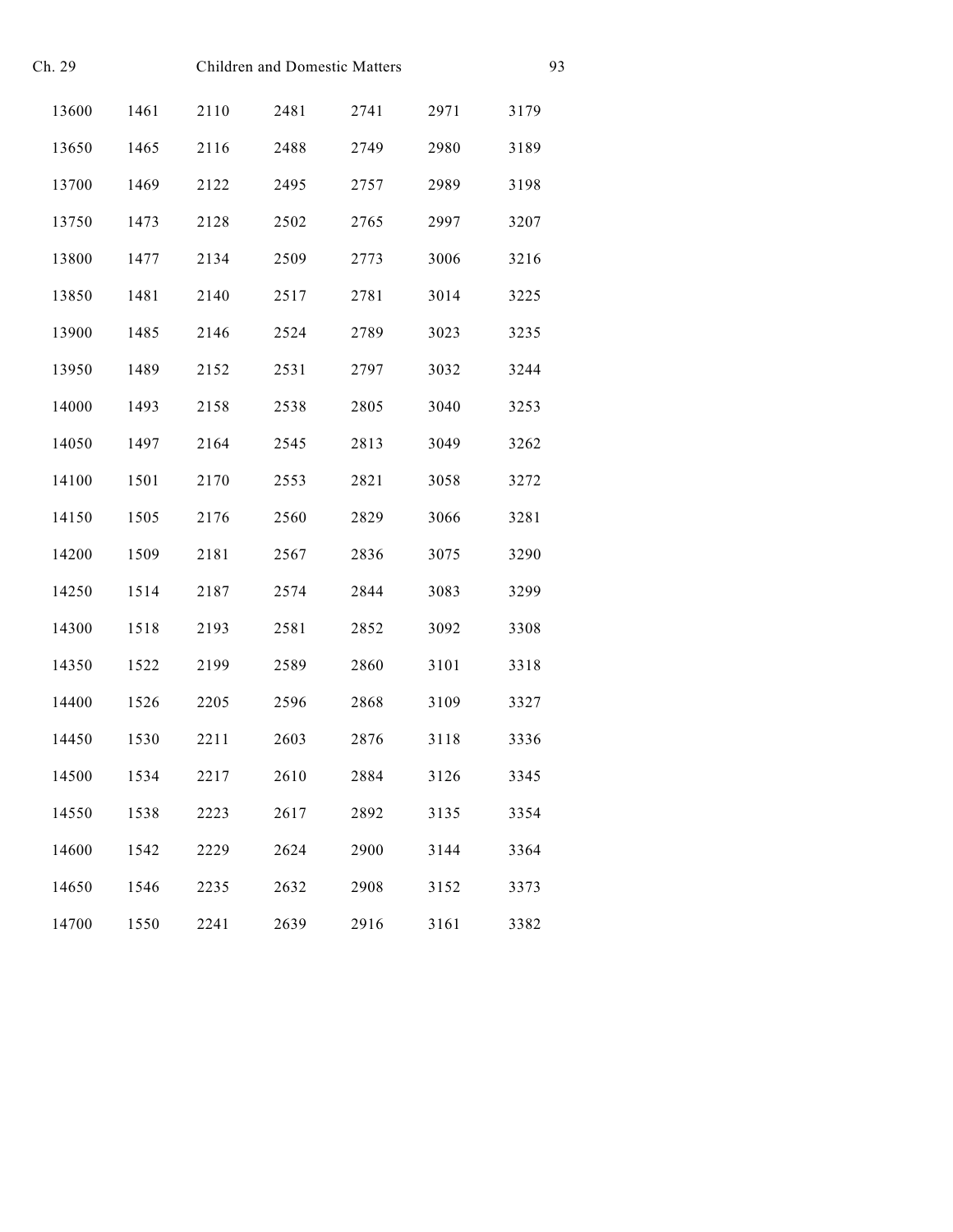| 94 |       |      |      | <b>Children and Domestic Matters</b> |      |      |      |
|----|-------|------|------|--------------------------------------|------|------|------|
|    | 14750 | 1554 | 2247 | 2646                                 | 2924 | 3170 | 3391 |
|    | 14800 | 1558 | 2253 | 2653                                 | 2932 | 3178 | 3401 |
|    | 14850 | 1562 | 2259 | 2660                                 | 2940 | 3187 | 3410 |
|    | 14900 | 1566 | 2265 | 2668                                 | 2948 | 3195 | 3419 |
|    | 14950 | 1570 | 2271 | 2675                                 | 2956 | 3204 | 3428 |
|    | 15000 | 1574 | 2277 | 2682                                 | 2964 | 3213 | 3437 |
|    | 15050 | 1578 | 2283 | 2689                                 | 2972 | 3221 | 3447 |
|    | 15100 | 1582 | 2289 | 2696                                 | 2980 | 3230 | 3456 |
|    | 15150 | 1586 | 2295 | 2704                                 | 2987 | 3238 | 3465 |
|    | 15200 | 1590 | 2301 | 2711                                 | 2995 | 3247 | 3474 |
|    | 15250 | 1594 | 2307 | 2718                                 | 3003 | 3256 | 3484 |
|    | 15300 | 1598 | 2313 | 2725                                 | 3011 | 3264 | 3493 |
|    | 15350 | 1602 | 2319 | 2732                                 | 3019 | 3273 | 3502 |
|    | 15400 | 1606 | 2325 | 2740                                 | 3027 | 3282 | 3511 |
|    | 15450 | 1610 | 2330 | 2746                                 | 3034 | 3289 | 3519 |
|    | 15500 | 1613 | 2334 | 2750                                 | 3039 | 3294 | 3525 |
|    | 15550 | 1615 | 2338 | 2755                                 | 3044 | 3300 | 3531 |
|    | 15600 | 1618 | 2342 | 2759                                 | 3049 | 3305 | 3537 |
|    | 15650 | 1621 | 2346 | 2764                                 | 3054 | 3311 | 3542 |
|    | 15700 | 1624 | 2350 | 2768                                 | 3059 | 3316 | 3548 |
|    | 15750 | 1626 | 2353 | 2773                                 | 3064 | 3322 | 3554 |
|    | 15800 | 1629 | 2357 | 2778                                 | 3069 | 3327 | 3560 |
|    | 15850 | 1632 | 2361 | 2782                                 | 3074 | 3332 | 3566 |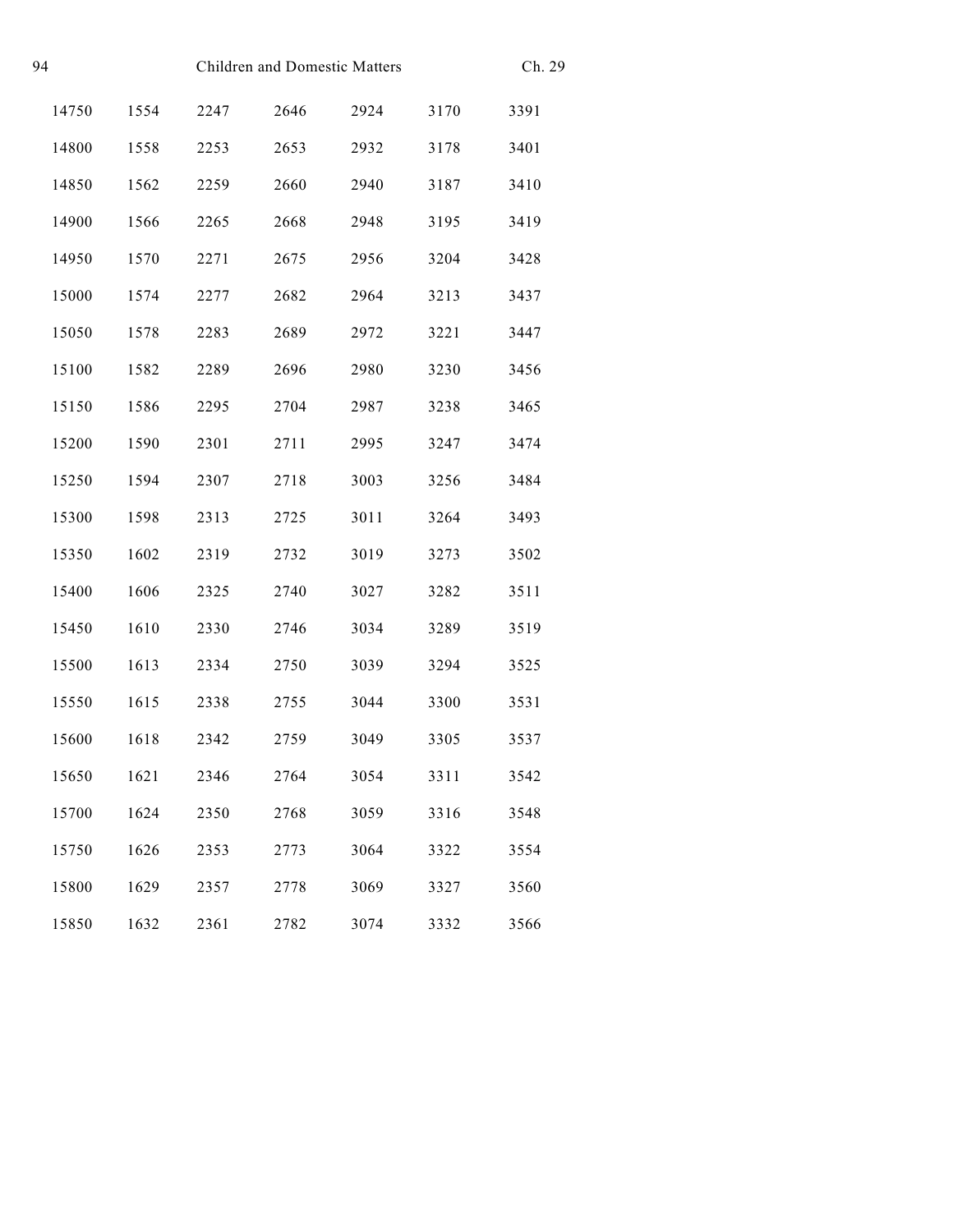| Ch. 29 |       |      |      | Children and Domestic Matters |      | 95   |      |
|--------|-------|------|------|-------------------------------|------|------|------|
|        | 15900 | 1634 | 2365 | 2787                          | 3079 | 3338 | 3572 |
|        | 15950 | 1637 | 2369 | 2791                          | 3084 | 3343 | 3577 |
|        | 16000 | 1640 | 2373 | 2796                          | 3089 | 3349 | 3583 |
|        | 16050 | 1643 | 2377 | 2800                          | 3094 | 3354 | 3589 |
|        | 16100 | 1645 | 2381 | 2805                          | 3099 | 3360 | 3595 |
|        | 16150 | 1648 | 2385 | 2809                          | 3104 | 3365 | 3601 |
|        | 16200 | 1651 | 2389 | 2814                          | 3109 | 3371 | 3607 |
|        | 16250 | 1654 | 2392 | 2818                          | 3114 | 3376 | 3612 |
|        | 16300 | 1656 | 2396 | 2823                          | 3119 | 3381 | 3618 |
|        | 16350 | 1659 | 2400 | 2828                          | 3124 | 3387 | 3624 |
|        | 16400 | 1662 | 2404 | 2832                          | 3129 | 3392 | 3630 |
|        | 16450 | 1665 | 2408 | 2837                          | 3134 | 3398 | 3636 |
|        | 16500 | 1667 | 2412 | 2841                          | 3140 | 3403 | 3641 |
|        | 16550 | 1670 | 2416 | 2846                          | 3145 | 3409 | 3647 |
|        | 16600 | 1673 | 2420 | 2850                          | 3150 | 3414 | 3653 |
|        | 16650 | 1675 | 2424 | 2855                          | 3155 | 3420 | 3659 |
|        | 16700 | 1678 | 2428 | 2859                          | 3160 | 3425 | 3665 |
|        | 16750 | 1681 | 2431 | 2864                          | 3165 | 3430 | 3671 |
|        | 16800 | 1684 | 2435 | 2868                          | 3170 | 3436 | 3676 |
|        | 16850 | 1686 | 2439 | 2873                          | 3175 | 3441 | 3682 |
|        | 16900 | 1689 | 2443 | 2878                          | 3180 | 3447 | 3688 |
|        | 16950 | 1692 | 2447 | 2882                          | 3185 | 3452 | 3694 |
|        | 17000 | 1695 | 2451 | 2887                          | 3190 | 3458 | 3700 |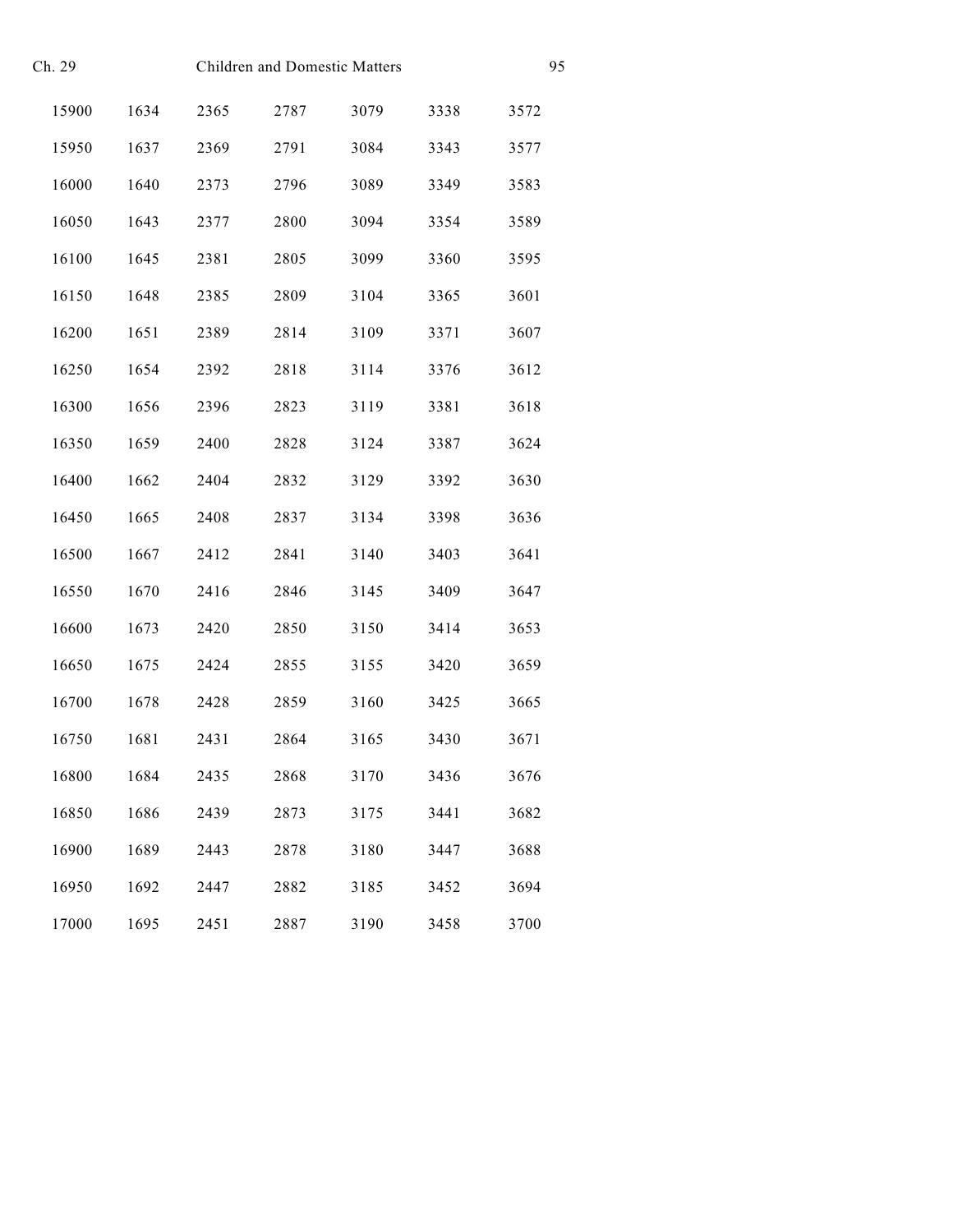| 96 |       |      |      | Children and Domestic Matters |      |      |      |
|----|-------|------|------|-------------------------------|------|------|------|
|    | 17050 | 1697 | 2455 | 2891                          | 3195 | 3463 | 3706 |
|    | 17100 | 1700 | 2459 | 2896                          | 3200 | 3469 | 3711 |
|    | 17150 | 1703 | 2463 | 2900                          | 3205 | 3474 | 3717 |
|    | 17200 | 1705 | 2467 | 2905                          | 3210 | 3479 | 3723 |
|    | 17250 | 1708 | 2471 | 2909                          | 3215 | 3485 | 3729 |
|    | 17300 | 1711 | 2474 | 2914                          | 3220 | 3490 | 3735 |
|    | 17350 | 1714 | 2478 | 2918                          | 3225 | 3496 | 3740 |
|    | 17400 | 1716 | 2482 | 2923                          | 3230 | 3501 | 3746 |
|    | 17450 | 1719 | 2486 | 2928                          | 3235 | 3507 | 3752 |
|    | 17500 | 1722 | 2490 | 2932                          | 3240 | 3512 | 3758 |
|    | 17550 | 1725 | 2494 | 2937                          | 3245 | 3518 | 3764 |
|    | 17600 | 1727 | 2498 | 2941                          | 3250 | 3523 | 3770 |
|    | 17650 | 1730 | 2502 | 2946                          | 3255 | 3528 | 3775 |
|    | 17700 | 1733 | 2506 | 2950                          | 3260 | 3534 | 3781 |
|    | 17750 | 1736 | 2510 | 2955                          | 3265 | 3539 | 3787 |
|    | 17800 | 1738 | 2513 | 2959                          | 3270 | 3545 | 3793 |
|    | 17850 | 1741 | 2517 | 2964                          | 3275 | 3550 | 3799 |
|    | 17900 | 1744 | 2521 | 2968                          | 3280 | 3556 | 3805 |
|    | 17950 | 1746 | 2525 | 2973                          | 3285 | 3561 | 3810 |
|    | 18000 | 1749 | 2529 | 2978                          | 3290 | 3567 | 3816 |
|    | 18050 | 1752 | 2533 | 2982                          | 3295 | 3572 | 3822 |
|    | 18100 | 1755 | 2537 | 2987                          | 3300 | 3577 | 3828 |
|    | 18150 | 1757 | 2541 | 2991                          | 3305 | 3583 | 3834 |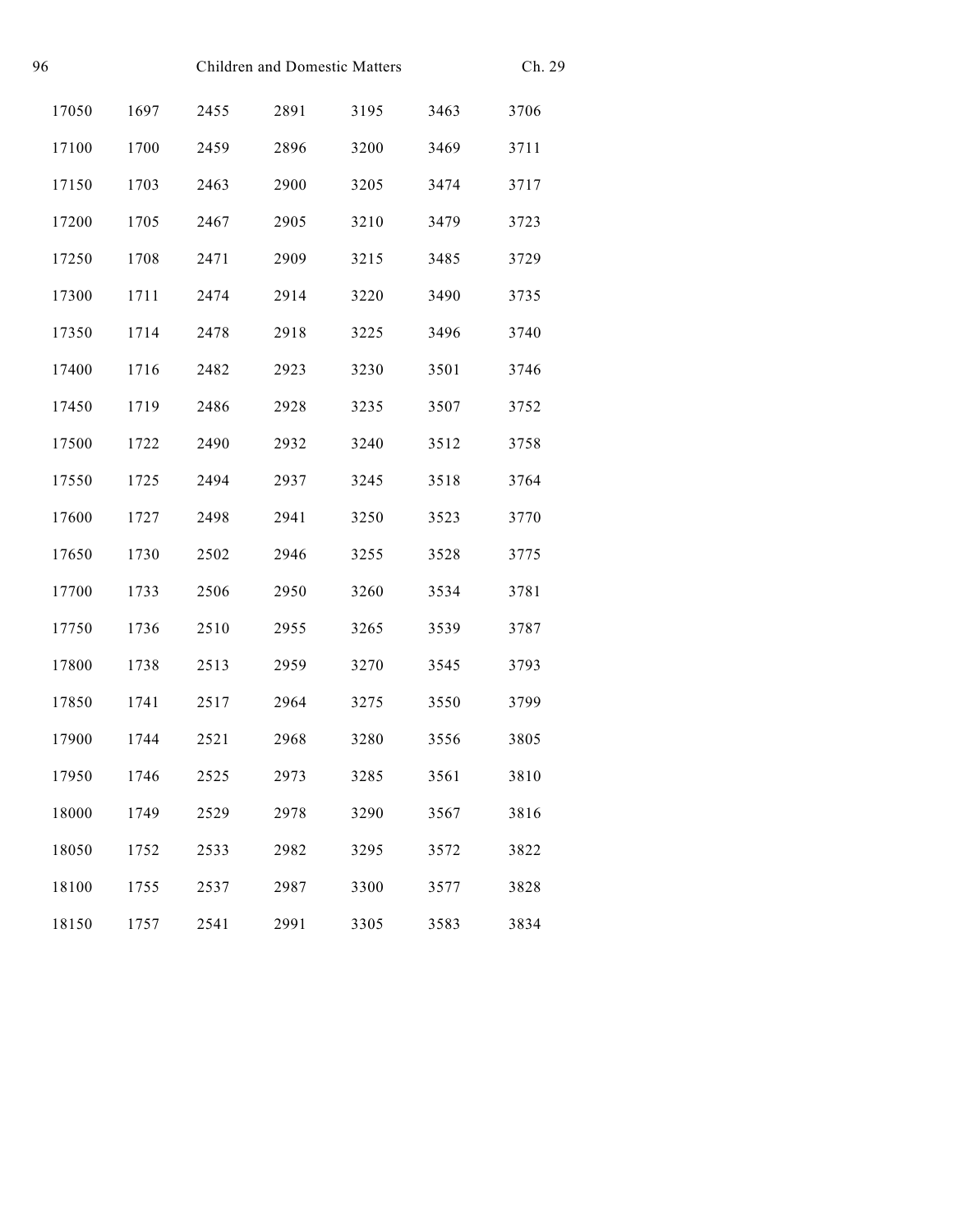| Ch. 29 |       |      |      | <b>Children and Domestic Matters</b> |      | 97   |      |
|--------|-------|------|------|--------------------------------------|------|------|------|
|        | 18200 | 1760 | 2545 | 2996                                 | 3310 | 3588 | 3839 |
|        | 18250 | 1763 | 2549 | 3000                                 | 3315 | 3594 | 3845 |
|        | 18300 | 1766 | 2552 | 3005                                 | 3320 | 3599 | 3851 |
|        | 18350 | 1768 | 2556 | 3009                                 | 3325 | 3605 | 3857 |
|        | 18400 | 1771 | 2560 | 3014                                 | 3330 | 3610 | 3863 |
|        | 18450 | 1774 | 2564 | 3018                                 | 3335 | 3616 | 3869 |
|        | 18500 | 1776 | 2568 | 3023                                 | 3340 | 3621 | 3874 |
|        | 18550 | 1779 | 2572 | 3027                                 | 3345 | 3626 | 3880 |
|        | 18600 | 1782 | 2576 | 3032                                 | 3350 | 3632 | 3886 |
|        | 18650 | 1785 | 2580 | 3037                                 | 3355 | 3637 | 3892 |
|        | 18700 | 1787 | 2584 | 3041                                 | 3360 | 3643 | 3898 |
|        | 18750 | 1790 | 2588 | 3046                                 | 3365 | 3648 | 3904 |
|        | 18800 | 1793 | 2592 | 3050                                 | 3370 | 3654 | 3909 |
|        | 18850 | 1796 | 2595 | 3055                                 | 3376 | 3659 | 3915 |
|        | 18900 | 1798 | 2599 | 3059                                 | 3381 | 3664 | 3921 |
|        | 18950 | 1801 | 2603 | 3064                                 | 3386 | 3670 | 3927 |
|        | 19000 | 1804 | 2607 | 3068                                 | 3391 | 3675 | 3933 |
|        | 19050 | 1807 | 2611 | 3073                                 | 3396 | 3681 | 3938 |
|        | 19100 | 1809 | 2615 | 3077                                 | 3401 | 3686 | 3944 |
|        | 19150 | 1812 | 2619 | 3082                                 | 3406 | 3692 | 3950 |
|        | 19200 | 1815 | 2623 | 3087                                 | 3411 | 3697 | 3956 |
|        | 19250 | 1817 | 2627 | 3091                                 | 3416 | 3703 | 3962 |
|        | 19300 | 1820 | 2631 | 3096                                 | 3421 | 3708 | 3968 |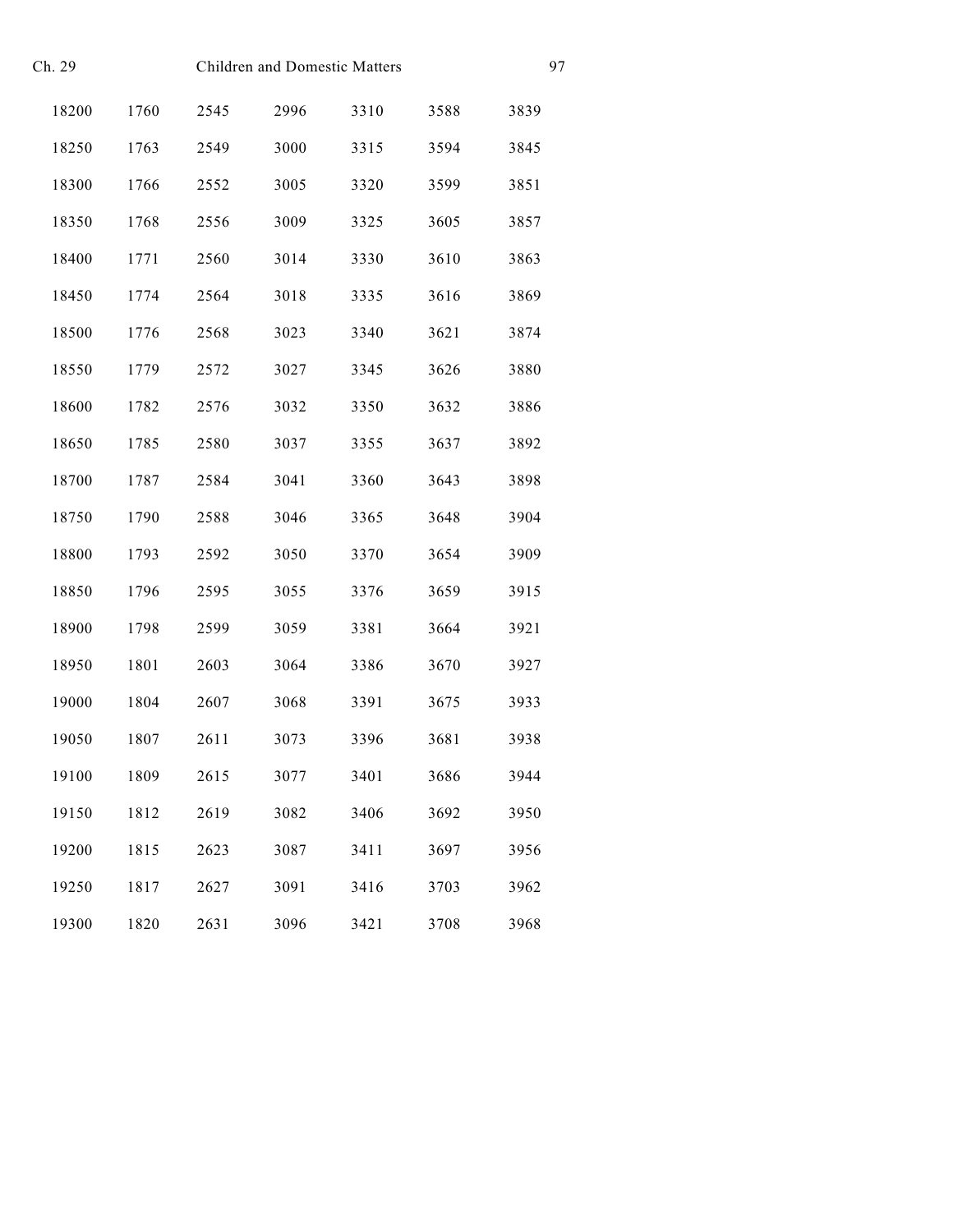| 98 |       |      |      | <b>Children and Domestic Matters</b> |      | Ch. 29 |      |
|----|-------|------|------|--------------------------------------|------|--------|------|
|    | 19350 | 1823 | 2634 | 3100                                 | 3426 | 3713   | 3973 |
|    | 19400 | 1826 | 2638 | 3105                                 | 3431 | 3719   | 3979 |
|    | 19450 | 1828 | 2642 | 3109                                 | 3436 | 3724   | 3985 |
|    | 19500 | 1831 | 2646 | 3114                                 | 3441 | 3730   | 3991 |
|    | 19550 | 1834 | 2650 | 3118                                 | 3446 | 3735   | 3997 |
|    | 19600 | 1837 | 2654 | 3123                                 | 3451 | 3741   | 4003 |
|    | 19650 | 1839 | 2658 | 3127                                 | 3456 | 3746   | 4008 |
|    | 19700 | 1842 | 2662 | 3132                                 | 3461 | 3752   | 4014 |
|    | 19750 | 1845 | 2666 | 3137                                 | 3466 | 3757   | 4020 |
|    | 19800 | 1847 | 2670 | 3141                                 | 3471 | 3762   | 4026 |
|    | 19850 | 1850 | 2674 | 3146                                 | 3476 | 3768   | 4032 |
|    | 19900 | 1853 | 2677 | 3150                                 | 3481 | 3773   | 4037 |
|    | 19950 | 1856 | 2681 | 3155                                 | 3486 | 3779   | 4043 |
|    | 20000 | 1858 | 2685 | 3159                                 | 3491 | 3784   | 4049 |

(8) **Computation of basic child support - shared physical care - split physical care - stipulations - deviations - basis for periodic updates.** (a) **[Formerly 14-10-115 (14) and 14-10-115 (10)(c)]** Except in cases of shared physical care or split physical care as defined in subsections  $(8)$  and  $(9)$  PARAGRAPHS (h) AND (i) OF SUBSECTION (3) of this section, a total child support obligation is determined by adding each parent's respective obligations for the basic child support obligation, AS DETERMINED THROUGH THE GUIDELINES AND SCHEDULE OF BASIC CHILD SUPPORT OBLIGATIONS SPECIFIED IN SUBSECTION (7) OF THIS SECTION, work-related net child care costs, extraordinary medical expenses, and extraordinary adjustments to the schedule OF BASIC CHILD SUPPORT OBLIGATIONS. The parent receiving a child support payment shall be presumed to spend his or her total child support obligation directly on the children. The parent paying child support to the other parent shall owe his or her total child support obligation as child support to the other parent minus any ordered payments included in the calculations made directly on behalf of the children for work-related net child care costs, extraordinary medical expenses, or extraordinary adjustments to the schedule OF BASIC CHILD SUPPORT OBLIGATIONS.

(b) **[Formerly 14-10-115 (10)(c)]** Because shared physical care presumes that certain basic expenses for the children will be duplicated, an adjustment for shared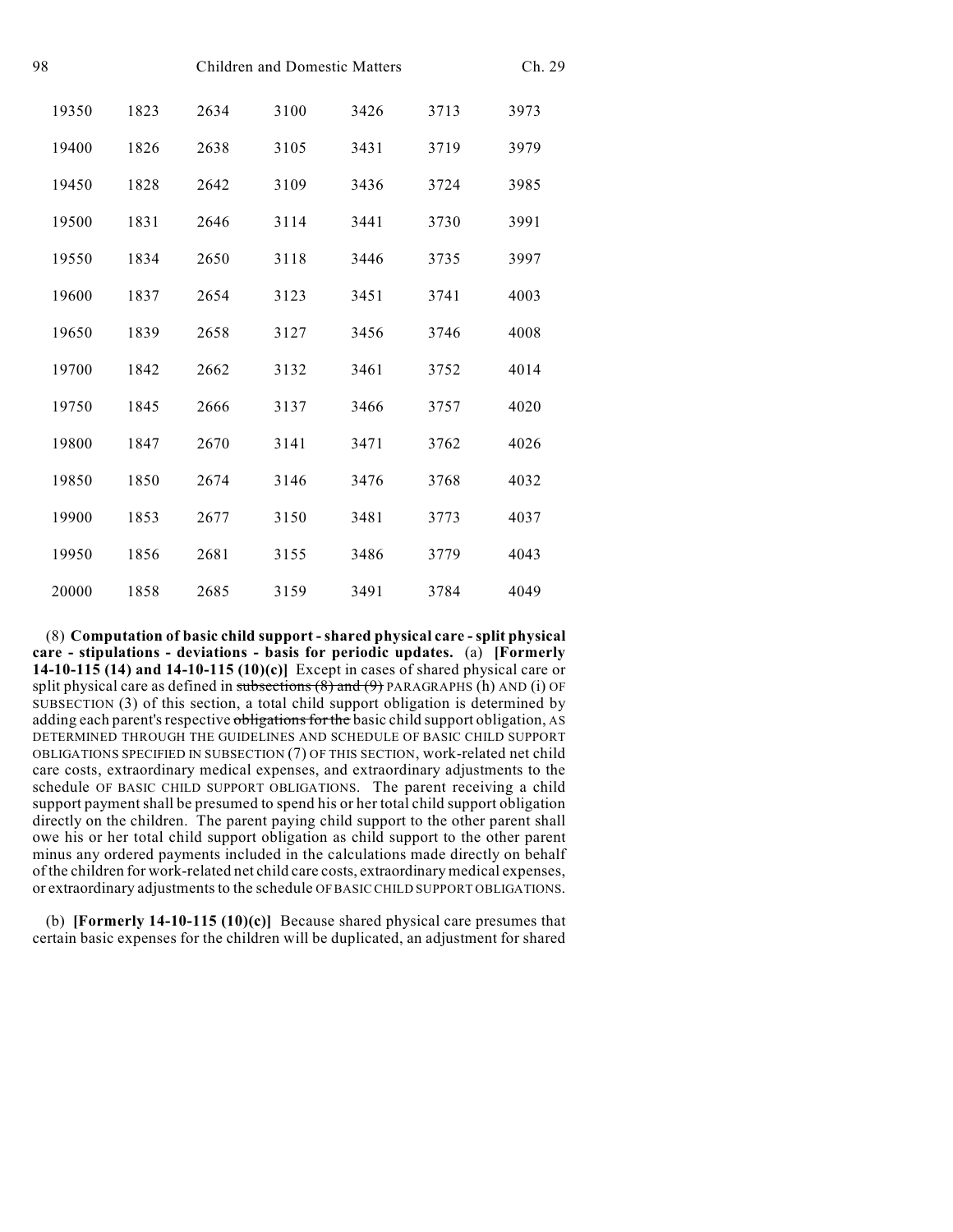share physical custody.

physical care is made by multiplying the basic child support obligation by one and fifty one-hundredths HUNDREDTHS (1.50). In cases of shared physical care, each parent's adjusted basic child support obligation obtained by application of paragraph (c) (b) of subsection  $(10)$  (7) of this section shall first be divided between the parents in proportion to their respective adjusted gross incomes. Each parent's share of the adjusted basic child support obligation shall then be multiplied by the percentage of time the children spend with the other parent to determine the theoretical basic child support obligation owed to the other parent. To these amounts shall be added each parent's proportionate share of work-related net child care costs, extraordinary medical expenses, and extraordinary adjustments to the schedule OF BASIC CHILD SUPPORT OBLIGATIONS. The parent owing the greater amount of child support shall owe the difference between the two amounts as a child support order minus any ordered direct payments made on behalf of the children for work-related net child care costs, extraordinary medical expenses, or extraordinary adjustments to THE schedule OF BASIC CHILD SUPPORT OBLIGATIONS. In no case, however, shall the amount of child support ordered to be paid exceed the amount of child support that would otherwise be ordered to be paid if the parents did not

(c) (I) In cases of split physical care, a child support obligation shall be computed separately for each parent based upon the number of children living with the other parent in accordance with subsections  $(10)$ ,  $(11)$ ,  $(12)$ , and  $(13)$   $(7)$ ,  $(9)$ ,  $(10)$ , AND (11) of this section. The amount so determined shall be a theoretical support obligation due each parent for support of the child or children for whom he or she has primary physical custody. The obligations so determined shall then be offset, with the parent owing the larger amount owing the difference between the two amounts as a child support order.

(II) If the parents also share physical care as outlined in paragraph (b) of this subsection  $(\overline{14})$  (8), an additional adjustment for shared physical care shall be made as provided in paragraph (b) of this subsection  $(14)$  (8).

(d) **[Formerly 14-10-115 (3) (b) (I)]** Stipulations presented to the court shall be reviewed by the court for approval. No hearing shall be required; however, the court shall use the guideline GUIDELINES AND SCHEDULE OF BASIC CHILD SUPPORT OBLIGATIONS to review the adequacy of child support orders negotiated by the parties as well as the financial affidavit which THAT fully discloses the financial status of the parties as required for use of the guideline GUIDELINES AND SCHEDULE OF BASIC CHILD SUPPORT OBLIGATIONS.

(e) **[Formerly 14-10-115 (3) (a)]** In any action to establish or modify child support, whether temporary or permanent, the child support guideline GUIDELINES AND SCHEDULE OF BASIC CHILD SUPPORT OBLIGATIONS as set forth in SUBSECTION (7) OF this section shall be used as a rebuttable presumption for the establishment or modification of the amount of child support. Courts may deviate from the guideline GUIDELINES AND SCHEDULE OF BASIC CHILD SUPPORT OBLIGATIONS where its application would be inequitable, unjust, or inappropriate. Any such deviation shall be accompanied by written or oral findings by the court specifying the reasons for the deviation and the presumed amount under the guidelines AND SCHEDULE OF BASIC CHILD SUPPORT OBLIGATIONS without a deviation. These reasons may include, but are not limited to, the extraordinary medical expenses incurred for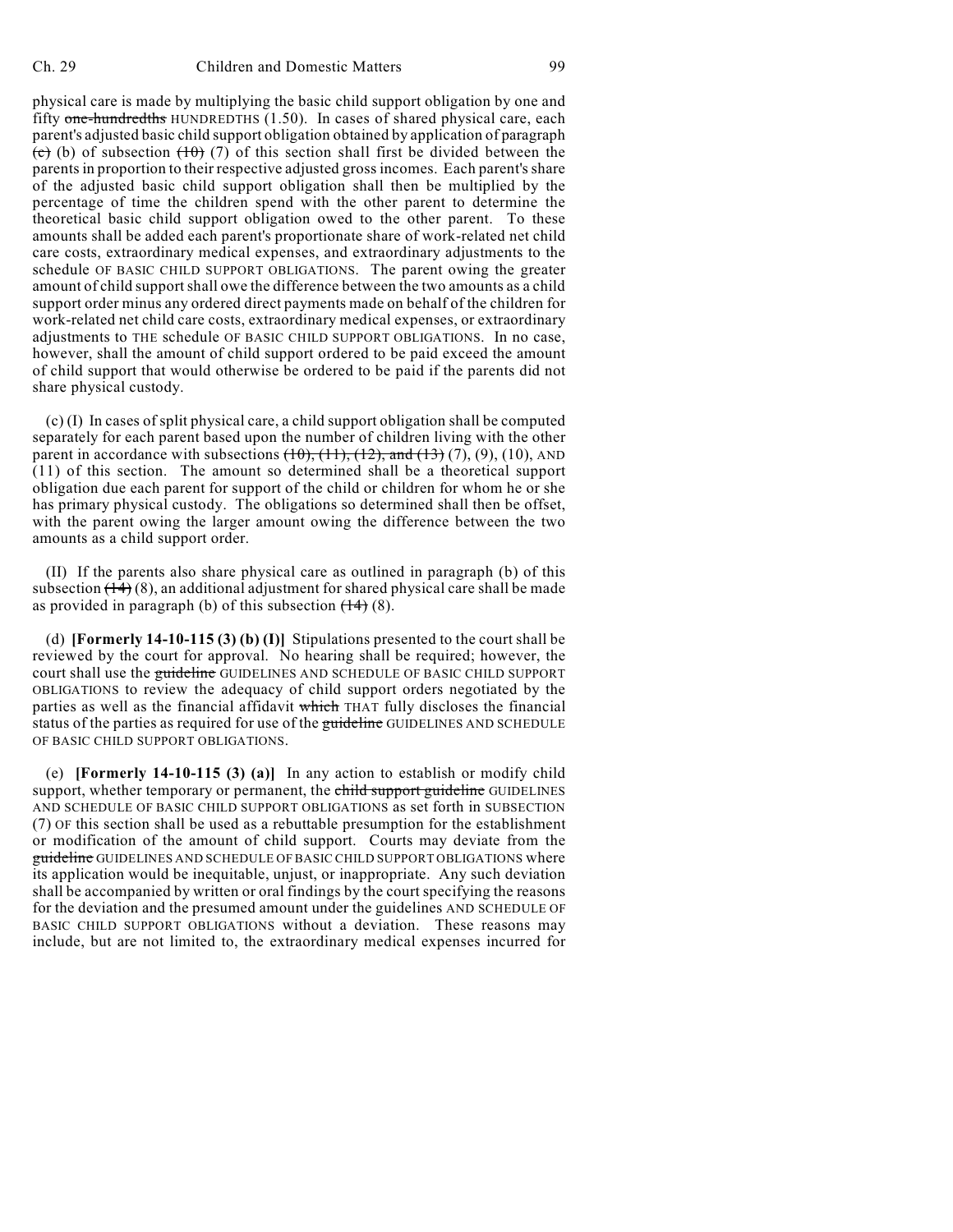treatment of either parent or a current spouse, extraordinary costs associated with parenting time, the gross disparity in income between the parents, the ownership by a parent of a substantial nonincome producing asset, consistent overtime not considered in gross income under sub-subparagraph  $(C)$  of subparagraph  $(H)$  (II) of paragraph (a) of subsection  $(7)(5)$  of this section, or income from employment that is in addition to a full-time job or that results in the employment of the obligor more than forty hours per week or more than what would otherwise be considered to be full-time employment. The existence of a factor enumerated in this section does not require the court to deviate from the guidelines AND BASIC SCHEDULE OF CHILD SUPPORT OBLIGATIONS, but is a factor to be considered in the decision to deviate. The court may deviate from the guidelines AND BASIC SCHEDULE OF CHILD SUPPORT OBLIGATIONS even if no factor enumerated in this section exists.

(f) **[Formerly 14-10-115 (6)]** The child support guideline GUIDELINES AND SCHEDULE OF BASIC CHILD SUPPORT OBLIGATIONS may be used by the parties as the basis for periodic updates of child support obligations.

(9) **Adjustments for child care costs.** (a) **[Formerly 14-10-115 (11)]** Net child care costs incurred on behalf of the children due to employment or job search or the education of either parent shall be added to the basic obligation and shall be divided between the parents in proportion to their adjusted gross incomes.

(b) Child care costs shall not exceed the level required to provide quality care from a licensed source for the children. The value of the federal income tax credit for child care shall be subtracted from actual costs to arrive at a figure for net child care costs.

(10) **Adjustments for health care expenditures for children.** (a) **[Formerly 14-10-115 (13.5)]** In orders issued pursuant to this section, the court shall also provide for the child's or children's current and future medical needs by ordering either parent or both parents to initiate medical or medical and dental insurance coverage for the child or children through currently effective medical or medical and dental insurance policies held by the parent or parents, purchase medical or medical and dental insurance for the child or children, or provide the child or children with current and future medical needs through some other manner. At the same time, the court shall order payment of medical insurance or medical and dental insurance deductibles and copayments.

(b) The payment of a premium to provide health insurance coverage on behalf of the children subject to the order shall be added to the basic child support obligation and shall be divided between the parents in proportion to their adjusted gross income.

(c) The amount to be added to the basic child support obligation shall be the actual amount of the total insurance premium that is attributable to the child who is the subject of the order. If this amount is not available or cannot be verified, the total cost of the premium should be divided by the total number of persons covered by the policy. The cost per person derived from this calculation shall be multiplied by the number of children who are the subject of the order and who are covered under the policy. This amount shall be added to the basic child support obligation and shall be divided between the parents in proportion to their adjusted gross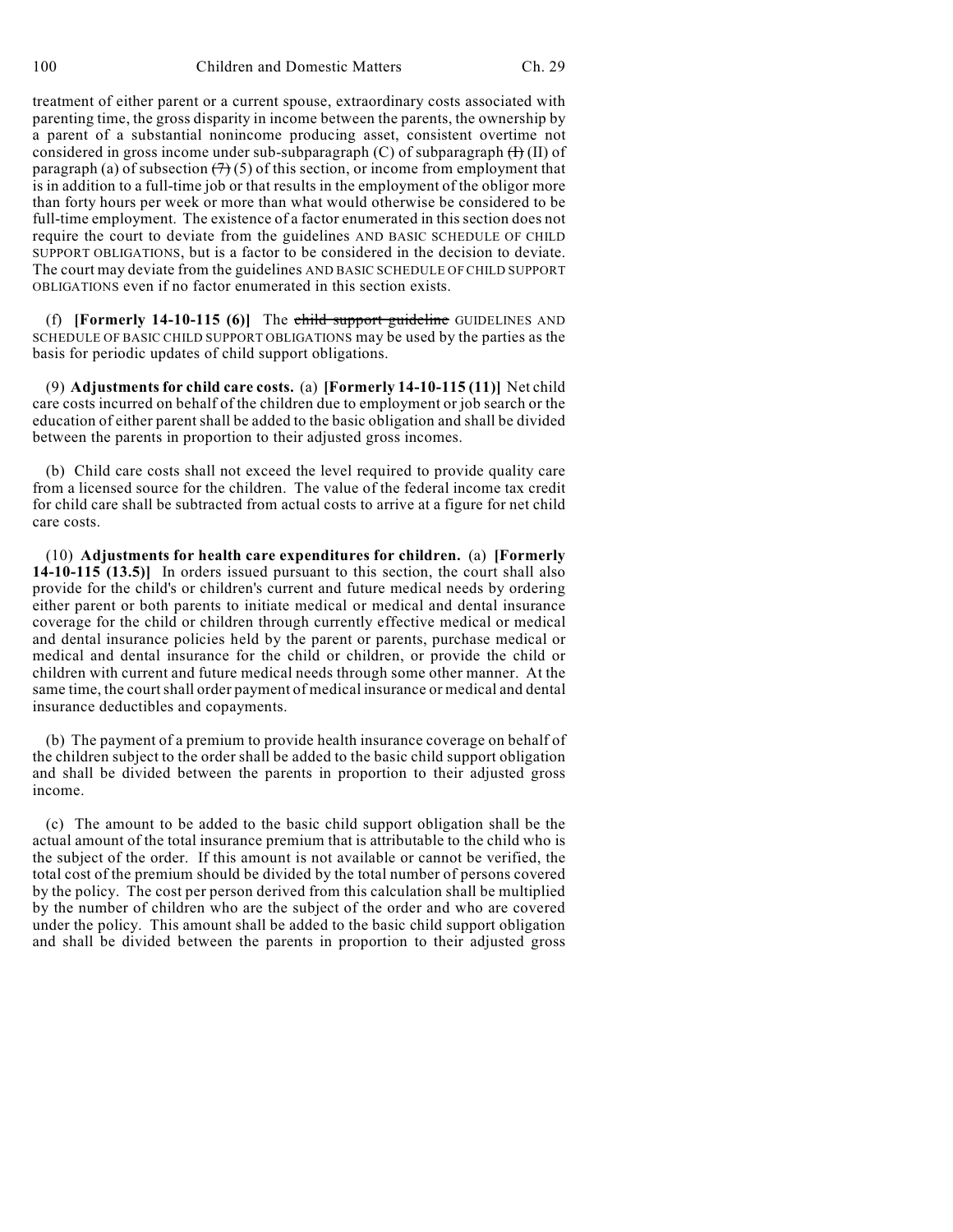incomes.

(d) After the total child support obligation is calculated and divided between the parents in proportion to their adjusted gross incomes, the amount calculated in paragraph (c) of this subsection  $(13.5)$  (10) shall be deducted from the obligor's share of the total child support obligation if the obligor is actually paying the premium. If the obligee is actually paying the premium, no further adjustment is necessary.

(e) Prior to allowing the health insurance adjustment, the parent requesting the adjustment must submit proof that the child or children have been enrolled in a health insurance plan and must submit proof of the cost of the premium. The court shall require the parent receiving the adjustment to submit annually proof of continued coverage of the child or children to the delegate child support enforcement unit and to the other parent.

(f) If a parent who is ordered by the court to provide medical or medical and dental insurance for the child or children has insurance that excludes coverage of the child or children because such THE child or children reside outside the geographic area covered by the insurance policy, the court shall order separate coverage for the child or children if the court determines coverage is available at a reasonable cost.

 $(g)$  Where the application of the premium payment on the child support guidelines AND SCHEDULE OF BASIC CHILD SUPPORT OBLIGATIONS results in a child support order of fifty dollars or less or the premium payment is twenty percent or more of the parent's gross income, the court or delegate child support enforcement unit may elect not to require the parent to include the child or children on an existing policy or to purchase insurance. The parent shall, however, be required to provide insurance when it does become available at a reasonable cost.

(h) (I) Any extraordinary medical expenses incurred on behalf of the children shall be added to the basic child support obligation and shall be divided between the parents in proportion to their adjusted gross incomes.

Extraordinary medical expenses are uninsured expenses, including copayments and deductible amounts, in excess of two hundred fifty dollars per child per calendar year. Extraordinary medical expenses shall include, but need not be limited to, such reasonable costs as are reasonably necessary for orthodontia, dental treatment, asthma treatments, physical therapy, vision care, and any uninsured chronic health problem. At the discretion of the court, professional counseling or psychiatric therapy for diagnosed mental disorders may also be considered as an extraordinary medical expense.

(11) **Extraordinary adjustments to the schedule of basic child support obligations - periodic disability benefits.** (a) **[Formerly 14-10-115 (13)]** By agreement of the parties or by order of court, the following reasonable and necessary expenses incurred on behalf of the child shall be divided between the parents in proportion to their adjusted gross income:

(I) Any expenses for attending any special or private elementary or secondary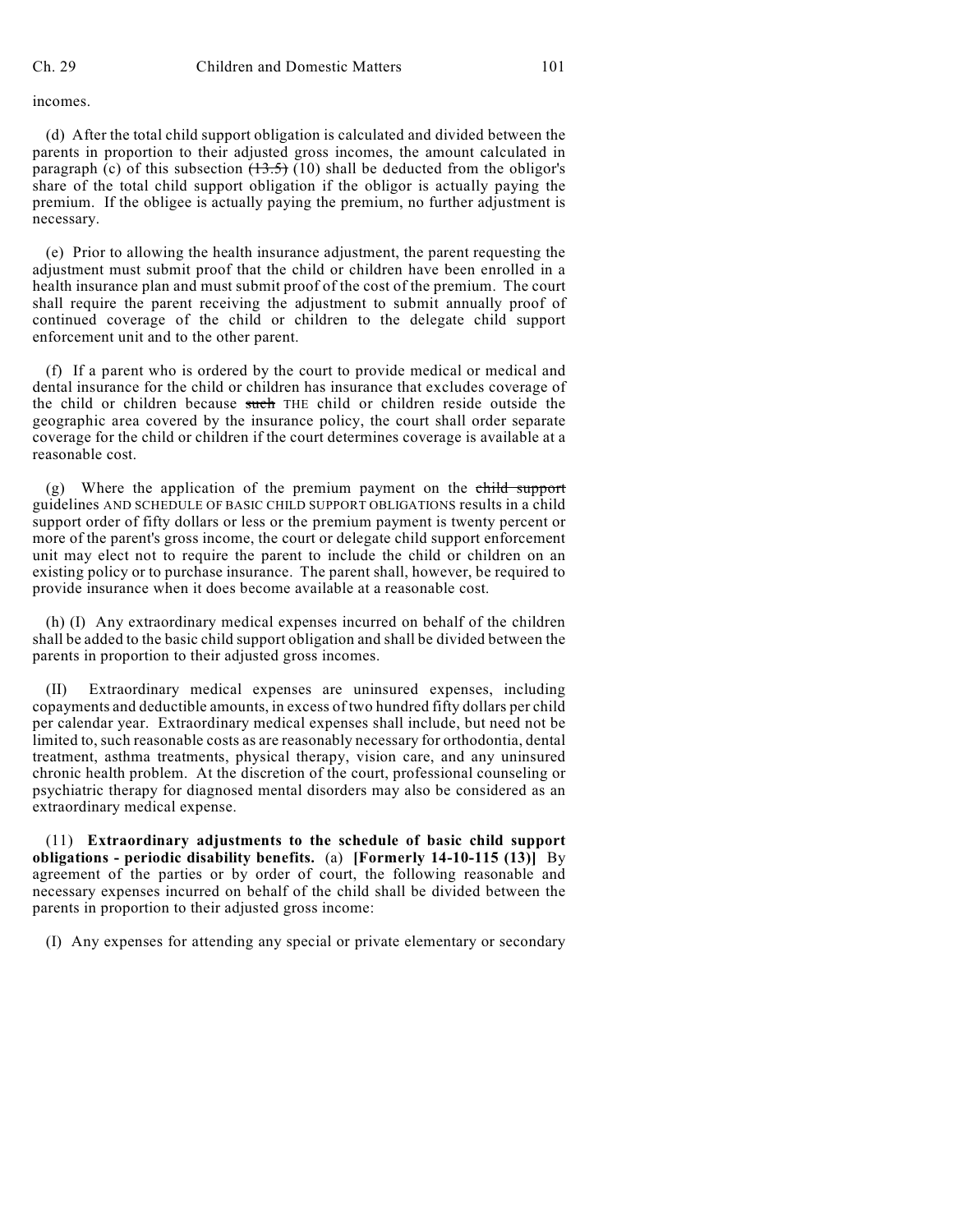schools to meet the particular educational needs of the child; AND

Any expenses for transportation of the child, or the child and an accompanying parent if the child is less than twelve years of age, between the homes of the parents.

(b) Any additional factors that actually diminish the basic needs of the child may be considered for deductions from the basic child support obligation.

(c) **[Formerly 14-10-115 (16.5)]** In cases where the custodial parent receives periodic disability benefits granted by the federal "Old-age, Survivors, and Disability Insurance Act" on behalf of dependent children due to the disability of the noncustodial parent or receives employer-paid retirement benefits from the federal government on behalf of dependent children due to the retirement of the noncustodial parent, the noncustodial parent's share of the total child support obligation as determined pursuant to subsection  $(14)$  (8) of this section shall be reduced in an amount equal to the amount of such THE benefits. Social security benefits received by the minor children, or on behalf of the minor children, as a result of the death or disability of a stepparent are not to be included as income for the minor children for the determination of child support. However, any social security benefits actually received by a parent as a result of the disability of that parent, or as the result of the death of the minor child's stepparent, shall be included in the gross income of that parent.

(12) **Dependency exemptions. [Formerly 14-10-115 (14.5)]** Unless otherwise agreed upon by the parties, the court shall allocate the right to claim dependent children for income tax purposes between the parties. These rights shall be allocated between the parties in proportion to their contributions to the costs of raising the children. A parent shall not be entitled to claim a child as a dependent if he or she has not paid all court-ordered child support for that tax year or if claiming the child as a dependent would not result in any tax benefit.

(13) **Emancipation.** (a) **[Formerly 14-10-115 (1.6)]** For child support orders entered on or after July 1, 1997, unless a court finds that a child is otherwise emancipated, emancipation occurs and child support terminates without either party filing a motion when the last or only child attains nineteen years of age unless one or more of the following conditions exist:

 $(a)$  (I) The parties agree otherwise in a written stipulation after July 1, 1997;

 $(\theta)$  (II) If the child is mentally or physically disabled, the court or the delegate child support enforcement unit may order child support, including payments for medical expenses or insurance or both, to continue beyond the age of nineteen;

 $\overline{f}$  (III) If the child is still in high school or an equivalent program, support continues until the end of the month following graduation. A child who ceases to attend high school prior to graduation and later reenrolls is entitled to support upon reenrollment and until the end of the month following graduation, but not beyond age twenty-one.

(b) **[Formerly 14-10-115 (1.7)]** Nothing in subsection (1.5) or (1.6) PARAGRAPH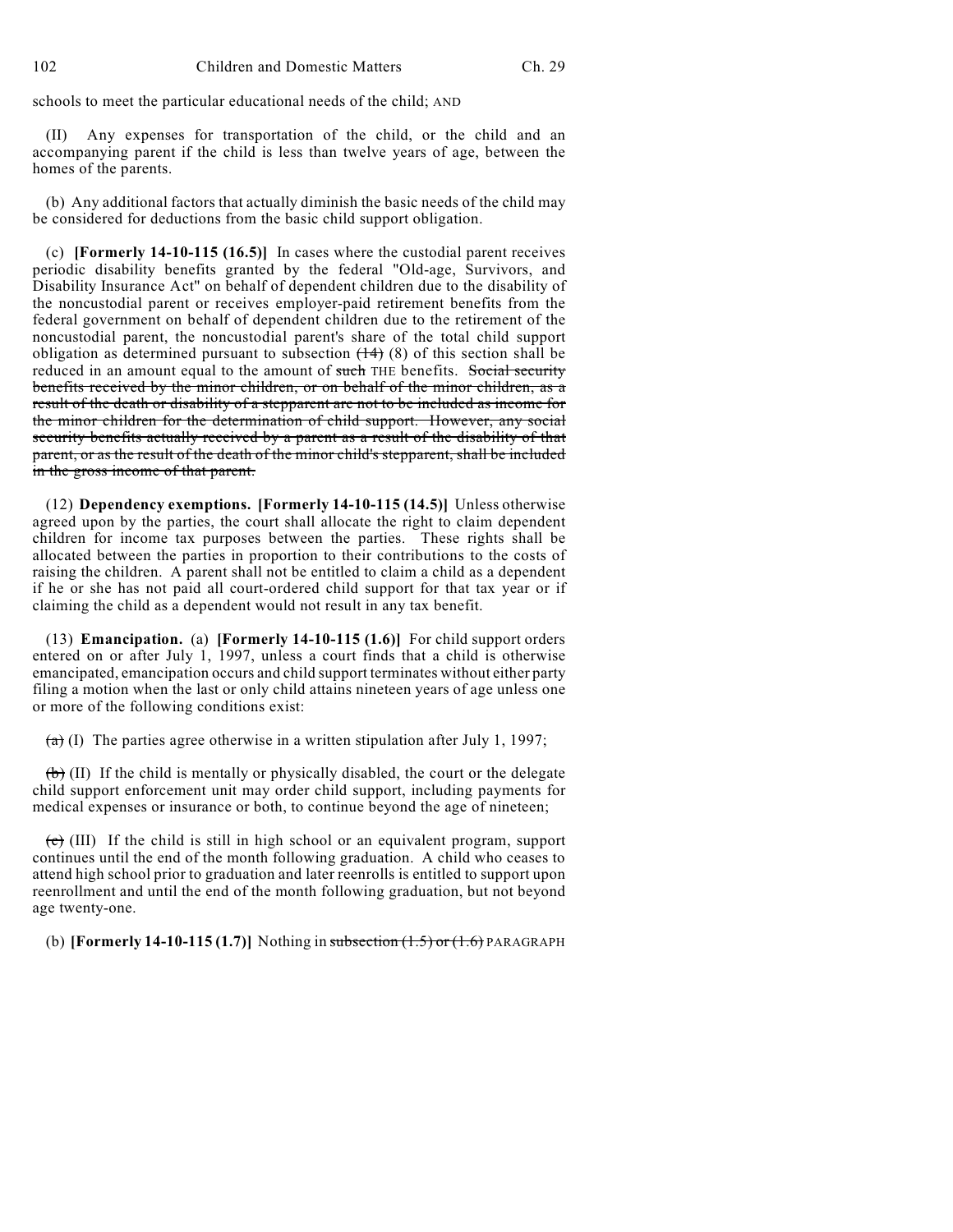(a) OF THIS SUBSECTION (13) OR SUBSECTION (15) of this section shall preclude the parties from agreeing in a written stipulation or agreement on or after July 1, 1997, to continue child support beyond the age of nineteen or to provide for postsecondary education expenses for a child and to set forth the details of the payment of such THE expenses. If such THE stipulation or agreement is approved by the court and made part of a decree of dissolution of marriage or legal separation, the terms of such THE agreement shall be enforced as provided in section 14-10-112.

(14) **[Formerly 14-10-115 (3)(b)(II)] Annual exchange of information.** (a) When a child support order is entered or modified, the parties may agree or the court may require the parties to exchange financial information, including verification of insurance and its costs, pursuant to paragraph (c) of subsection  $(7)$ (5) of this section and other appropriate information once a year or less often, by regular mail, for the purpose of updating and modifying the order without a court hearing. The parties shall use the approved standardized child support guideline forms SPECIFIED IN SUBSECTION (4) OF THIS SECTION in exchanging such financial information. Such THE forms shall be included with any agreed modification or an agreement that a modification is not appropriate at the time. If the agreed amount departs from the guidelines AND SCHEDULE OF BASIC CHILD SUPPORT OBLIGATIONS, the parties shall furnish statements of explanation which THAT shall be included with the forms and shall be filed with the court. The court shall review the agreement pursuant to this subparagraph (II) PARAGRAPH (a) and inform the parties by regular mail whether or not additional or corrected information is needed, or that the modification is granted, or that the modification is denied. If the parties cannot agree, no modification pursuant to this subparagraph (II) PARAGRAPH (a) shall be entered; however, either party may move for or the court may schedule, upon its own motion, a modification hearing.

(b) **[Formerly 14-10-115 (3)(b)(III)]** Upon request of the noncustodial parent, the court may order the custodial parent to submit an annual update of financial information using the approved standardized child support guideline forms, AS SPECIFIED IN SUBSECTION (4) OF THIS SECTION, including information on the actual expenses relating to the children of the marriage for whom support has been ordered. The court shall not order the custodial parent to update such THE financial information pursuant to this subparagraph (III) PARAGRAPH (b) in circumstances where the noncustodial parent has failed to exercise parenting time rights or when child support payments are in arrears or where there is documented evidence of domestic violence, child abuse, or a violation of a protection order on the part of the noncustodial parent. The court may order the noncustodial parent to pay the costs involved in preparing an update to the financial information. If the noncustodial parent claims, based upon the information in the updated form, that the custodial parent is not spending the child support for the benefit of the children, the court may refer the parties to a mediator to resolve the differences. If there are costs for such mediation, the court shall order that the party requesting the mediation pay such costs.

(15) (a) **Post-secondary education. [Formerly 14-10-115 (1.5)(c)]** This subsection  $(1.5)$  (15) shall apply to all child support obligations established or modified as a part of any proceeding, including but not limited to articles 5, 6, and 10 of this title and articles 4 and 6 of title 19, C.R.S., prior to July 1, 1997. This subsection  $(1.5)$  (15) shall not apply to child support orders established on or after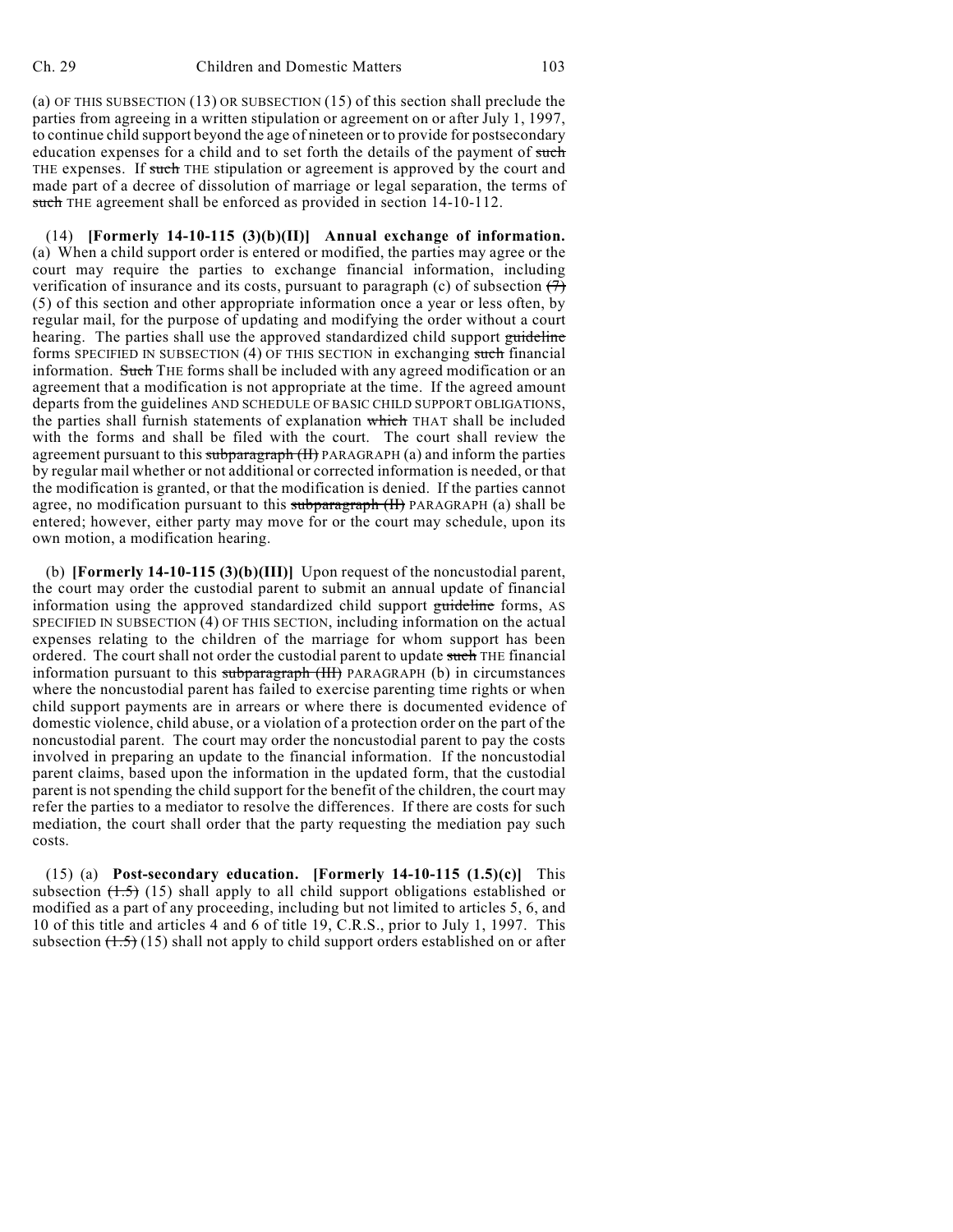July 1, 1997, which shall be governed by PARAGRAPH (a) OF subsection  $(1.6)$  (13) of this section.

(b) **[Formerly 14-10-115 (1.5)(a)]** For child support orders entered prior to July 1, 1997, unless a court finds that a child is otherwise emancipated, emancipation occurs and child support terminates when the child attains nineteen years of age unless one or more of the following conditions exist:

(I) The parties agree otherwise in a written stipulation after July 1, 1991;

(II) If the child is mentally or physically disabled, the court or the delegate child support enforcement unit may order child support, including payments for medical expenses or insurance or both, to continue beyond the age of nineteen; OR

(III) If the child is still in high school or an equivalent program, support continues until the end of the month following graduation, unless there is an order for postsecondary education, in which case support continues through postsecondary education as provided in subparagraph  $(I)$  of paragraph  $(b)$  of this subsection  $(1.5)$ (15). A child who ceases to attend high school prior to graduation and later reenrolls is entitled to support upon reenrollment and until the end of the month following graduation, but not beyond age twenty-one.

(c) **[Formerly 14-10-115 (1.5)(b)(I)]** If the court finds that it is appropriate for the parents to contribute to the costs of a program of postsecondary education, then the court shall terminate child support and enter an order requiring both parents to contribute a sum determined to be reasonable for the education expenses of the child, taking into account the resources of each parent and the child. In determining the amount of each parent's contribution to the costs of a program of postsecondary education for a child, the court shall be limited to an amount not to exceed the amount listed under the schedule of basic child support obligations in paragraph (b) of subsection  $(10)$  (7) of this section for the number of children receiving postsecondary education. IF SUCH AN ORDER IS ENTERED, THE PARENTS SHALL CONTRIBUTE TO THE TOTAL SUM DETERMINED BY THE COURT IN PROPORTION TO THEIR ADJUSTED GROSS INCOMES AS DEFINED IN PARAGRAPH (a) SUBSECTION (3) OF THIS SECTION. The amount of contribution which THAT each parent is ordered to pay pursuant to this paragraph  $(b)$  SUBSECTION (15) shall be subtracted from the amount of each parent's gross income, respectively, prior to calculating the basic child support obligation for any remaining children pursuant to subsection  $(10)(7)$ of this section. In no case shall the court issue orders providing for both child support and postsecondary education to be paid for the same time period for the same child regardless of the age of the child. Either parent or the child may move for such an order at any time before the child attains the age of twenty-one years. Either a child seeking an order for postsecondary education expenses or on whose behalf postsecondary education expenses are sought, or the parent from whom the payment of postsecondary education expenses are sought, may request that the court order the child and such parent to seek mediation prior to a hearing on the issue of postsecondary education expenses. Mediation services shall be provided in accordance with section 13-22-305, C.R.S. The court may order the parties to seek mediation if the court finds that mediation is appropriate. Postsecondary education includes college and vocational education programs. If such an order is entered, the parents shall contribute to the total sum determined by the court in proportion to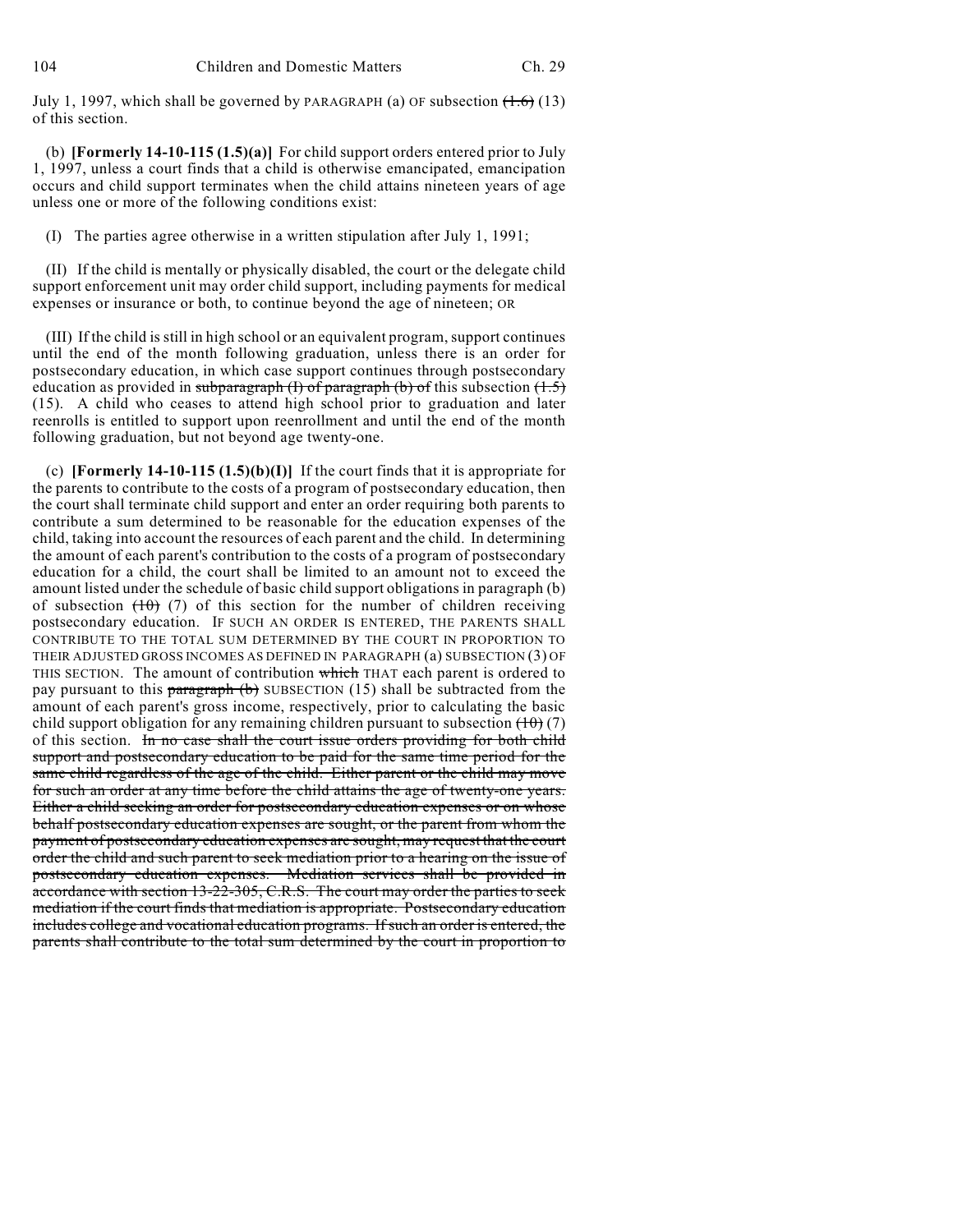their adjusted gross incomes as defined in subparagraph (II) of paragraph (a) of subsection (10) of this section. The order for postsecondary education support may not extend beyond the earlier of the child's twenty-first birthday or the completion of an undergraduate degree. The court may order the support paid directly to the educational institution, to the child, or in such other fashion as is appropriate to support the education of the child. If the child resides in the home of one parent while attending school or during periods of time in excess of thirty days when school is not in session, the court may order payments from one parent to the other for room and board until the child attains the age of nineteen. A child shall not be considered emancipated solely by reason of living away from home while in postsecondary education.

(d) **[Formerly a part of 14-10-115**  $(1.5)(b)(I)$  IN NO CASE SHALL THE COURT ISSUE ORDERS PROVIDING FOR BOTH CHILD SUPPORT AND POSTSECONDARY EDUCATION TO BE PAID FOR THE SAME TIME PERIOD FOR THE SAME CHILD REGARDLESS OF THE AGE OF THE CHILD.

(e) **[Formerly a part of 14-10-115**  $(1.5)(b)(I)$ **]** EITHER PARENT OR THE CHILD MAY MOVE FOR AN ORDER AT ANY TIME BEFORE THE CHILD ATTAINS THE AGE OF TWENTY-ONE YEARS. THE ORDER FOR POSTSECONDARY EDUCATION SUPPORT MAY NOT EXTEND BEYOND THE EARLIER OF THE CHILD'S TWENTY-FIRST BIRTHDAY OR THE COMPLETION OF AN UNDERGRADUATE DEGREE.

(f) **[Formerly a part of 14-10-115**  $(1.5)(b)(I)$ **]** EITHER A CHILD SEEKING AN ORDER FOR POSTSECONDARY EDUCATION EXPENSES OR ON WHOSE BEHALF POSTSECONDARY EDUCATION EXPENSES ARE SOUGHT, OR THE PARENT FROM WHOM THE PAYMENT OF POSTSECONDARY EDUCATION EXPENSES ARE SOUGHT, MAY REQUEST THAT THE COURT ORDER THE CHILD AND THE PARENT TO SEEK MEDIATION PRIOR TO A HEARING ON THE ISSUE OF POSTSECONDARY EDUCATION EXPENSES. MEDIATION SERVICES SHALL BE PROVIDED IN ACCORDANCE WITH SECTION 13-22-305, C.R.S. THE COURT MAY ORDER THE PARTIES TO SEEK MEDIATION IF THE COURT FINDS THAT MEDIATION IS APPROPRIATE.

(g) **[Formerly a part of 14-10-115 (1.5)(b)(I)]** THE COURT MAY ORDER THE SUPPORT PAID DIRECTLY TO THE EDUCATIONAL INSTITUTION, TO THE CHILD, OR IN SUCH OTHER FASHION AS IS APPROPRIATE TO SUPPORT THE EDUCATION OF THE CHILD.

(h) **[Formerly a part of 14-10-115 (1.5)(b)(I)]** A CHILD SHALL NOT BE CONSIDERED EMANCIPATED SOLELY BY REASON OF LIVING AWAY FROM HOME WHILE IN POSTSECONDARY EDUCATION. IF THE CHILD RESIDES IN THE HOME OF ONE PARENT WHILE ATTENDING SCHOOL OR DURING PERIODS OF TIME IN EXCESS OF THIRTY DAYS WHEN SCHOOL IS NOT IN SESSION, THE COURT MAY ORDER PAYMENTS FROM ONE PARENT TO THE OTHER FOR ROOM AND BOARD UNTIL THE CHILD ATTAINS THE AGE OF NINETEEN.

(i) **[Formerly 14-10-115 (1.5)(b)(II)]** If the court orders support pursuant to subparagraph  $(I)$  of this paragraph  $(b)$  THIS SUBSECTION (15), the court or delegate child support enforcement unit may also order that the parents provide health insurance for the child or pay medical expenses of the child or both for the duration of such THE order. Such THE order shall provide that these expenses be paid in proportion to their adjusted gross incomes as defined in subparagraph (II) of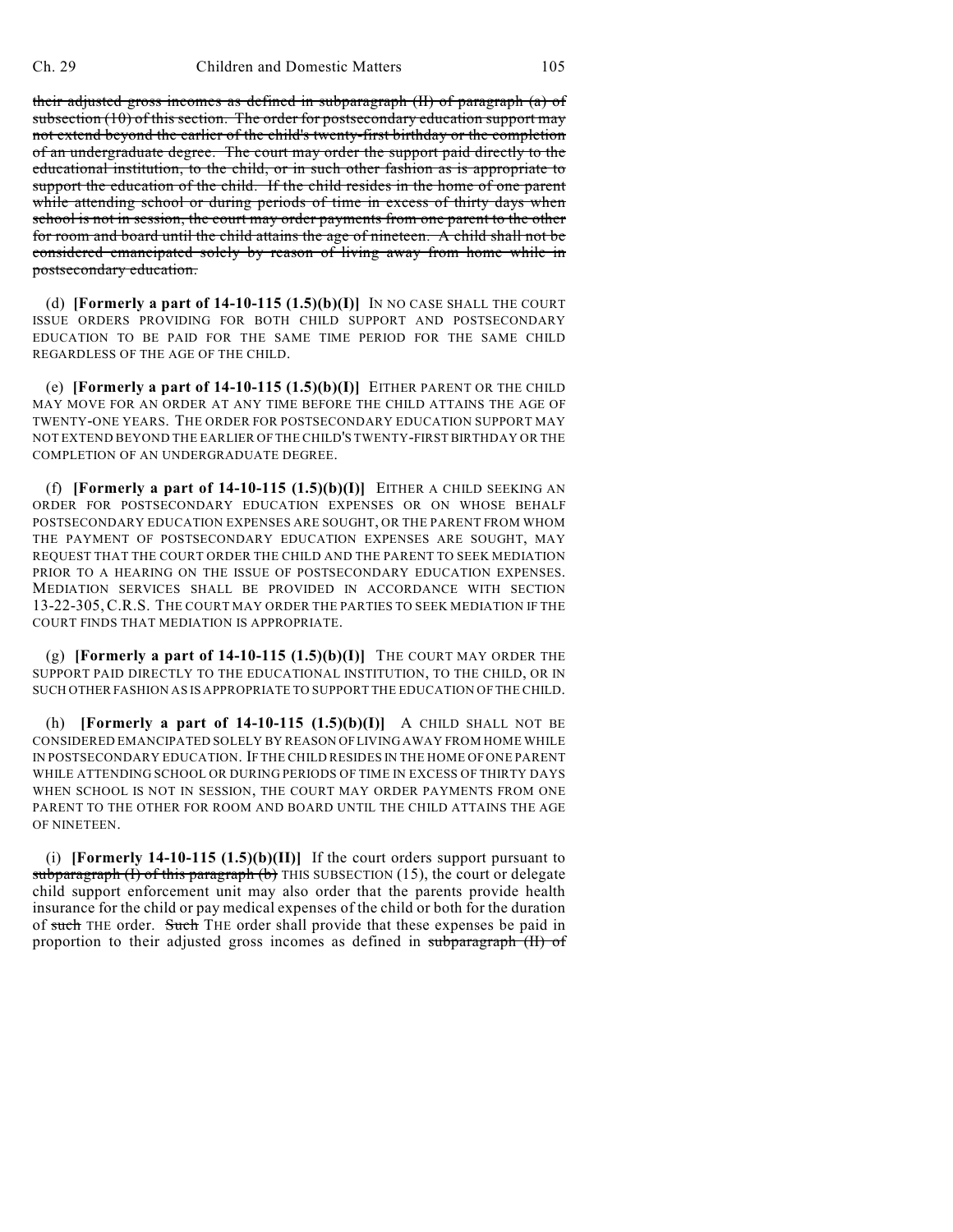paragraph (a) of subsection  $(10)$  (3) of this section. The court or delegate child support enforcement unit shall order a parent to provide health insurance if the child is eligible for coverage as a dependent on that parent's insurance policy or if health insurance coverage for the child is available at reasonable cost.

(j) **[Formerly 14-10-115 (1.5)(c.5)]** An order for postsecondary education expenses entered between July 1, 1991, and July 1, 1997, may be modified pursuant to this subsection  $(1.5)(15)$  to provide for postsecondary education expenses subject to the statutory provisions for determining the amount of a parent's contribution to the costs of postsecondary education, the limitations on the amount of a parent's contribution, and the changes to the definition of postsecondary education consistent with this section as it existed on July 1, 1994. An order for child support entered prior to July 1, 1997, that does not provide for postsecondary education expenses shall not be modified pursuant to this subsection  $(1.5)$  (15).

(k) **[Formerly 14-10-115 (1.5)(d)]** Postsecondary education support may be established or modified in the same manner as child support under this article.

(16) **Child support commission.** (a) **[Formerly 14-10-115 (18)(a)]** The child support guidelines, INCLUDING THE SCHEDULE OF BASIC CHILD SUPPORT OBLIGATIONS, and general child support issues shall be reviewed and the results of such review and any recommended changes shall be reported to the governor and to the general assembly on or before December 1, 1991, and at least every four years thereafter by a child support commission, which commission is hereby created.

(b) As part of its review, the commission must consider economic data on the cost of raising children and analyze case data on the application of, and deviations from, the guidelines AND THE SCHEDULE OF BASIC CHILD SUPPORT OBLIGATIONS to be used in the commission's review to ensure that deviations from the guidelines AND SCHEDULE OF BASIC CHILD SUPPORT OBLIGATIONS are limited. In addition, the commission shall review issues identified in the federal "Personal Responsibility and Work Opportunity Reconciliation Act of 1996", Public Law 104-193, including out-of-wedlock births and the prevention of teen pregnancy.

(c) The child support commission shall consist of no more than twenty-one members. The governor shall appoint persons to the commission who are representatives of the judiciary and the Colorado bar association. Members of the commission appointed by the governor shall also include the director of the division in the state department of human services which THAT is responsible for child support enforcement, or his or her designee, a director of a county department of social services, the child support liaison to the judicial department, interested parties, a certified public accountant, and parent representatives. In making his or her appointments to the commission, the governor shall attempt to appoint persons as parent representatives or as other representatives on the commission who include a male custodial parent, a female custodial parent, a male noncustodial parent, a female noncustodial parent, a joint custodial parent, and a parent in an intact family. In making his or her appointments to the commission, the governor shall attempt to assure geographical diversity by appointing at least one member from each of the congressional districts in the state. The remaining two members of the commission shall be a member of the house of representatives appointed by the speaker of the house of representatives and a member of the senate appointed by the president of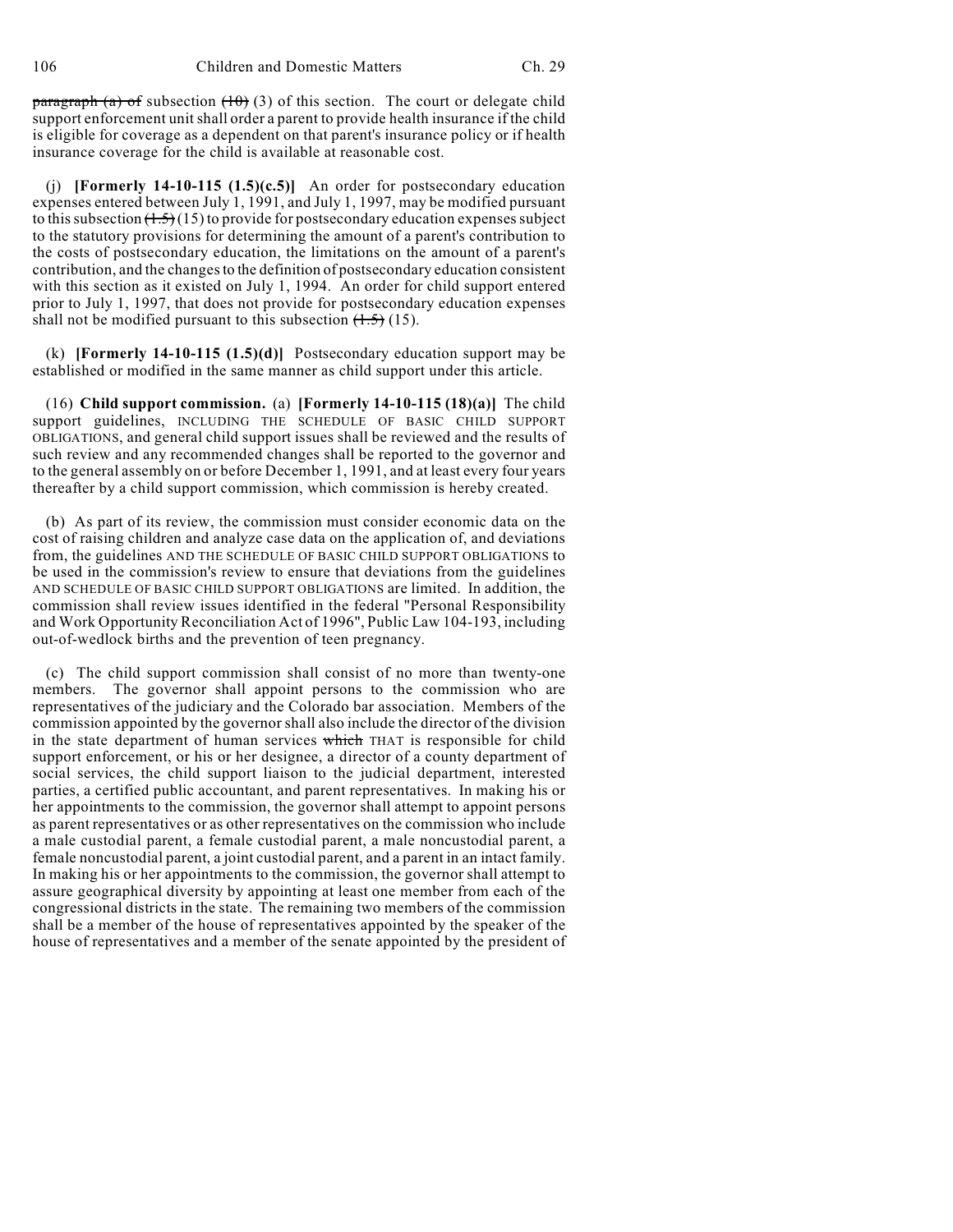the senate and shall not be members of the same political party.

(d) Members of the child support commission shall not be compensated for their services on the commission; except that members shall be reimbursed for actual and necessary expenses for travel and mileage incurred in connection with their duties. The child support commission is authorized, subject to appropriation, to incur expenses related to its work, including the costs associated with public hearings, printing, travel, and research.

(e) **[Formerly 14-10-115 (18)(f)]** In reviewing the child support guidelines AND THE SCHEDULE OF BASIC CHILD SUPPORT OBLIGATIONS as required in paragraph (a) of this subsection  $(18)(16)$ , the child support commission shall study the following issues:

(I) The merits of a statutory time limitation or the application of the doctrine of laches or such other time-limiting provision on the enforcement of support judgments that arise pursuant to the provisions of section 14-10-122;

(II) Whether different time limitations on the enforcement of support judgments should apply depending on whether support payments are made directly to an obligee or whether such payments are made through the family support registry;

(III) The merits of support judgments arising automatically as provided in section 14-10-122 (1) (c); and

(IV) Whether support obligors should receive additional notice and an opportunity for hearing prior to execution on such judgments.

**SECTION 2.** 14-10-114 (2) (b) (IV) (A), Colorado Revised Statutes, is amended to read:

**14-10-114. Maintenance.** (2) (b) (IV) (A) For purposes of this section, "income" shall have the same meaning as that term is described in section 14-10-115  $(7)(3)$ .

**SECTION 3.** 14-10-122 (1) (b), (4), and (5), Colorado Revised Statutes, are amended to read:

**14-10-122. Modification and termination of provisions for maintenance, support, and property disposition - automatic lien.** (1) (b) Application of the child support guideline GUIDELINES AND SCHEDULE OF BASIC CHILD SUPPORT OBLIGATIONS set forth in section 14-10-115  $(3)$  to  $(16)$  to the circumstances of the parties at the time of the filing of a motion for modification of the child support order which results in less than a ten percent change in the amount of support due per month shall be deemed not to be a substantial and continuing change of circumstances.

(4) Notwithstanding the provisions of subsection (1) of this section, the provisions of any decree respecting child support may be modified as a result of the change in age for the duty of support as provided in section  $14-10-115 \; (\text{1.5})$  (15), but only as to installments accruing subsequent to the filing of the motion for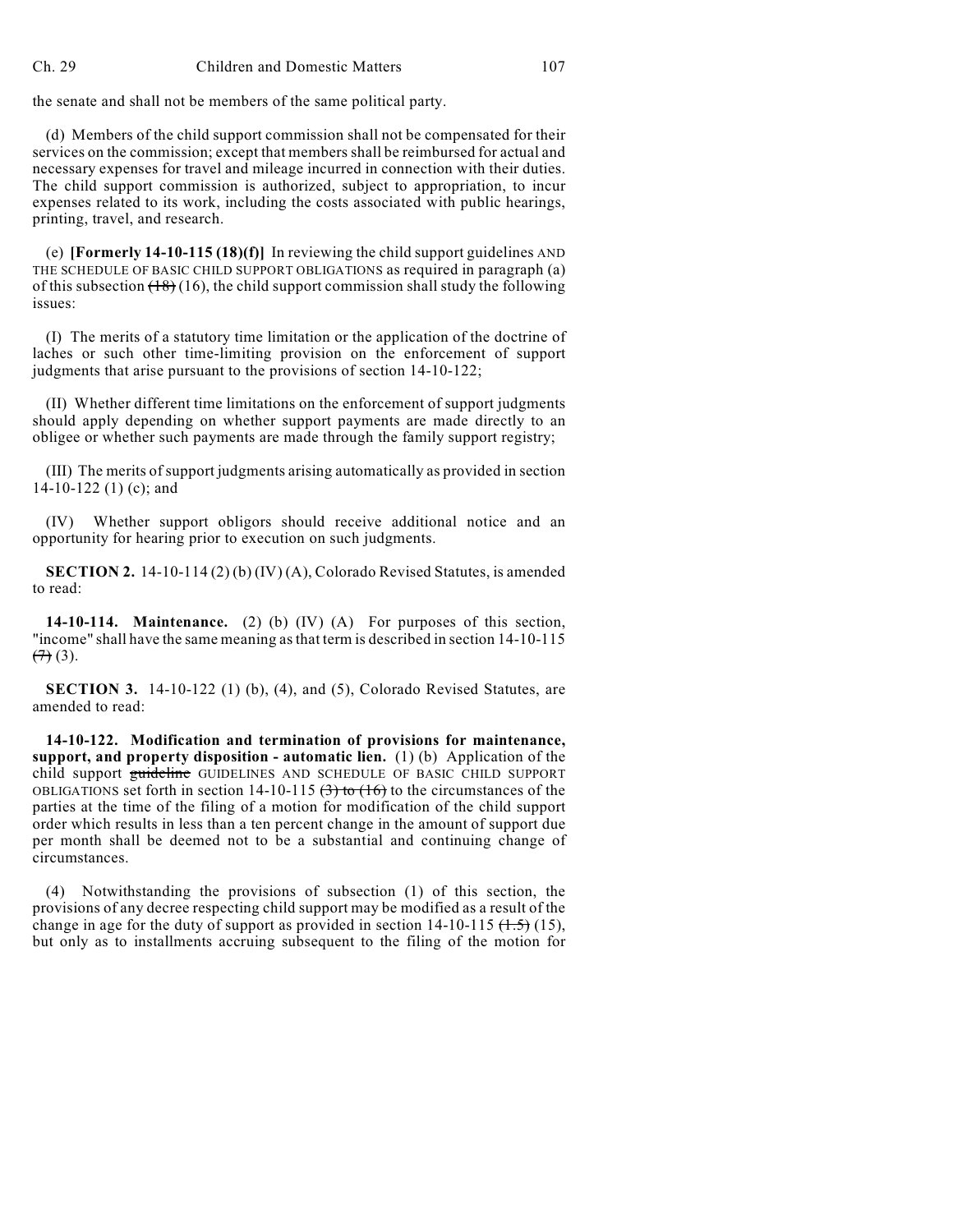108 Children and Domestic Matters Ch. 29

modification; except that section 14-10-115  $(1.5)$   $(a)$  (15) (b) does not apply to modifications of child support orders with respect to a child who has already achieved the age of nineteen as of July 1, 1991.

(5) Notwithstanding the provisions of subsection (1) of this section, when a mutually agreed upon change of physical care occurs, the provisions for child support of the obligor under the existing child support order, if modified pursuant to this section, will be modified as of the date when physical care was changed. When a mutually agreed upon change of physical care occurs, parties are encouraged to avail themselves of the provision SET FORTH IN SECTION 14-10-115 (14) (a) for updating and modifying a child support order without a court hearing. that is set forth in section  $14-10-115$  (3) (b) (II).

**SECTION 4.** 14-14-111.5 (2) (f) (I), Colorado Revised Statutes, is amended to read:

**14-14-111.5. Income assignments for child support or maintenance.** (2) **Notice requirementsfor income assignments.** Notice of income assignments shall be given in accordance with the following provisions based upon the date on which the order sought to be enforced was entered:

(f) **Orders entered on or after July 1, 1996.** (I) Whenever an obligation for child support, maintenance, child support when combined with maintenance, retroactive support, medical support, child support arrears, or child support debt is initially determined, whether temporary or permanent or whether modified, the amount of child support, maintenance, child support when combined with maintenance, retroactive support, medical support, child support arrears, or child support debt shall be ordered by the court or delegate child support enforcement unit to be activated immediately as an income assignment subject to section 13-54-104 (3), C.R.S., from the income, as defined in section  $14-10-115$   $(7)(3)$ , that is due or is to become due in the future from the obligor's employer, employers, or successor employers or other payor of funds, regardless of the source, of the person obligated to pay the child support, maintenance, child support when combined with maintenance, retroactive support, medical support, child support arrears, or child support debt.

**SECTION 5.** 14-14-112 (2) (1), Colorado Revised Statutes, is amended to read:

**14-14-112. Deductions for health insurance.** (2) Notice of the deduction for health insurance shall be mailed by first-class mail by the obligee or the obligee's representative to the obligor's employer. The notice of the deduction for health insurance shall contain:

(l) A statement that the obligor may file an objection to the notice of the deduction for health insurance with the court if the premium amount does not meet the definition of reasonable cost as provided in section  $14-10-115$   $\left(\frac{13.5}{10}\right)$  (10) (g). A premium amount that results in a child support order of fifty dollars or less or that is twenty percent or more of the obligor's gross income shall not be considered reasonable.

**SECTION 6.** 26-13-121.5 (1) and (5) (e), Colorado Revised Statutes, are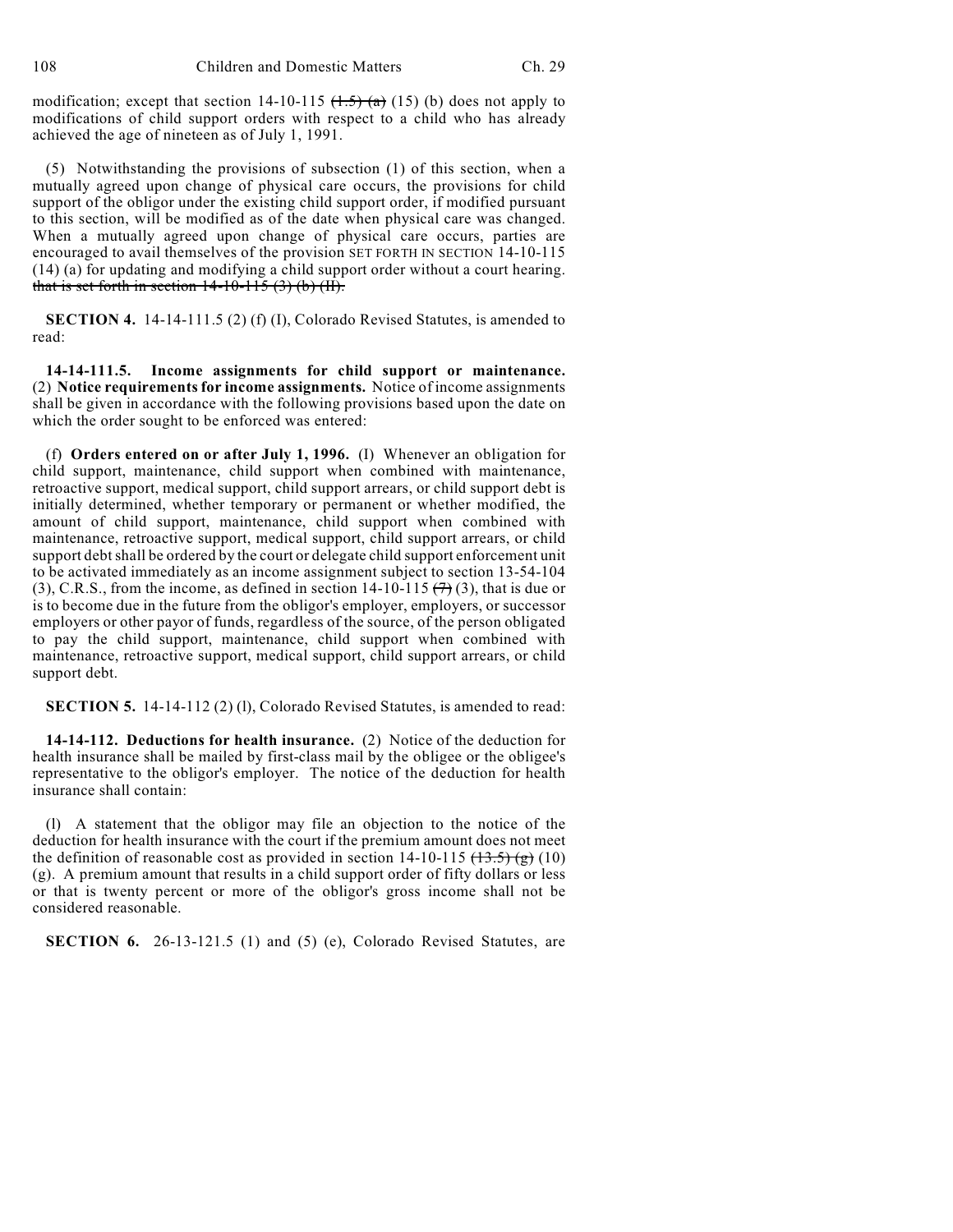amended to read:

**26-13-121.5. Enforcement of obligation to maintain health insurance.** (1) If a parent has been ordered to provide health insurance, as defined in section 14-14-102 (4.7), C.R.S., and such insurance is available at a reasonable cost consistent with the provisions of section 14-10-115  $(\frac{13.5}{\text{kg}})(10)(\text{g})$ , C.R.S., the delegate child support enforcement unit shall use the federally mandated national medical support notice to provide notice of the insurance provision to that parent's employer unless the child or children are already enrolled in a health insurance plan in accordance with the order.

(5) (e) Promptly after enrollment, the plan administrator shall notify the obligor that coverage of the child or children is or will become available and the date the coverage takes effect. The obligor may file a written objection with the court after the date of the notice of such enrollment by the plan administrator if the premium amount does not meet the definition of reasonable cost as provided in section 14-10-115  $(13.5)$  (10) (g), C.R.S. Upon any determination by the court which results in a finding in favor of the obligor, the delegate child support enforcement unit shall immediately mail a notice of termination of the national medical support notice to the obligor and to the employer by first-class mail. The termination of the health insurance shall only be prospective and the obligor shall not be entitled to any reimbursement for any premiums withheld or deducted from his or her wage prior to the plan administrator's prompt termination of the deduction for health insurance.

**SECTION 7.** 26-13.5-103 (1) (p), Colorado Revised Statutes, is amended to read:

**26-13.5-103. Notice of financial responsibility issued - contents.** (1) The delegate child support enforcement unit shall issue a notice of financial responsibility to an obligor who owes a child support debt or who is responsible for the support of a child on whose behalf the custodian of that child is receiving support enforcement services from the delegate child support enforcement unit pursuant to article 13 of this title. The notice shall advise the obligor:

(p) That the duty to provide medical support shall be established under this article in accordance with section  $14-10-115$ ,  $\left(\frac{2}{2}\right)$ , C.R.S.;

**SECTION 8.** 26-13.5-105 (6), Colorado Revised Statutes, is amended to read:

**26-13.5-105. Negotiation conference - issuance of order of financial responsibility - filing of order with district court.** (6) If a parent is unemployed and not incapacitated, the delegate child support enforcement unit may order such parent to pay such support in accordance with a plan approved by the delegate child support enforcement unit or to participate in work activities, as described in section 14-10-115  $(7)$  (b)  $(1.5)$  (5) (b) (II), C.R.S., as deemed appropriate by that delegate child support enforcement unit, as a condition of the child support order.